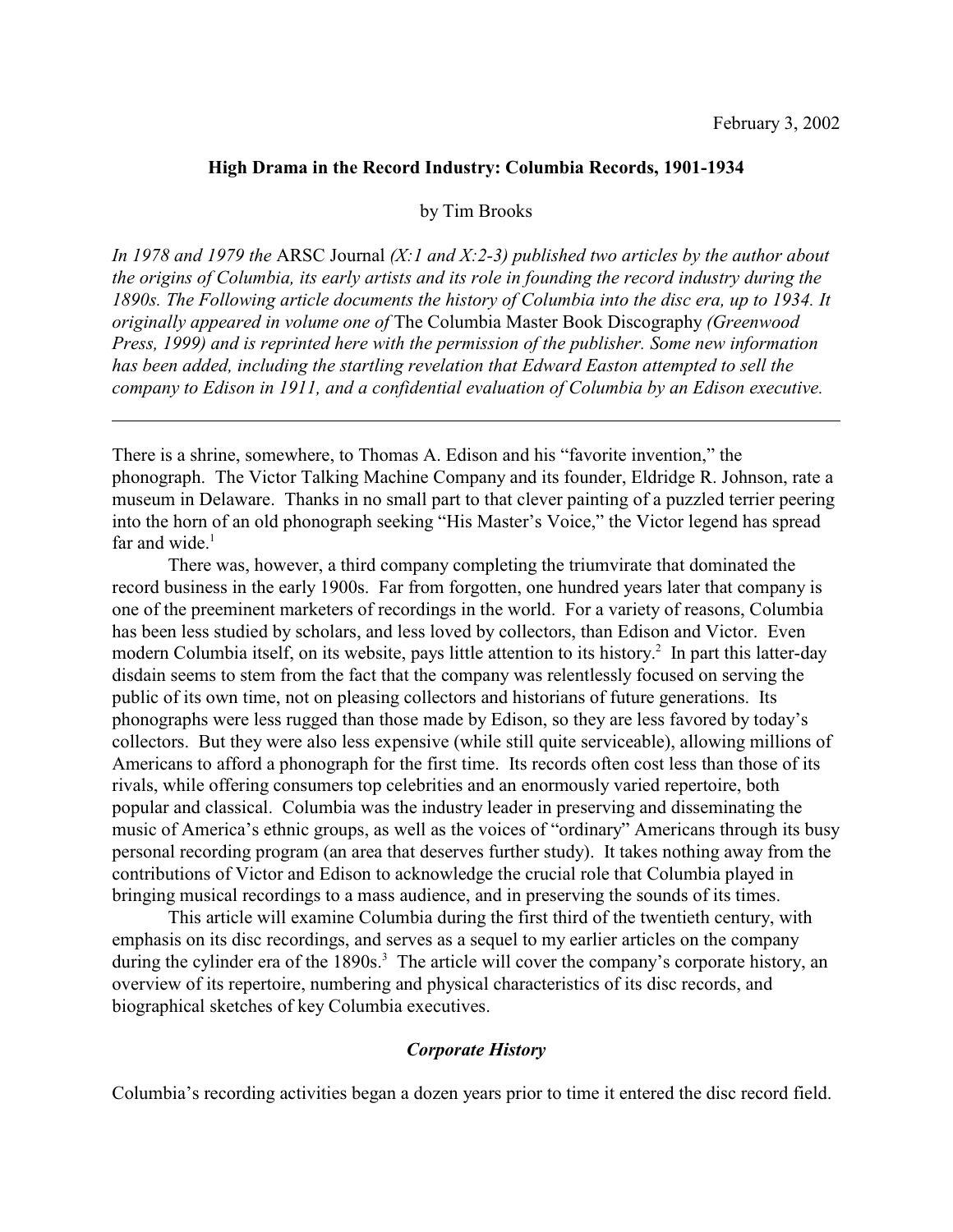The company was organized in 1888 and incorporated in January 1889 by a group of Washington, D.C., businessmen and visionaries led by 32 year-old court reporter Edward D. Easton and William Herbert Smith. At the time all rights to exploitation of Edison's phonograph and Bell and Tainter's competing Graphophone were held by the North American Phonograph Company, a marketing organization. Columbia became North American's local agent for the territory covering Delaware, Maryland and the District of Columbia.

Most of the local agencies franchised by North American, including Columbia, initially attempted to market the phonograph as an office dictation machine. They encountered considerable resistance due to the unreliability of the equipment and were soon forced to find other ways to stay afloat. One idea was to sell pre-recorded musical cylinders to exhibitors and coin-slot operators. Edison resisted this "cheapening" of his invention, but in the end he could not stop it. The infant Columbia Phonograph Company, tottering on the brink of insolvency, was one of the first to grasp this opportunity. It soon became the chief promoter of musical recordings, much to the disgust of Edison and other traditionalists. From the vantage point of today it is obvious what direction the phonograph would take, but it was much less obvious then; in fact, it seemed quite possible the "talking machine" would remain nothing but a curiosity. Easton risked his career and personal savings on the belief that it would become something more than that, and he and his associates worked tirelessly to make his vision a reality.

Company pioneer Frank Dorian later said that Columbia began making its own recordings during the first half of 1889; the earliest published reference to these activities was in a brochure dated November 15, 1889. $^4$  By 1890 the company had published its first "catalog" (a one page listing), with selections by its star attraction, the United States Marine Band, which was conveniently based in Washington. Its cylinders were billed as "superior in loudness, clearness and character of selections to any band records yet offered."

From this point on Columbia relentlessly promoted musical recordings. Some of the other regional North American agencies also made recordings, as did Edison himself for a time, but Columbia claimed that it outsold all others—and it probably did. It certainly out-advertised all others in the limited trade press of the day, and there is evidence that it shipped its products all over the country, despite a ban on doing so (each North American agency was supposed to have exclusive marketing rights within its territory). Columbia was also the first to promote individual recording "stars," among them the Marine Band, piercing whistler John Y. AtLee, the Brilliant Quartette, and "Leather Lunged Auctioneer" W.O. Beckenbaugh.

Sustained by its musical recording business, Columbia survived the economic depression of the mid 1890s, which saw North American bankrupt and most of the other local distributors moribund. Even Edison abandoned the field for a time (because of litigation). Columbia continued to push the sale of musical cylinders to the small exhibition and coin machine trade, and it also absorbed one of the two principal phonograph manufacturers, the American Graphophone Co., with which it had long been allied. American Graphophone, successor to the Bell-Tainter interests, was by this time a mere shell of a company, but Easton recognized the value of its patents. In 1895, freed from the constraints of the North American contract, Columbia opened its first office and studio outside the Washington area, in New York City.

Small spring-driven cylinder phonographs suitable for the home were introduced in 1894, and Columbia moved quickly to supply this new market. Hundreds of titles were now listed in its regular catalog, often accompanied by pictures of the artists. The company absorbed several competitors, including the Chicago Talking Machine Co. in early 1897 and the Northern Talking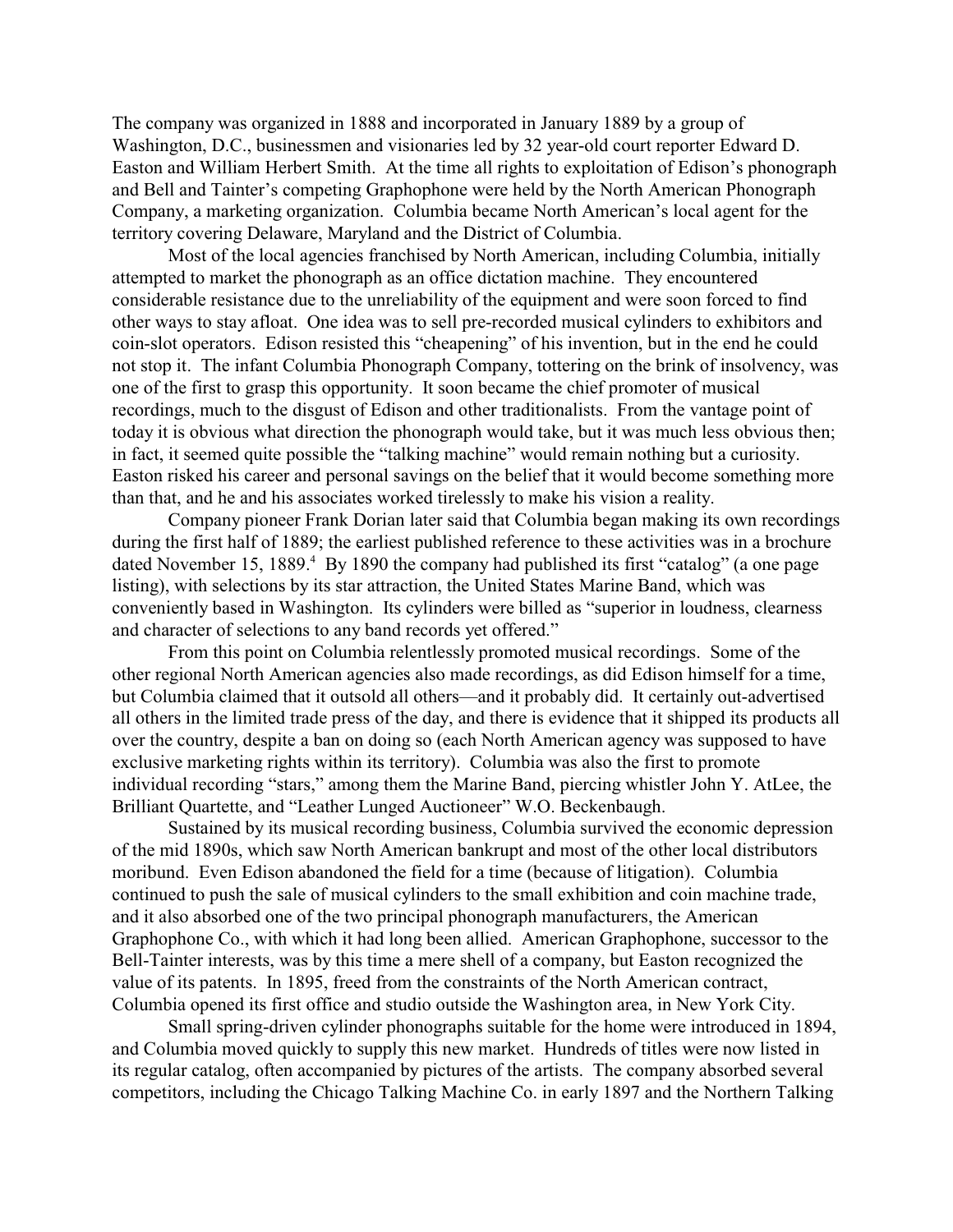Machine Co. of Buffalo a few months later. It also lured away the artists and chief recording engineer of the U.S. Phonograph Co. (maker of "New Jersey" cylinders), a principal competitor, leading to that firm's collapse.<sup>5</sup> Branch offices were opened in St. Louis (1896), Philadelphia, Chicago, Buffalo, Paris (all 1897), San Francisco (1898) and London (1900).

## *Entering the Disc Business<sup>6</sup>*

By the end of the decade Columbia was the dominant force in the recording industry. However it was still a relatively small business, and storm clouds were on the horizon. Recording technology was advancing rapidly, presenting major threats to the company's continued viability. The next few years would hold high drama for Columbia.

After a hiatus Edison had resumed recording around 1897. With strong financial resources and the power of the Edison name it was rapidly overtaking Columbia in its core cylinder business. There were rumors that Edison was on the verge of discovering a means of mass duplicating cylinders (up to this time, only a handful of copies could be made from each original recording), which would dramatically lower costs and increase production. At the same time Emile Berliner's little seven-inch disc records, introduced on a small scale in 1894, were being aggressively marketed. Their sound quality was not as good as that of cylinders, but improvements were being made and backed by a major advertising campaign Berliner discs were beginning to snare a significant portion of the potentially huge home market. According to the U.S. Census of Manufactures, 2.8 million cylinders and discs were produced during 1899 (including blanks); available information suggests that about 600,000 of these (21%) were discs, vs. zero percent a few years earlier.<sup>7</sup>

Never a cautious company, Columbia moved boldly along several tracks to address these threats. Easton kept his chief inventor, Thomas H. Macdonald, funded and busy at his laboratory in Bridgeport, Connecticut, working on improved phonographs and cylinder duplication processes. The company handled promising cylinder phonographs developed by others, including Edward Amet's Metaphone (a.k.a. Echophone) and possibly Gianni Bettini's Lyraphone.<sup>8</sup> Seeking to broaden its base, it also dabbled in motion pictures and typewriters.

It was clear to Easton that he also needed to get a foothold in the disc business, but Berliner held the key patents in that area. So for once Columbia moved cautiously, using its various patents for leverage wherever it could. During 1899 it briefly licensed the American Talking Machine Company, which had been founded by inventor Joseph Jones and businessman Albert T. Armstrong in late 1898 to manufacture the Vitaphone disc machine and red-shellac "American Talking Machine Record Disks." Jones and Armstrong initially tried to manufacture their own products, but couldn't, so they turned to the American Graphophone Co., which also failed. A few Vitaphone machines and American Talking Machine discs eventually reached the market, but they must have sold in very small quantities as they are incredibly rare today.

Once it became apparent that the Jones and Armstrong venture would not succeed Columbia decided to use the experience it had gained for its own first, tentative foray into the disc business. The \$3 "Toy Disk Graphophone," designed by Macdonald and produced for the 1899 Christmas season, looked as much like a cylinder machine—and as unlike Berliner's disc gramophone—as possible. The tiny three-inch discs were brown wax, vertically recorded (like cylinders) and center-start. The small, hand-driven phonograph shared parts with Columbia's cylinder machines. One flyer listed five sets of five discs each, mostly children's songs, priced at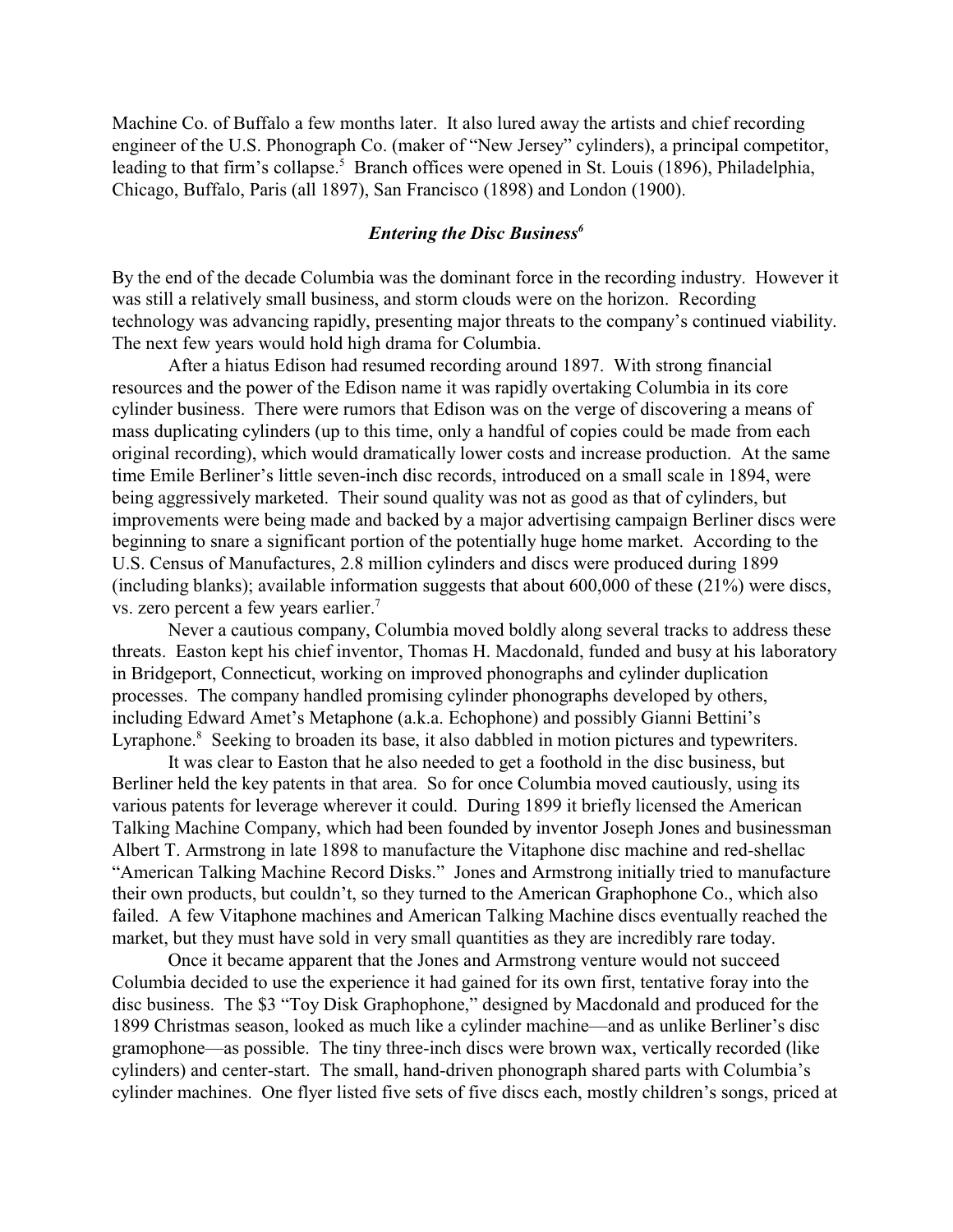fifty cents per set. Few of these phonographs seem to have been sold, although limited advertising for them continued into early 1900.<sup>9</sup>

Columbia next allied with Frank Seaman's Universal Talking Machine Company, which had been marketing discs and phonographs under various names since 1898. Seaman had originally been the sales agent for Berliner, but had split with the inventor and was attempting to start his own disc business. Columbia allowed Seaman some measure of protection under its cylinder recording patents, and for a brief period in 1900-1901, Columbia's large network of dealers stocked his Zon-O-Phone products. However Seaman's company was in constant litigation with the Berliner interests, making his entire venture quite shaky; it finally went bankrupt in  $1901$ .<sup>10</sup>

Columbia was by this time becoming desperate for a means to legally enter the disc business. Fortunately its cylinder sales were still healthy, despite the heavy competition from Edison. Judging by the relative number of copies found today, Columbia and Edison split the business more or less evenly around the turn of the century. Columbia's market share may have been down, but the entire industry had grown so rapidly between 1896 and 1901 that there was plenty of business for everyone.

Columbia and Edison both introduced mass produced "moulded" cylinders during the winter of 1901-1902. They were louder, harder, and cheaper than the 1890s variety, and most importantly they could be duplicated in large quantities. The price of a standard Columbia cylinder, which had averaged \$1 or more in the early 1890s, and 50¢ in the mid and late 1890s, was now cut to 30¢, underpricing both Edison and those pesky seven-inch discs, both of which remained at 50¢. Columbia and Edison each employed gold in the production of the new cylinders. Although the processes were different, both called their cylinders "gold moulded," and each claimed that it had invented the process. Curiously neither company embraced an even more revolutionary type of cylinder invented by a man named Thomas Lambert—the unbreakable celluloid cylinder. Lambert's company marketed this product from 1900 to 1905, but there was quite a bit of turmoil within the company (Lambert himself quit in 1902) and constant legal challenges from Edison took their toll. Lambert filed for bankruptcy in January 1906.

Legal warfare was also producing chaos in the disc business. Suits between Berliner and his former sales agent Frank Seaman resulted in Berliner being forced to close its U.S. operation in mid 1900. The Zon-O-Phone label limped along through 1900 and 1901, as did a series of labels produced by Berliner associate Eldridge R. Johnson (called Improved Gram-o-Phone, Improved, and finally Victor). Columbia's crack patent attorney Philip Mauro was deeply involved in the litigation, constantly searching for a way to get Columbia—in which he was a substantial stockholder—into the disc business. He finally found it in 1901. The key was a patent application for a new disc production process submitted by one Joseph Jones.

Jones had once worked in Emile Berliner's laboratory, and latter day historians with an anti-Columbia bias assume that he simply stole his ideas from the disc inventor. However that may be, Jones' patent application showed promise, even though it was turned down several times by the patent examiners. Each time it was rejected Mauro helped Jones redraft it to address the examiners' comments, and by 1901 it was becoming apparent that it might eventually be granted. Columbia bought a financial stake in the application from the cash-starved inventor in the hope that this would happen, and began to lay plans for entry into the disc business "in the proper way." $^{11}$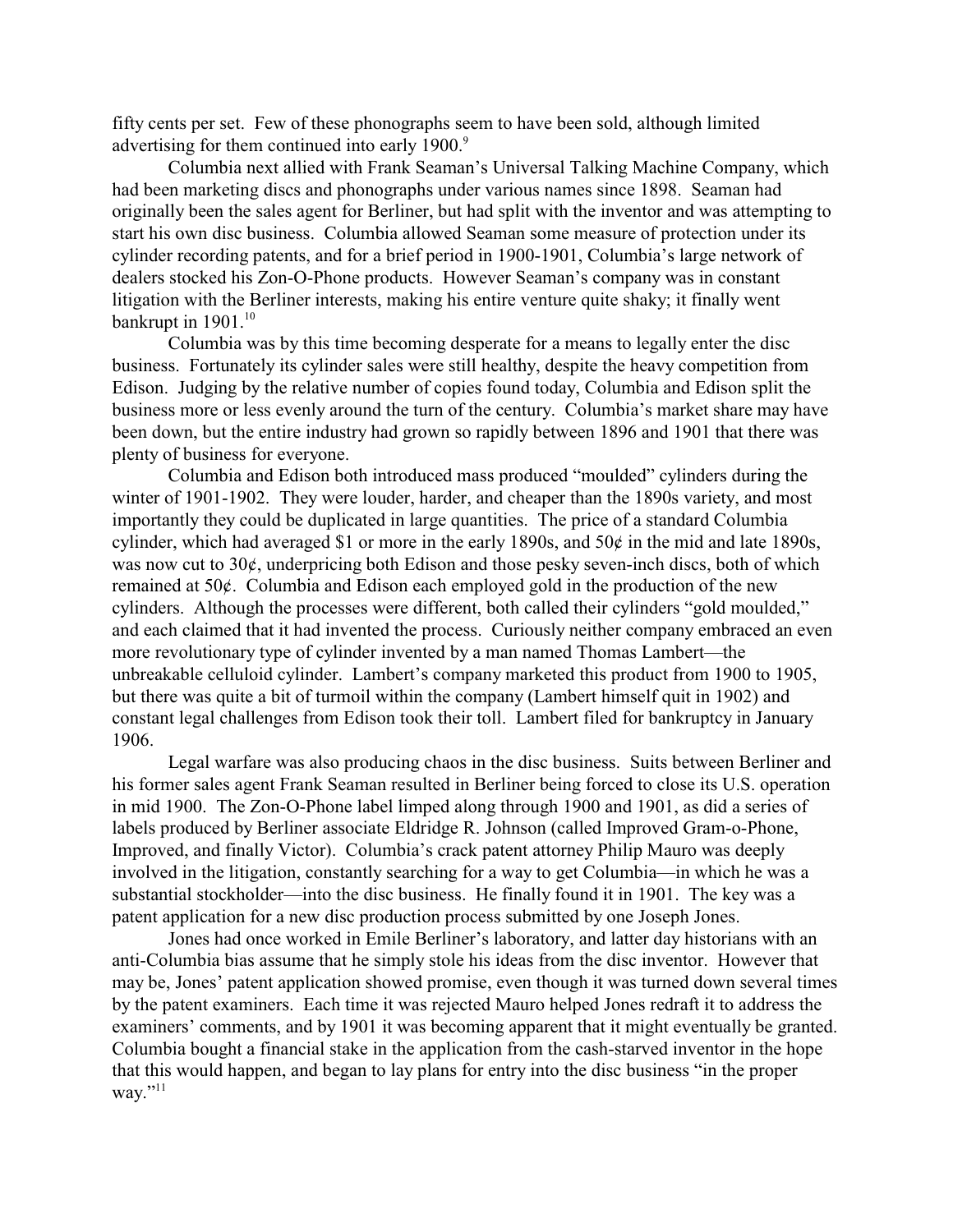### *The Climax Label*

Since the Jones patent had not actually been granted yet, Columbia had to be cautious. It opened conversations with the Burt Company of Millburn, New Jersey, a manufacturer of billiard balls and poker chips, which had previously done pressing work for Berliner.<sup>12</sup> Burt hired recording engineer John English from Zon-O-Phone in March 1901, and in August established the Globe Record Company as a subsidiary (presumably to protect Burt itself from lawsuits). Shortly thereafter Globe began producing its first seven-inch Climax discs, with an embossed label containing minimal information, and no patents. A typical label read as follows:

> CLIMAX RECORD Globe Record Co. New York Duet The Girl I Loved In Sunny Tennessee Dudley & McDonald 257

It is unclear whether Globe ever attempted to sell these records itself, or if they were sold by Columbia from the start. The latter seems likely. Embossed Climaxes are exceptionally rare, and numbered only up to about no. 300. Almost immediately Globe switched to paper labels which read, "Climax Record - G.R. Co., Mf'd solely for Columbia Phonograph Co., New York, London." At first these gold-on-black paper labels were pasted over the original embossed "Globe" identification, with the raised lettering clearly visible underneath. A few semi-flexible examples have also been reported.

The connection between Climax and Zon-O-Phone is tantalizing, and has never been fully explained. Consider the similarities. The same recording engineer (English) was in charge of both. Artists were largely the same, including studio band leader Fred Hager, while Columbia's musical director (for cylinders) was Charles A. Prince. Zon-O-Phone and Climax discs even *look* similar, with a small indentation on the blank side, meant to engage a small pin on Zon-O-Phone turntables. A few Climax discs even bear Zon-O-Phone warning labels on the reverse. Besides the normal Climax/Columbia matrix number, beginning at no. 1 ("In a Clock Store"), about 70 of the first 800 Climaxes have been found to bear in the wax another, "phantom" number, possibly denoting a different recording laboratory (for further discussion see "Numbering, Physical Characteristics and Miscellaneous," later in this article). While no Zon-O-Phone masters have so far been found on Climax, it is possible that initially the two labels recorded in the same studio, and/or were pressed at the same plant.

Simultaneously with the introduction of Climax records Columbia introduced its first regular disc graphophones, the \$20 "AJ" with a seven-inch turntable and the \$30 "AH" with a ten-inch turntable. $13$ 

Columbia usually launched its new products with a splash, but it was uncharacteristically quiet about this venture. Although no introductory advertisements or catalogs have been found, both machines and discs appear to have been introduced during early October, 1901. A story about their debut appeared in the October 12, 1901, *Music Trade Review,* and shipments of machines to dealers have been documented as early as October 3rd.<sup>14</sup> A brief mention of the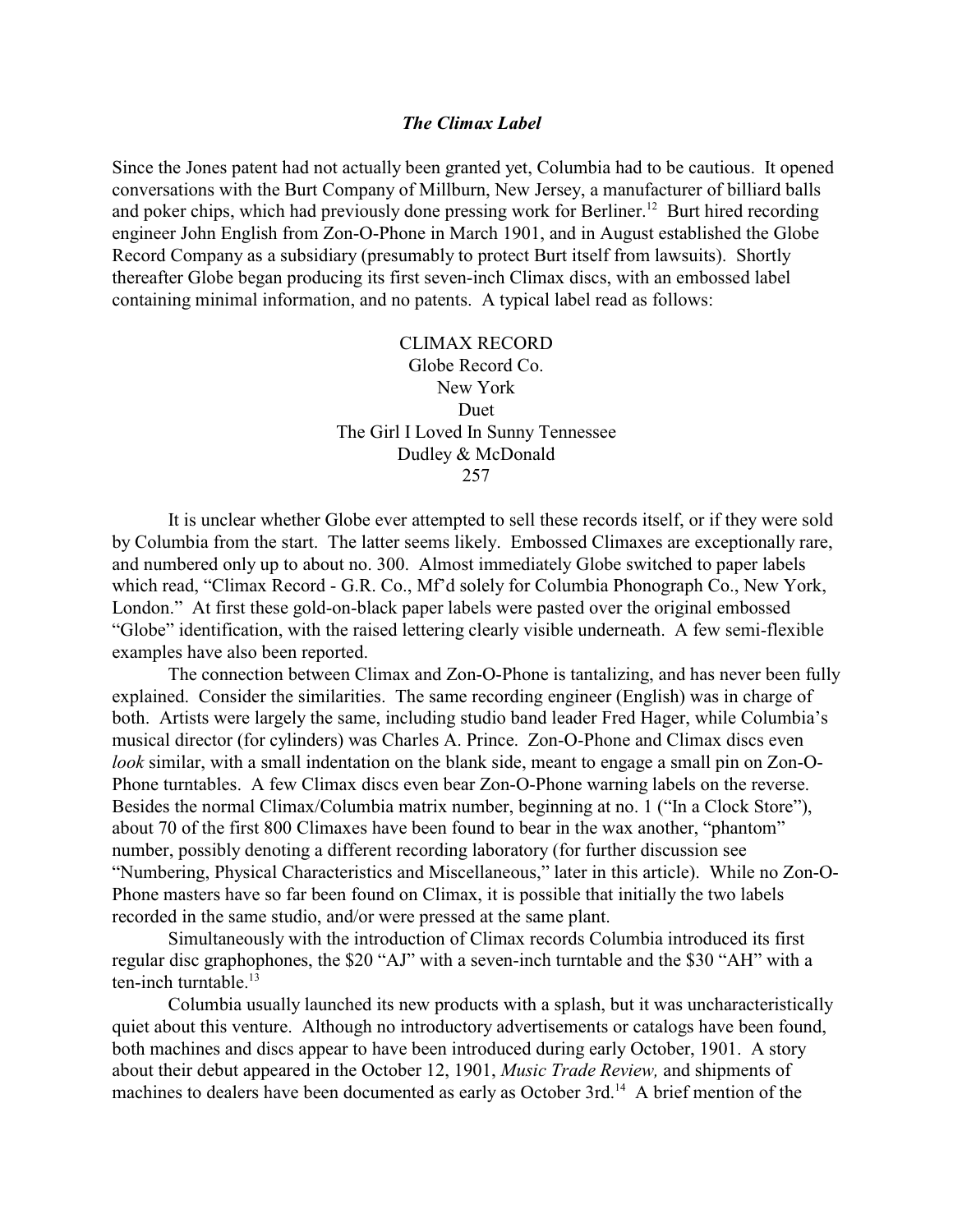discs appeared in a Columbia trade advertisement in the November 16, 1901, *Music Trade Review.* Finally, on December 10, 1901, the Jones patent was issued and the company could breath a little easier. This patent date appeared prominently on Columbia disc products for many years to come.

#### *Victor Steals Climax!*

By January 1902 Edward Easton and his colleagues must have been feeling a little more secure about their new venture. They had been marketing disc machines and Climax records (manufactured by Globe) for about four months without challenge, and the new, powerful Jones patent covering disc manufacture was in their pocket. There was some friction between Columbia and Globe, which claimed that Easton's company was slow in paying its bills, but nothing that couldn't be handled.

Then the unexpected happened. Easton's arch-rival, Victor President Eldridge R. Johnson, somehow found out about Globe's dissatisfaction with Columbia. He began secret negotiations with the Globe management and on Sunday, January 19, 1902, while Easton was out of town, he bought the company from Burt for \$10,000.

Johnson moved fast. Before Easton could find out what happened, Victor shipped the Climax masters out of New York to its headquarters in Philadelphia. Researcher Raymond Wile speculates that this was done so that when Columbia sued, as it would surely would, it would have to do so in several court jurisdictions at once.<sup>15</sup> In addition, it appears that Victor began embossing the circled letters "VTM" on Climax masters, to denote their new ownership by the Victor Talking Machine Co. The "VTM" symbol is most frequently found on numbers up to about no. 600 (although a few are higher), which may give us a clue to the matrix numbers in production as of January 1902. It is also probably no coincidence that there is some confusion in numbering in the 500s. At least eight numbers between 515 and 657 were assigned to two different recordings, possibly a result of confusion due to missing masters or logbooks.

One can only imagine the scene that transpired in the Columbia offices when Edward Easton returned to New York and found out that his source of disc records had been stolen out from under him. As anticipated Columbia immediately filed suit, but Easton, always the pragmatic businessman, simultaneously began negotiations with Johnson. By mid-February Columbia had agreed to buy Globe from Victor for the \$10,000 Johnson had paid for it and, equally important, to drop all pending lawsuits against Victor. In a letter to a colleague Johnson bragged that Columbia "tore up the earth for a while and tried to frighten us, but cooled down and came weakly to sue for peace." But this was only part of the story. In the same letter, Johnson admitted "that I was greatly worried over the Graphophone suits. [Their] patents are old and have been sustained in every case... we had nothing to gain in winning and everything to lose in losing."<sup>16</sup> Continued negotiations eventually led to an even more sweeping agreement a year later, in which Columbia and Victor agreed to cross-license each other. This meant that both companies were now free to pursue disc manufacture without fear of litigation from the other, and all others were effectively shut out of the business.

Not wanting any more unpleasant surprises, Columbia bought the Burt Co., which pressed Climax records, securing its source of supply. Ironically Johnson had concluded an arrangement with Burt to press Victor records as well (since he was short of capacity), which meant that Columbia was now pressing Victor records as well as its own. Columbia boasted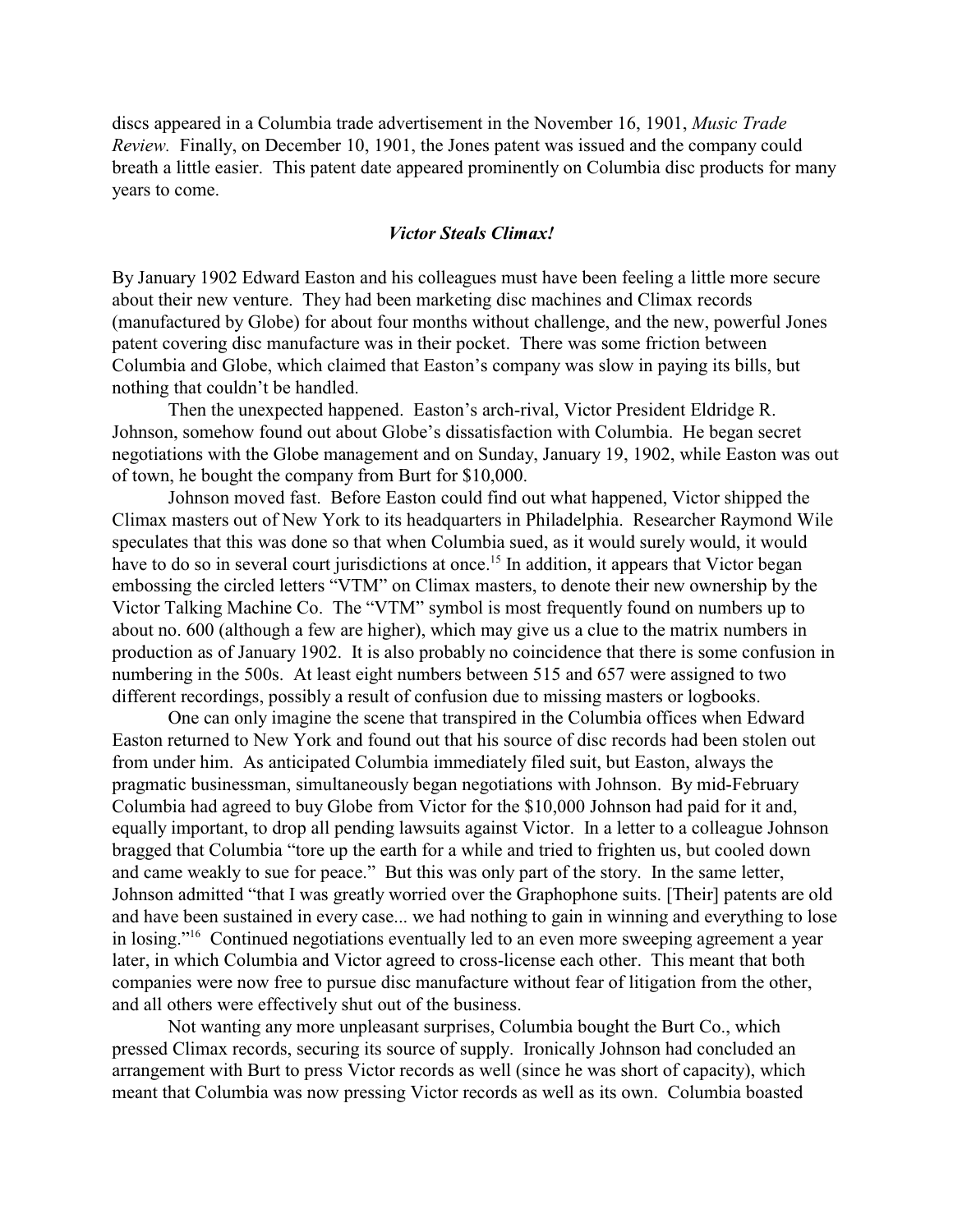about this in its mid-1902 catalog, but Victor was unamused and broke its contract with Burt in the fall of 1902. On December 31, 1902, Columbia closed Burt's Millburn, New Jersey, plant, and moved the entire operation to American Graphophone headquarters in Bridgeport, Connecticut.<sup>17</sup> Burt remained an active subsidiary of American Graphophone for many years thereafter, with Edward D. Easton as its president.

### *The Columbia Label*

Climax records continued to be produced throughout the first half of 1902. Although with the Victor settlement it was no longer necessary to be surreptitious, no changes were made at first. The company was preoccupied, perhaps, with the introduction of moulded cylinders to compete with Edison's newest product.

By the summer the company had turned its attention to the disc trade, where Victor, through heavy advertising, was rapidly gaining ground. During 1902 Edison produced about four million cylinders, while Victor produced 1.7 million discs.<sup>18</sup> Figures are not available for Columbia, but judging by the relative number of surviving copies the company trailed in both fields. Sometime in mid 1902 the decision was made to change the disc label name from Climax to Columbia. Matrix numbers had by this time reached the 800's, and the same numbering system continued on the new label. A 32-page "Columbia Disc Records" catalog was issued in mid 1902, indicating that all discs were available in both seven and ten inch size. No catalog is known to have been issued during the Climax period, however a printing code on the mid 1902 catalog suggests that one had at least been planned.<sup>19</sup> Perhaps it was planned for early 1902, but aborted during the short Victor takeover of Climax.

Due to the limited technology of the day it soon became necessary to re-record virtually the entire catalog that had been built up during 1901-1902. This is one reason why so many early Columbia titles were recorded by two or more artists; the original artist may not have been available when the re-recording was made. In 1902 a significant new manufacturing process was introduced which drastically reduced the need for such re-recording. Under the old method only one stamper was made from each original wax master, which destroyed the master; the number of copies that could be pressed from the stamper was limited to about a thousand copies. After that the song had to be re-recorded to produce a new wax master. Under the new technology multiple stampers could be made from a single master, multiplying many times over the number of copies that could be pressed from one original.<sup>20</sup>

The change in label name, combined with massive re-recording, resulted in considerable confusion in the studio and pressing plant. Discs have been found from this period announced as "Climax Quartette, Columbia Record" and there are numerous examples of the new Columbia labels pasted over pressings announced as Climax. I have even seen a few examples of the reverse, masters announced as Columbia, but bearing (leftover?) Climax labels. A copy of no. 286 has been found which is announced as "Hager's Orchestra," but the label says Climax Orchestra, and identifies it as a Columbia record. Customers might be forgiven if they didn't know exactly what they were getting.

The highest master known to have been issued on the Climax label is no. 826, "The Flying Dutchman: Selections." Leftover Climaxes appear to have been sold off through Columbia's British affiliate, which issued an undated 16-page Climax catalog listing numbers up to no. 826.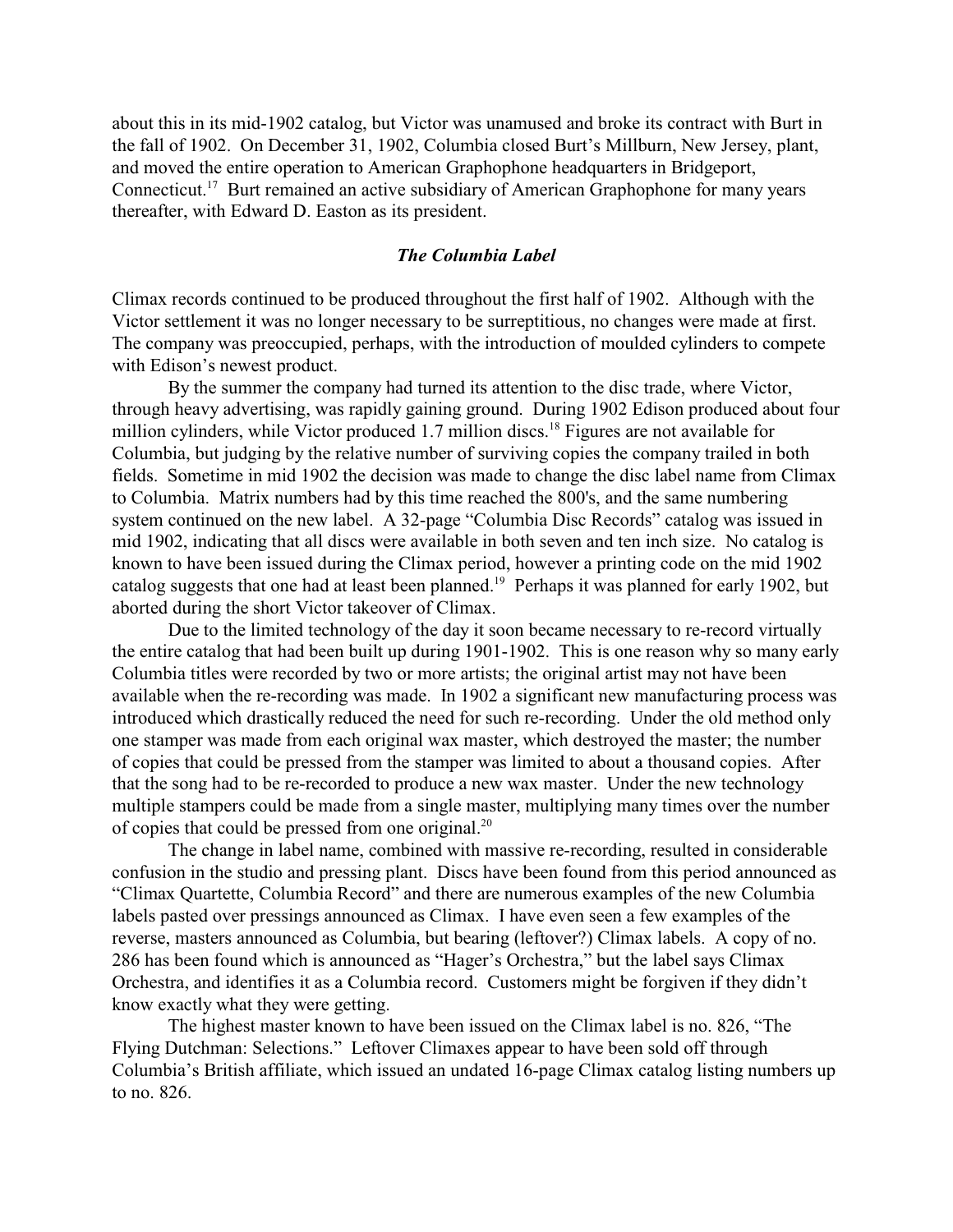By January 1903 business was booming. Thomas H. Macdonald claimed in that month that Columbia was manufacturing 20,000 cylinders and 10,000 discs per day, and that the factory was working day and night to keep up with the demand. If maintained throughout the year (assuming a five-day week) this would work out to roughly five million cylinders and 2.5 million discs per year. This is probably high, as summers were slow for the record trade and Macdonald may have been exaggerating a bit, however it is probably not far off. Based on known production figures for Edison and Victor, Columbia probably produced four or five million cylinders and perhaps  $1.5$  million discs in  $1903$ <sup>21</sup>

Columbia's growth was fueled in part by its rapidly expanding international operations. The company had been active in Europe since 1897, and began disc recording in England as early as 1902, using a special matrix series (25,000s). During 1903 additional series were assigned for records made in Italy (10,000s), Russia and Poland (35,000s), Germany (40,000s) and France (50,000s). A Mexico City laboratory was opened at the end of 1903, making Columbia the first U.S. company to record there.<sup>22</sup> Many of these foreign recordings were issued in the U.S. Less frequently seen in the U.S. were the products of a recording expedition to Shanghai in early 1903, and to Tokyo later in the year. The Shanghai and Tokyo recordings are numbered in the regular U.S. matrix series, in the ranges 1260-1350 and 2000-2999, respectively.

### *Grand Opera Series*

The Spring of 1903 brought a truly historic series of recordings, and a coup over rival Victor. Grand opera stars, particularly those associated with the prestigious Metropolitan Opera in New York, were among the most famous and highly paid musical celebrities in the world. Most had never recorded commercially, in part for artistic reasons (recording technology was too crude to reproduce their voices properly), in part because the record companies would not pay their high fees. Operatic excerpts did appear in the catalog, but they were by studio bands, popular instrumentalists, and lesser known opera singers such as Emilio de Gogorza (as "Edward Franklin"), Alberto De Bassini and Bernard Bégué. Given the popularity of this second-rate material, it must have been tempting to imagine how well arias by "real" opera stars might sell.

Industry scuttlebutt in late 1902 was that Victor had sent its recording manager, Calvin Child, to London in December to arrange an exchange of masters with that company's English affiliate. These would include grand opera recordings by the greatest stars of the continent—the first ever sold in the U.S. The publicity value alone would be enormous. Not to be outdone, Columbia quickly arranged with several major stars of the Metropolitan Opera in New York to record at its own  $26<sup>th</sup>$  Street studio. These were the first "celebrity" opera recordings made for general release in the U.S., and they preserved for posterity some of the greatest voices of the age.

 The first appear to have been made in late 1902 or very early 1903, when soprano Suzanne Adams (of the Paris Opera, Covent Garden and the Met) recorded six selections with her husband cellist Leo Stern, including "Je veux vivre" from *Romeo and Juliet,* and "Home, Sweet Home." In quick succession recordings were made by baritones Antonio Scotti, Giuseppe Campanari and Charles Gilibert, basso Edouard De Reszke (his only recordings), soprano Marcella Sembrich and contralto Ernestine Schumann-Heink. All were available as ten-inch discs only, and were announced in a special "Catalogue De Luxe" which was rushed out. The first advertising appeared in early April.<sup>23</sup>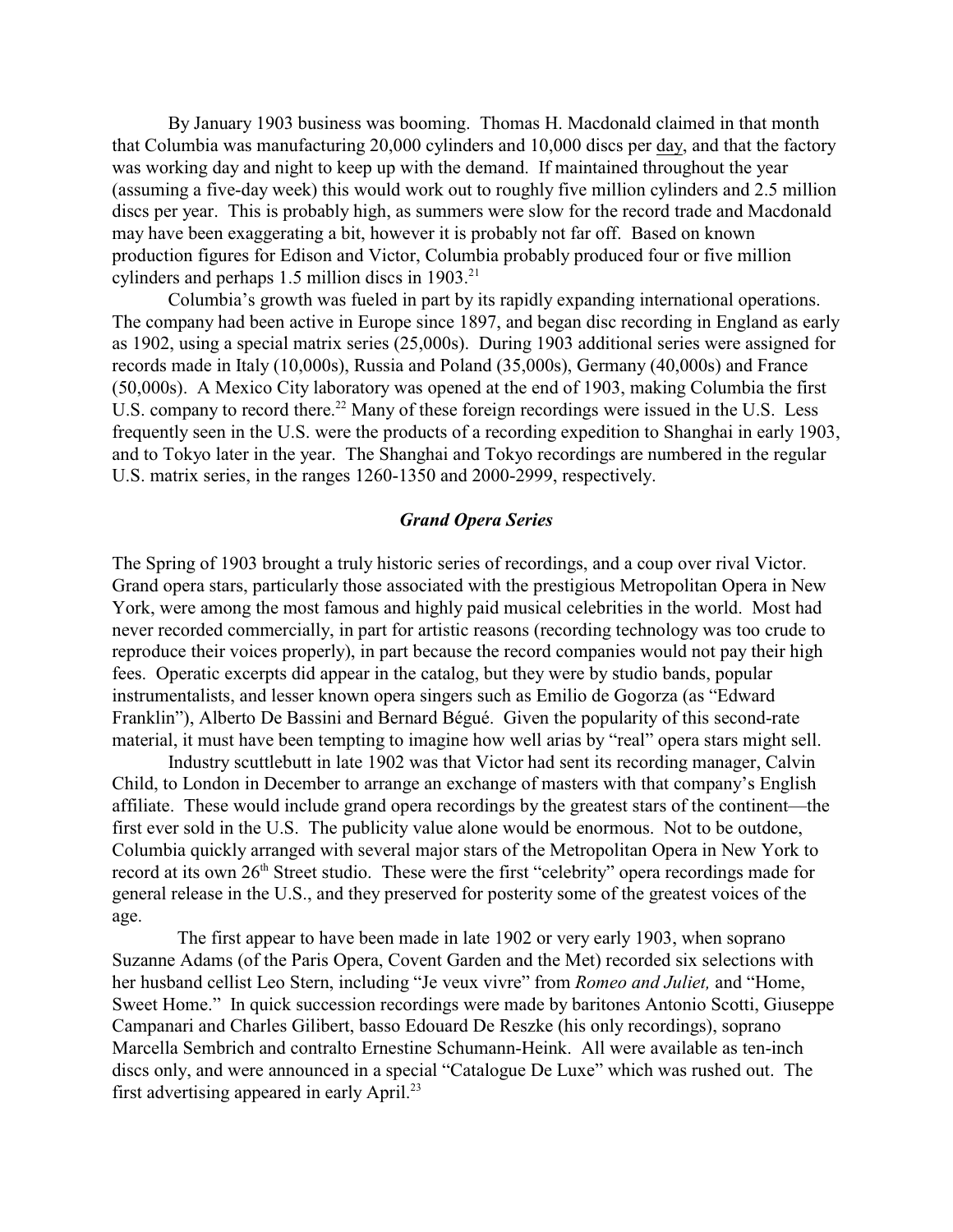Prestige did not come cheaply. The discs sold for \$2 each, twice Columbia's usual price, reflecting the high fees demanded by these superstars. Columbia continued to publicize the discs for the next several years, and sometimes appeared obsessed by the amount of money it had been forced to pay for them. Sembrich was said to have been paid \$2,000 for her three recordings, while Adams received almost that much for two.<sup>24</sup> Although most of these illustrious singers had recorded before, their previous recordings (mostly for Bettini cylinders or for G&T discs in England) had very limited distribution in the U.S. and their appearance on Columbia was a major event.

The records did not generate large sales, however, which must have disappointed Easton and his bottom-line oriented management. Moreover Victor quickly counterattacked by issuing its own classical recordings on a special "Red Seal" label in early April. The first releases were those obtained from London, but beginning on April 30, 1903, Victor also began recording domestically. It even established a recording studio in Carnegie Hall itself. Backed by enormous promotion Victor quickly won the title of "the" label for Grand Opera superstars. Victor clinched its triumph with its acquisition of a phenomenal young Italian tenor named Enrico Caruso, who would become perhaps the most famous recording artist of the early twentiethcentury. Several of Caruso's Milan recordings for G&T were among the first batch of imported Red Seals, and beginning in 1904 he recorded for Victor in the U.S., exclusively. In addition, Victor records of the period were simply better made than those of Columbia, a fact doubtless not lost on the discerning ears of higher class customers.

Faced with the relentless barrage of Victor publicity, as well as its own disappointing sales, Columbia abandoned Grand Opera celebrity recording in the U.S. for the next several years. Its high-priced Metropolitan artists, including Scotti, Campanari, Gilibert, Sembrich and Schumann-Heink, switched to Victor Red Seal records.<sup>25</sup>

#### *Leased Masters*

Columbia opened another line of business c.1903 that was much more successful, and which distinguished it sharply from its competition. This was the business of pressing "custom" labels for department stores and others, using Columbia masters. Easton's management believed in marketing its products in every way possible. Victor and Edison, on the other hand, did not allow their recordings to appear under any other name, so among the majors at least, Columbia had this field to itself. This also means that we should be careful about estimating the relative sales of Victor and Columbia recordings of the late 1900s and early 1910s based on the frequency with which those labels are found today. Columbia masters turn up on many other labels, some of which had wide distribution.

Columbia generally disguised its artists' names on these customized issues, but the matrix number—and often the issue number—was usually the same as Columbia's. More research needs to be done in this area, but Columbia appears to have begun custom pressing around 1903 when it began manufacturing the Harvard label for Sears, Roebuck, in Chicago. This was a natural outgrowth of a long relationship with the mail order giant, which had been carrying Columbia products since the late 1890s. The President of Sears was even a member of the American Graphophone Co. Board of Directors during 1904-1905.<sup>26</sup> In May, 1905, Columbia proudly noted that it had received its largest single order ever, for nearly one million cylinders and discs, from Sears, Roebuck.<sup>27</sup> The Harvard label lasted until 1907, and was succeeded by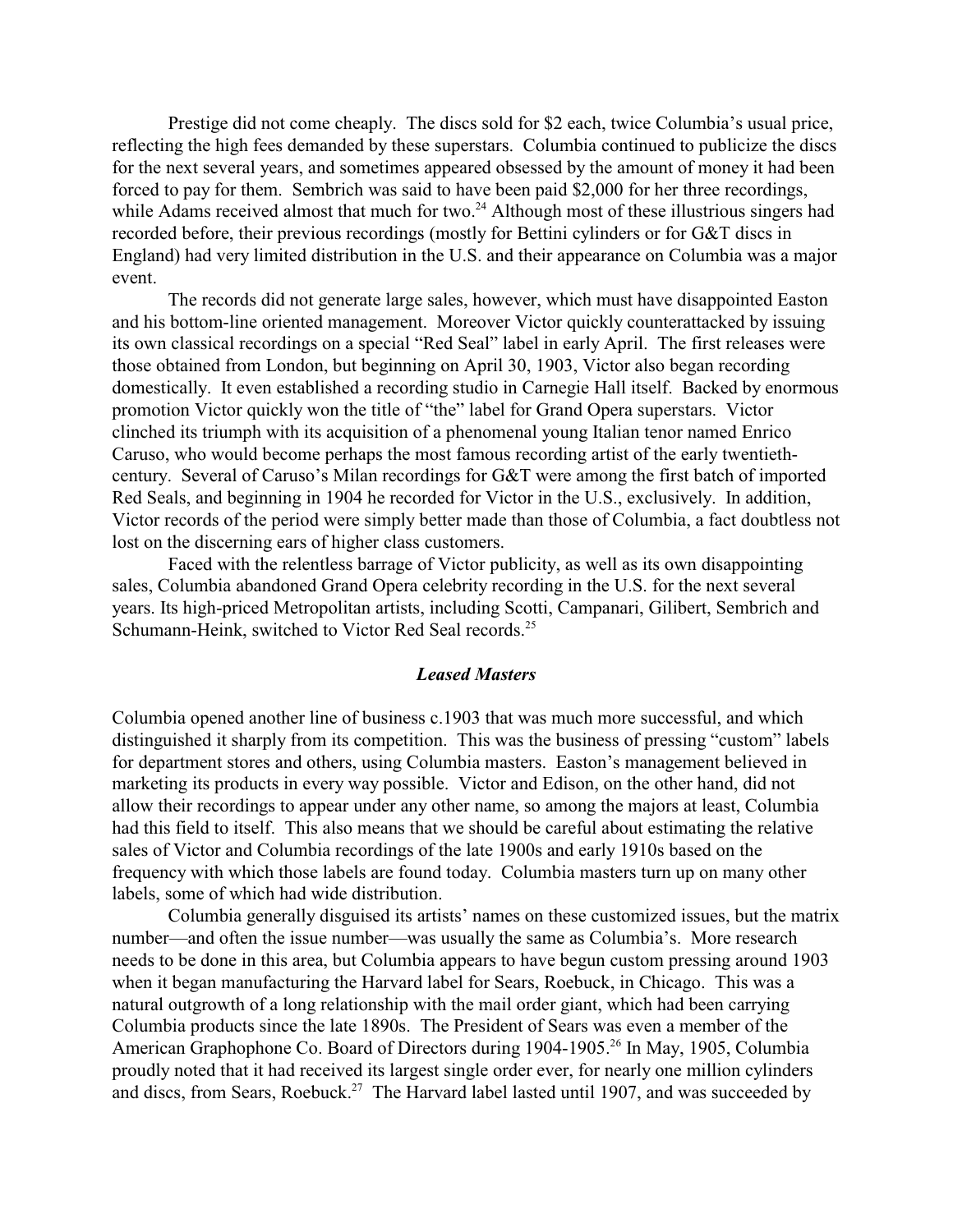Oxford (1907-1916) and Silvertone (1916-1930). These labels sometimes used masters from smaller manufacturers as well. Columbia also continued to produce seven-inch and single-faced discs for Sears, long after Columbia itself had abandoned those formats.

Additional custom-pressing contracts followed, including Peerless (1903) for the W.S. Simpson department store, Golden Crown Musicalphone (1905) and New Improved Silver Tongued (1906) for a Chicago mail order firm, Kalamazoo (1907) for the Duplex Phonograph Co. of that city, and Thomas (1907), D&R (1909), Manhattan (1909) and Cort (1910) for various stores. Columbia also produced records and phonographs for a group of related Chicago firms that offered the phonographs as "scheme goods," inexpensive (or free) premiums to induce the customer to buy other products. The cheap phonographs were fitted with oversized center spindles, so that customers would then have to buy records with matching oversize spindle holes from the same firm. Huge quantities of these large-spindle records were sold, and they are frequently found today. The Chicago labels included Standard (1905), Diamond (1906), Harmony (1908), United (1909) and Aretino (1909), the latter sporting what is possibly the largest spindle hole in record history—three inches in diameter. By the late 1910s most of the Chicago companies had run their course, and they appear to have merged into a single company marketing the appropriately named Consolidated label (1916), which also used Columbia masters.<sup>28</sup>

The booming business resulted in Columbia's most profitable year ever with earnings of \$730,000 for the year ending September 1904.<sup>29</sup> Business was growing rapidly in Europe as well, leading to severe strain on the company's production capacity. Columbia had only one pressing plant, in Bridgeport, and although it was expanding rapidly it could not keep up with the demand. Recordings made in the various foreign recording laboratories were shipped to Bridgeport for processing, and pressings were then shipped back to the originating country for sale. A small factory had been set up in Paris in 1901 or 1902 to supply the continent with cylinders, but this proved wholly inadequate. To relieve the strain Columbia secured a 50,000 square foot factory complex outside of London in early 1905 and, under the supervision of Thomas Macdonald and European General Manager Frank Dorian, installed full manufacturing facilities which were operational by mid-1906. Initial capacity of the British plant was said to be 10,000 cylinders and 5,000 discs per day.<sup>30</sup>

A company magazine, *The Columbia Record,* was inaugurated in January 1904 containing news of the company, sales tips and new product information.<sup>31</sup> Columbia also began regularizing its release patterns around this time. Previously discs had been released in irregular batches consisting of both new and old masters which may have been made months or years before; a single release list could thus span a very wide range of record numbers. The *Columbia Record* instituted a monthly list of new releases, and by mid 1904 each monthly list consisted primarily of recent recordings.

### *The Awards Wars*

An important element in the battle for prestige was the competition for awards at the great expositions of the day. Columbia and Victor both exhibited at these celebrations of consumerism, often showcasing special "advanced" phonographs especially designed for the event. The exhibits were seen by hundreds of thousands of visitors, and any awards won could be trumpeted in advertising long afterwards. Columbia scored early in the "awards wars" by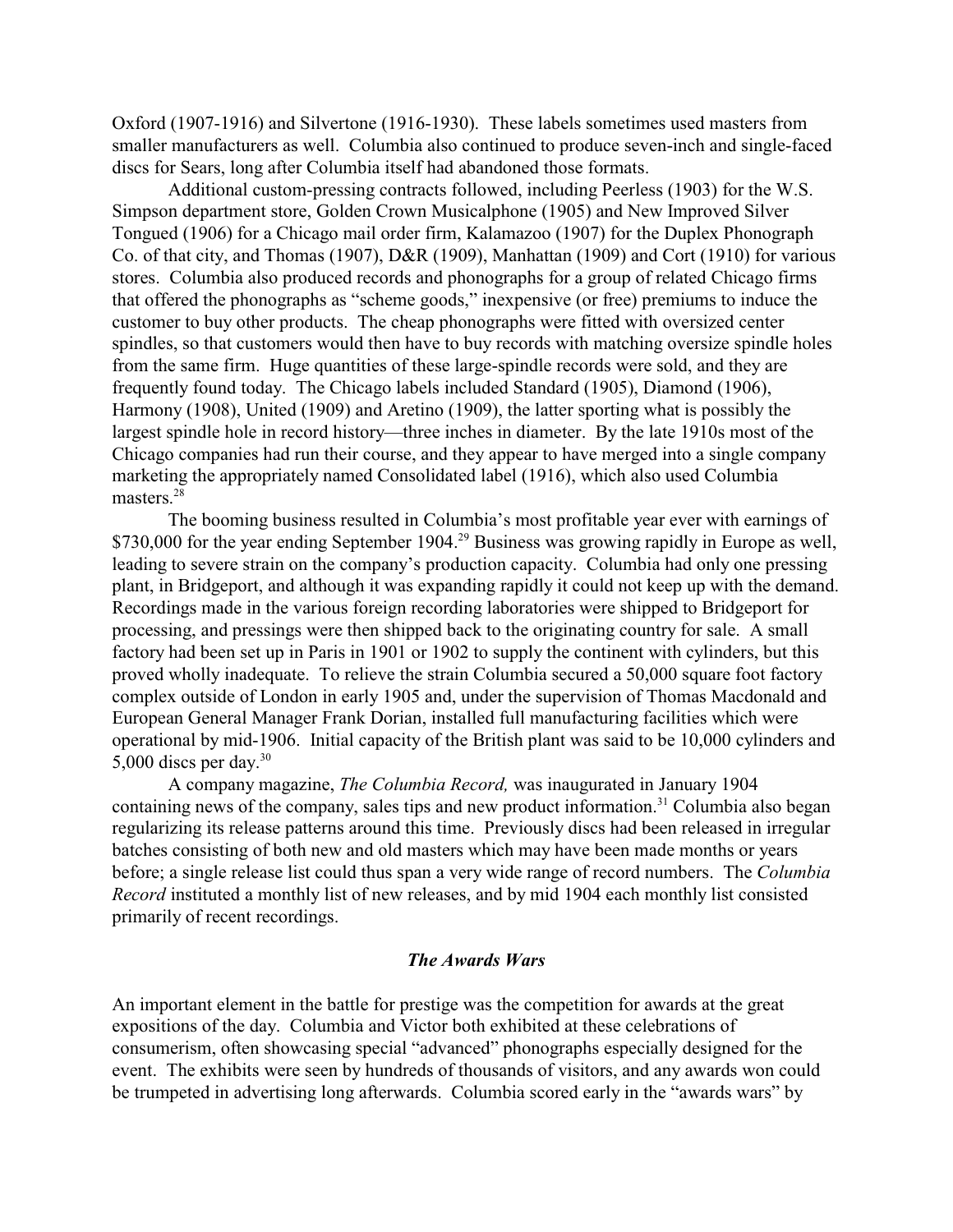winning a prize at the Paris Exposition of 1900 for a three-horned Graphophone which played a single long cylinder containing three tracks. (The only known example of this machine was sent to the Shah of Persia, evidently a man who had to have everything.) For the 1904 Louisiana Purchase Fair in St. Louis, Thomas Macdonald came up with an even more bizarre machine, a four horned, four turntable disc phonograph.<sup>32</sup> Columbia's huge, temple-like exhibit was presided over by company Vice President Paul Cromelin.

The 1904 competition turned somewhat comical when Columbia and Victor each insisted that it had won the "Grand Prize" at the fair (both were right; each got an award from a different jury). The dispute spilled over into a court case, but both companies boasted "Grand Prize - St. Louis, 1904" on its labels for several years thereafter, no doubt confusing buyers.

Columbia snared yet another Grand Prize at the Milan Exposition in Italy in 1906, for another four-horned monstrosity, this one with four morning-glory horns intertwined like a tangle in an untrimmed garden. $33$ 

The year 1905 brought the belated introduction of Columbia twelve-inch discs in July, and a major price reduction in December (ten-inch discs went from \$1 to 60¢, and twelve-inch from \$1.50 to \$1). This matched a similar reduction by Victor. Net earnings for the year were \$804,000, setting another all-time record.<sup>34</sup>

By 1907 Columbia was boasting that it had  $9,000$  dealers nationwide.<sup>35</sup> It was not too difficult to become a dealer, however. In a February 13, 1908, letter, a Columbia executive advised a local Pennsylvania man that "in order to become a dealer in Columbia goods you place an order for 2 machines of your own choosing and 150 cylinder records, or 100 disc records, 10 inch. The total investment is very modest and after the initial order everything you buy is at best dealer's discount, no matter what the quantity."<sup>36</sup> The initial investment, at list, could thus be as little as \$100. The subsequent dealer's discount on records and on most machines was 40%, and the company provided circulars, window strips and store signs for free.

### *The Marconi Label*

Columbia was constantly fighting the "prestige gap" between it and its larger competitors. Edison cylinders bore the name of the world's most famous inventor, while Victor discs shared the glory of the label's prestigious Red Seal records. Columbia flaunted its Grand Prize awards, and constantly reminded the trade that it was the "creator of the talking machine business" (which, literally, was true). However neither claim had the impact of a name like Edison or Caruso.

During the summer of 1906, on a trip to England, Edward Easton struck a deal with world-famous scientist Guglielmo Marconi, who had gained fame just five years earlier as the inventor of wireless communication with the first transatlantic transmission. In September Columbia proudly announced that the 32 year-old inventor would join the company as a "consulting physicist," working on recorders, reproducers and record composition. Marconi sailed to New York, was feted at a banquet, was given a whirlwind tour of the American Graphophone plant in Bridgeport, then promptly returned to London.<sup>37</sup>

The first tangible result of the arrangement was the flexible Marconi "Velvet Tone" disc, introduced c.May 1907. Described as "Wonderful as Wireless," they were single-faced and pressed from regular Columbia masters, although the numbering was different. Because of their soft surface—resembling a modern LP—they had to be played with a special gold-plated needle.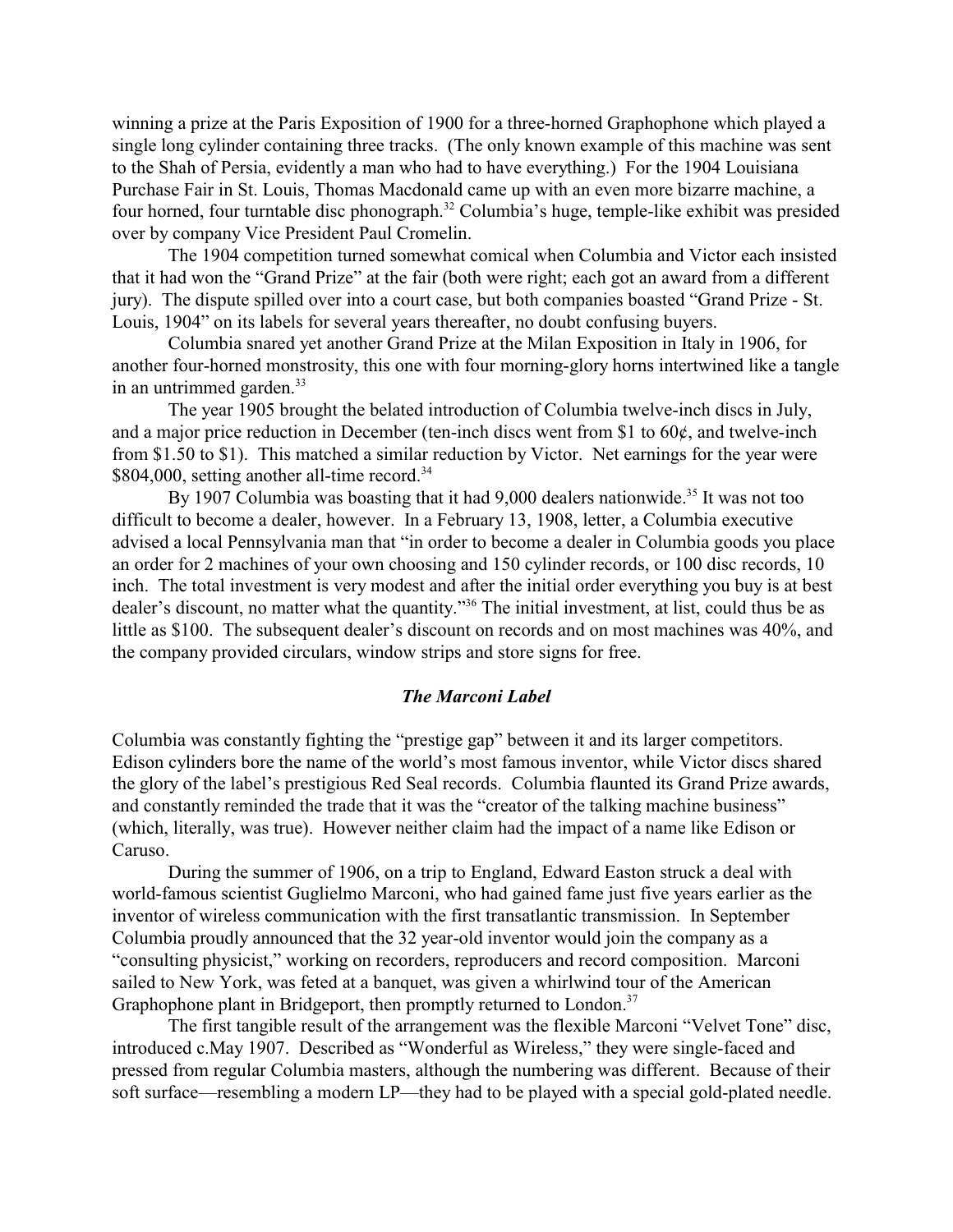Marconi discs were priced at  $75¢$  for 10-inch and \$1.50 for 12-inch, only slightly above comparable Columbia issues.

It is unclear how much Marconi had to do with the unusual discs that bore his name. More than 400 titles were released on Marconi, and the quality was quite good. However they apparently did not sell very well, and were discontinued in 1908.

### *The Depression of 1908*

The year 1908 brought a crisis that shook the company to its foundations. A financial panic in October 1907 led to a nationwide economic depression which devastated the phonograph business, and Columbia found itself in the unaccustomed position of laying off workers and cutting salaries. Victor and Edison, with their substantial resources, were in a better position to weather the storm, but as number two in both disc and cylinder sales, Columbia was particularly vulnerable.

Founder Edward Easton, now 52 years old, went through a period of severe depression. All that he had struggled so hard to build over the past 20 years was in danger of being swept away. His daughter Mary later recalled,

"The Columbia company was on the verge of failure. A deep melancholy settled over father. He could not smile. He would hardly speak in the long evenings at home. He would sit for hours staring into space.

"Hundreds of employees of the Columbia Company were laid off, and those who were still necessary to the business had their salaries cut twenty percent or more. We cut our home expenses in every possible way. Father went to the office on the train every day as usual. One day he deliberately got up from his seat in the train, opened the door to the platform and stepped off into space. The train was going over a trestle. Someone saw him fall and signaled for the train to stop.

"He was not killed, but his head was injured. For weeks he was in a sanitarium, scarcely recognizing any of us. He never had any recollection of stepping off the train. I don't know how we lived through those dark days."<sup>38</sup>

The incident, which occurred on January 23, 1908, was hushed up and Easton returned to work after about eight months, but in his daughter's words, he was "never the same." However, Easton had built a strong executive team, which developed an ingenious and daring strategy to save the company.

## *Double-Discs*

There was not a hint during the summer of 1908 as to what was coming. Executives at Victor were caught totally off-guard when, on September 10, they were hit with a massive barrage of publicity stating that Columbia was converting its entire catalog to "double-discs," recorded on both sides. "Music on *both* sides, two records at a single price... *no other record is worth considering*" screamed the advertising.<sup>39</sup> Moreover the price was practically the same as for the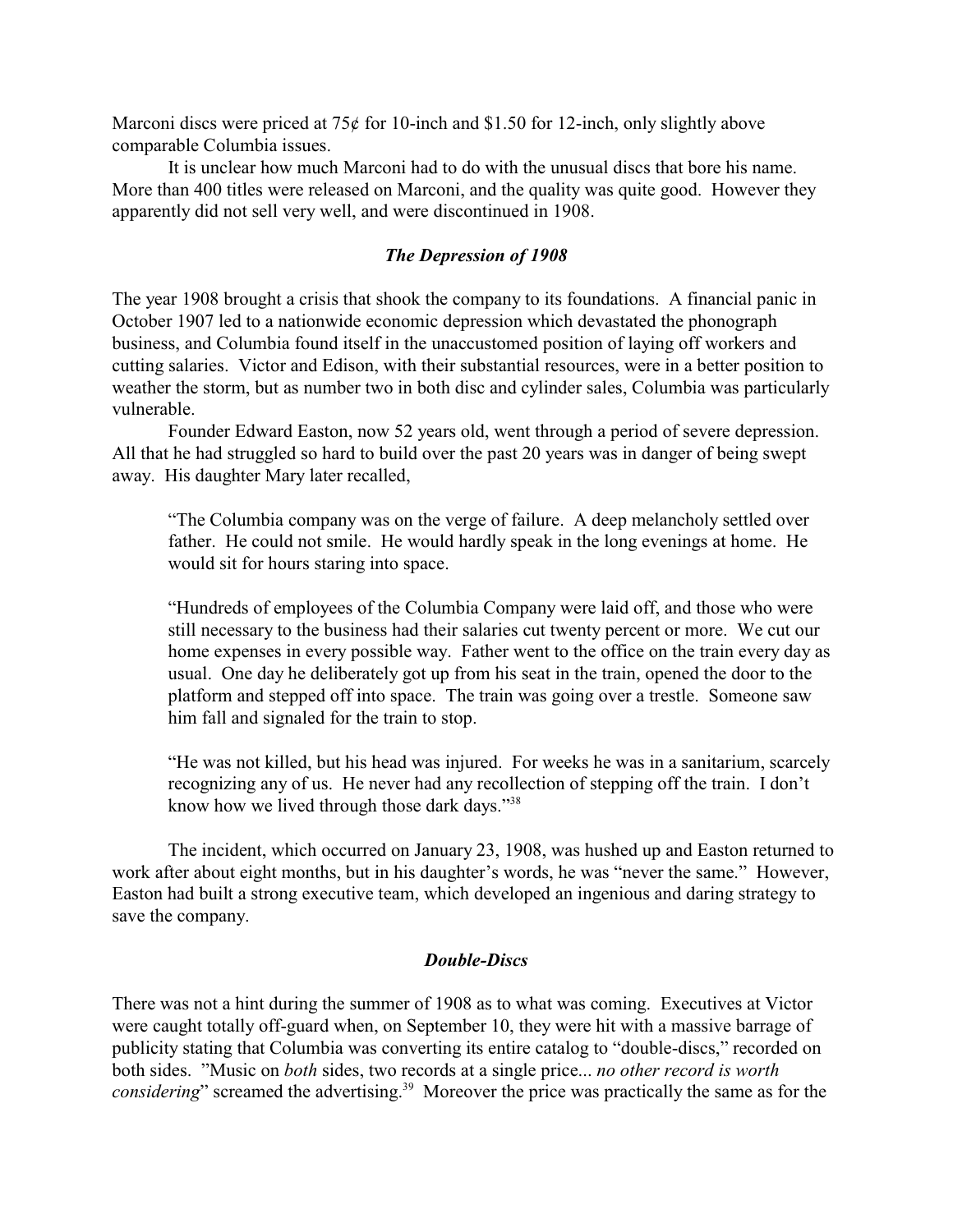older single-faced discs, 65¢ for the ten-inch and \$1 for the twelve-inch. In a market which for 15 years had known only single-faced discs (aside from a few double-faced novelties), this was revolutionary.<sup>40</sup>

The introduction was accompanied by a new "Note the Notes" logo (previously used in some print advertising), a new label design, and the biggest advertising blitz in the company's history. Whatever was left in the treasury went totally into the "Double-Disc" campaign—this was do or die. Double-page spreads and back covers appeared in *Good Housekeeping, Munsey's, Everybody's, McClure's, Cosmopolitan, Harper's, Collier's Weekly* and dozens of other national magazines, as well as major newspapers across the country. A single ad in *The Saturday Evening Post* was said to cost \$6,000.<sup>41</sup> Nor did the campaign let up after the introduction. By 1909 Columbia could tell its dealers that it was spending hundreds of thousands of dollars per year on national advertising.<sup>42</sup> Columbia, which had increased the operatic representation in its catalog through an arrangement with Fonotipia in Europe, even attacked Victor's "Caruso card," claiming that "Four of the Five Great Tenors of the World Sing for the Columbia."<sup>43</sup> The four tenors were Bonci, Anselmi, Zenatello and Bassi, all on Fonotipia discs distributed in the U.S. by Columbia. Whether or not these were in fact the "four greatest tenors" after Caruso is of course a matter of opinion.

Victor was furious, and said so in its counter-advertising, complaining that Columbia was disrupting the business and that consumers didn't want these double-disc records.<sup>44</sup> But of course they did, and sales over the holiday season were tremendous. (An interesting editorial in the October 31, 1908 *Musical Age* accused Victor of whining.) Victor, stuck with huge stocks of single-faced discs, was forced to respond, rushing out its own list of 125 double-faced discs. This compared with Columbia's initial 120-page catalog containing more than 700 domestic double-faced discs, followed shortly by hundreds of foreign-language couplings. Victor stubbornly kept issuing single-faced discs, along with double-discs, for the next few years but within months it was clear that the public wanted the new format. Unwilling to concede gracefully, Victor even attacked legally, buying a dubious 1904 patent for double-faced discs and suing Columbia over their manufacture. The case dragged on for more than a year. At one point, a frustrated Columbia attorney held up an offending double-disc and asked the Court, "If we are to be restricted to one side of the record, which shall it be?" Victor lost the suit.<sup>45</sup>

Victor sales declined during 1909 and only slowly recovered during 1910 and 1911.While Columbia sales are not known, the frequency with which Columbia's early double-discs are found today suggests that the company regained considerable market share, perhaps even equaling Victor for a time.

Simultaneously with the launch of double-discs a new numbering system was introduced, starting at A1 for 10-inch discs, and A5000 for twelve-inch. Other prefixes were assigned to foreign-language issues, as shown in the following chart. Single-faced discs were re-introduced on a limited basis in 1910, for selected classical selections (which were also available on doubleface), but for all intents and purposes it was now, for Columbia at least, a double-faced world.

# **COLUMBIA DOUBLE-DISC PREFIXES<sup>46</sup>**

Repertoire

 $[$ ] = labels pressed by Columbia.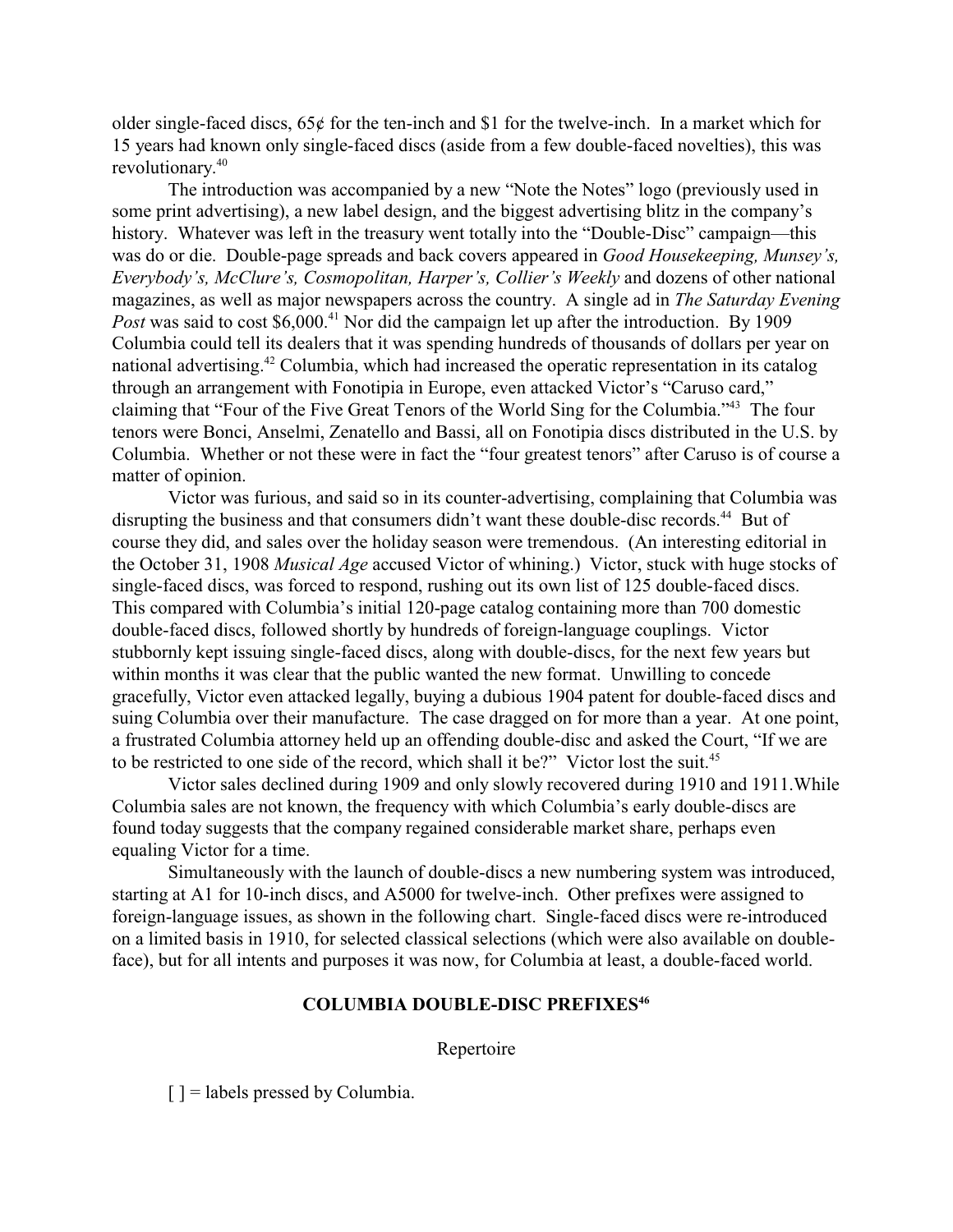A - American

- B, BO Brazilian; [B also used by Phoenix, U.K., 1910s\*]
- C Central and South American (Spanish)
- D England (1907-1909; 1915-1930\*\*); European territories
- E General Foreign Language (U.S.)
- F Columbia-Fonotipia (imports); England (12", 1919-1922)
- G [Regal, U.K., 1914-1930]
- H Symphonies (South America)
- J Japan, Java, Malaya
- K [Climax, 1909]
- L Trinidad (1912-14); England (12", 1915-on)
- M Filipino (1910s); U.K.
- N Indian (1910s)
- P Peruvian (1911)
- R Canadian; Spanish (1920s, later "RS")
- S Spanish Concertos and Opera; School Series (1912); also Holland?
- T Argentinean (1910s-20s)
- X [Climax, 1909]; England (1915-on)
- Y Hawaiian

\* According to Frank Andrews, Phoenix (1913-1916) was a subsidiary of English Columbia which normally used a zero prefix. The "B" prefix was applied to deleted Regal and Columbia-Rena discs which were later sold under the Phoenix name.

\*\* The "D" prefix seems to mean pressed in England, with numerical blocks indicating the territory in which sold. Some U.S. masters turn up on these pressings.

Simultaneous with the introduction of double-discs Columbia reorganized its consumer catalog into a convenient "A" to "Z" listing, the first major label to do so. (Previously record catalogs had been organized by category). The easy-to-use format was an immediate success. Victor and Edison, loathe to imitate anything Columbia did, did not follow suit until 1912-1913.

### *Indestructible Cylinders*

Columbia landed a one-two punch in the fall of 1908. In addition to the spectacular launch of "double-discs" it discontinued its wax cylinder line (which had been trailing badly behind Edison) and replaced it with a catalog of unbreakable celluloid cylinders manufactured by the Indestructible Record Company of Albany, New York. "Wax cylinders are as out of date as wax candles" crowed one Columbia advertisement.<sup>47</sup>

The nature of the Columbia-Indestructible relationship is somewhat unclear. An editorial in the October 1908 *Talking Machine World* said that Columbia had purchased Indestructible "lock, stock and barrel," however legal documents located by researcher Raymond Wile indicate that the deal was a distribution arrangement (possibly an intended purchase fell through). In any event for the next few years the cylinders were sold exclusively by Columbia, under the name "Columbia-Indestructible." Indestructible had been eating into the wax cylinder business of both Edison and Columbia, and Edison had retaliated during the summer of 1908 with an order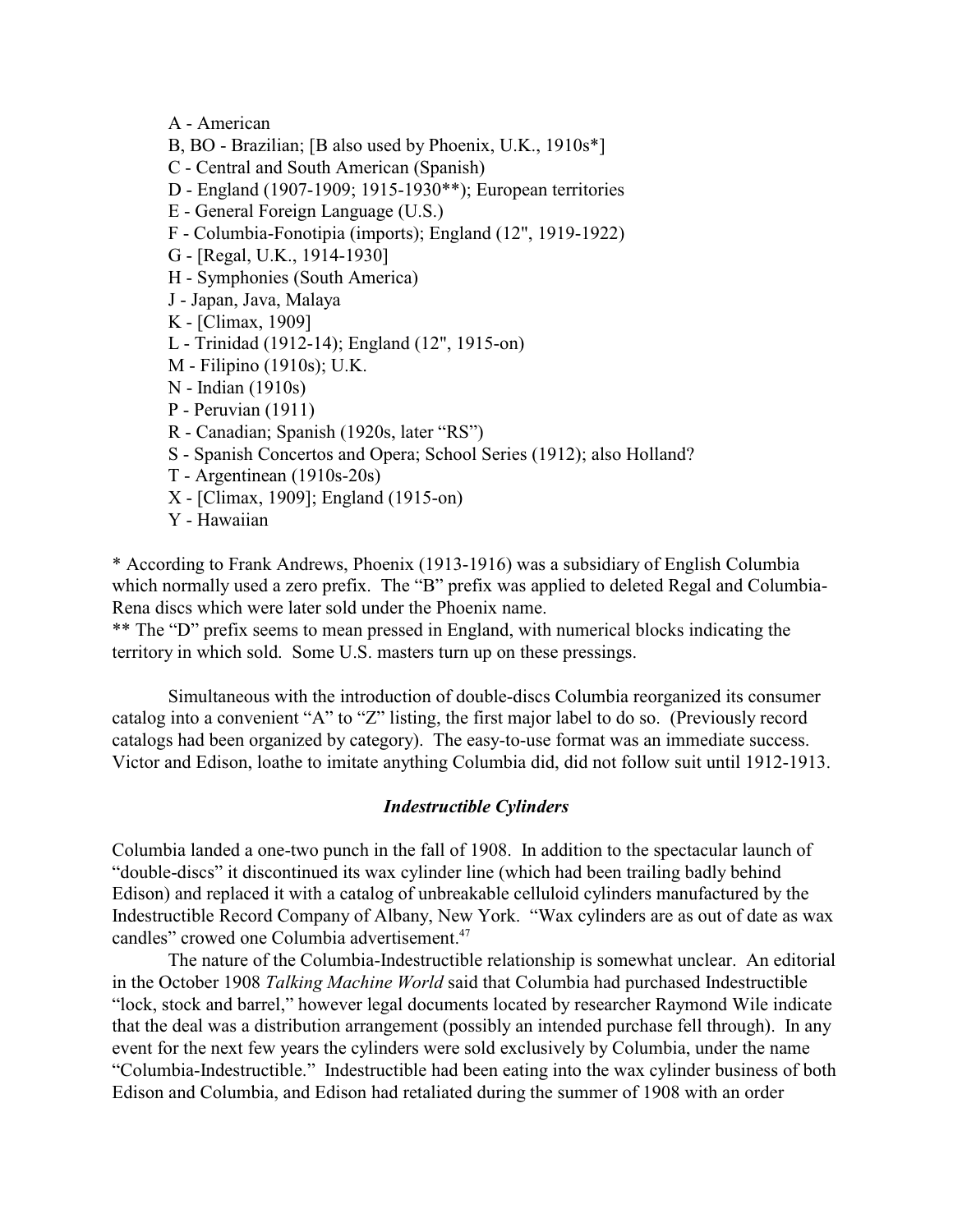forbidding its distributors to handle any other cylinder line. Edison's frontal attack on the small company's distribution was intended to destroy it. However with Columbia's vast network of dealers behind it, Indestructible was once again a potent threat.

Columbia-Indestructibles were well recorded, far more durable than the Edison product, and sold for only 35¢, the same price as Edison's fragile wax cylinder. Edison countered with a new line, a four-minute wax cylinder (the "Amberol") for 50¢. It was, however, still made of a breakable wax compound. (Columbia countered that with four-minute Indestructibles in 1909.) Despite an inferior product, the power of the Edison name was such that it kept its hegemony in the largely rural cylinder market. Unable to break the Edison hammerlock on the cylinder business, even with a superior product, Columbia threw in the towel in 1912, discontinuing cylinder sales entirely.

Columbia moved quickly to exploit its momentum in the disc field, signing new dealers at the rate of forty per day. By March 1909 it was claiming 17,000 Graphophone dealers in the United States—presumably that meant a shelf in the back of practically every general store in the country.<sup>48</sup> A new line of popularly priced internal-horn Grafonolas was introduced in 1909-1910, forcing Victor to lower prices on its popular Victrola line (the Victrola had originally been introduced as a premium priced machine in 1906).

Columbia and Victor agreed on one thing at least, and that was the need to clear the field of competing disc manufacturers who were siphoning off business from both of them. Despite the strength of their joint patent position, this took time, but after a long series of lawsuits by the two companies, they accomplished their goal. Casualties included the American Record Company (American), International Record Company (Excelsior, Kalamazoo, Silver Star, Vim, etc.), Leeds & Catlin (Leeds, Imperial, D&R) and Hawthorne & Sheble (Busy Bee, Star). All had been driven out of business by 1909.<sup>49</sup> Columbia apparently absorbed parts of the lastnamed company, and Horace Sheble became American Graphophone's factory manager in late 1909, succeeding Thomas Macdonald.<sup>50</sup>

The period from 1908 until 1920 was the first "Golden Age" for Columbia discs. All serious competition had been driven from the field through the patent infringement suits, creating a virtual disc monopoly for Victor and Columbia. At the same time sales were growing exponentially, and cylinders were no longer a competitive threat. The following chart shows total U.S. production of discs and cylinders, according to the *U.S. Census of Manufactures.*

|       | $\mathcal{L}$ and $\mathcal{L}$ requestion (infinitions) |       |       |
|-------|----------------------------------------------------------|-------|-------|
| Year  | Cylinders                                                | Discs | Total |
| 1904* | 21.0                                                     | 4.0   | 25.0  |
| 1909  | 18.6                                                     | 8.6   | 27.2  |
| 1914  | 3.9                                                      | 23.3  | 27.2  |
| 1919  | 5.9                                                      | 101.1 | 107.0 |
| 1921  | 1.8                                                      | 103.4 | 105.2 |
|       |                                                          |       |       |

Unit Production (millions)

\*estimates based on dollar value.

No wonder Columbia Double-Discs from the mid-teens and later are found with such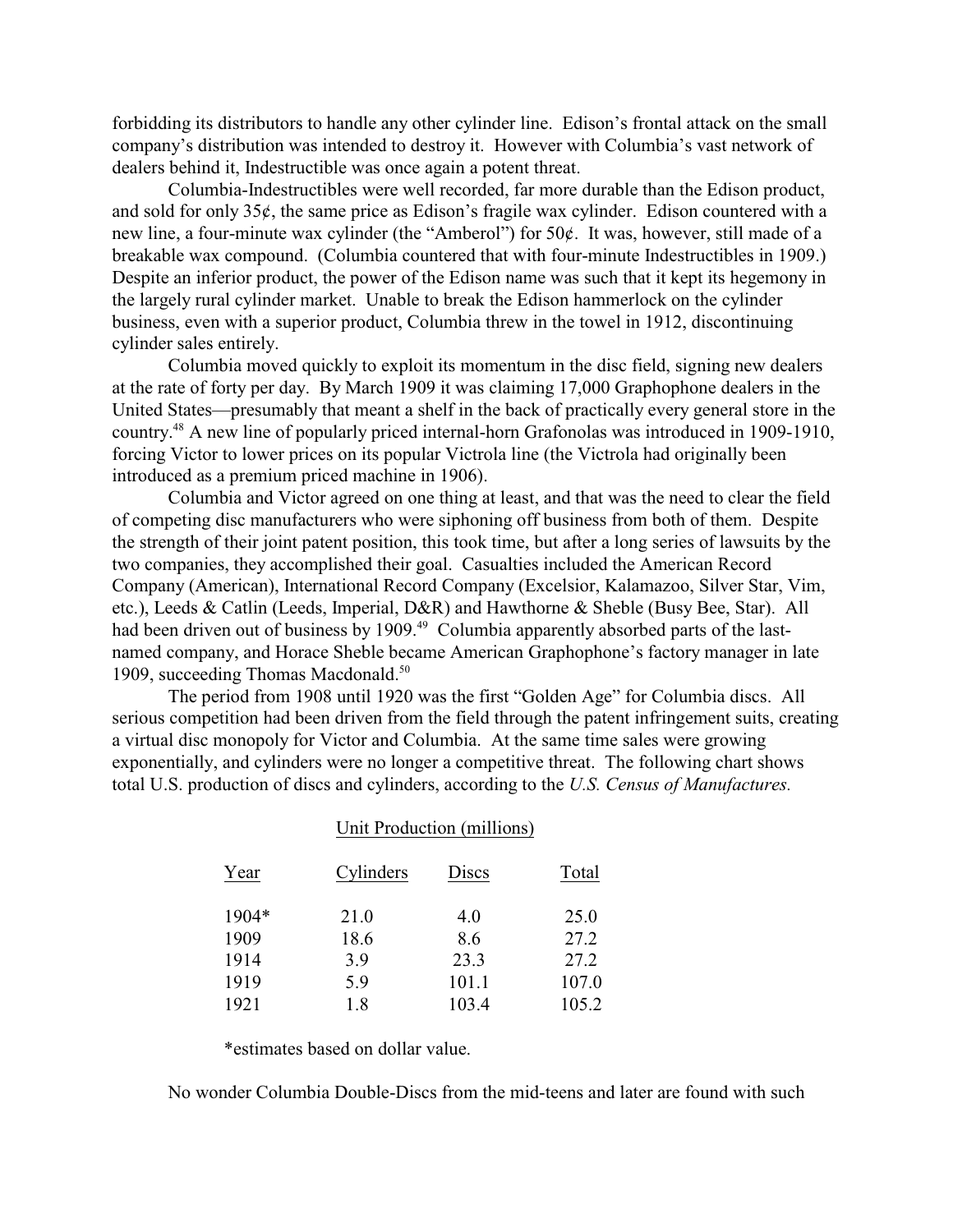frequency today.

Curiously, Columbia conducted tests of vertically cut discs beginning in 1909, or possibly earlier, although there was no move to market them. Edison finally introduced its own thick, vertically-cut "Diamond Discs" in 1913. Many survive today because they are virtually indestructible, but they do not appear to have posed much of a threat to Columbia or Victor sales because they could be played only on Edison equipment.

### *A Proposal to Sell Columbia to Edison*

Despite–or perhaps because of–the improved condition of Columbia, in late 1911 founder Edward Easton floated a proposal to sell the company. A fascinating memo dated October 5, 1911, from Frank L. Dyer, president of the Edison company, to Thomas Edison has surfaced at the Edison National Historic Site, outlining a hitherto unknown proposal by Easton to "consolidate" the two companies.<sup>51</sup> The reasons given were compelling. The businesses were complementary–Edison sold cylinders, while Columbia's main business was discs (it would soon terminate its arrangement with Indestructible). Even if Edison did eventually enter the disc business, it would probably be with a premium-priced product. A combined company would serve all segments, disc and cylinder, lateral and vertical cut, premium and popular-priced. Considerable savings could be effected by combining overhead, sales expenses and staff, resulting in greatly increased profit margins. Moreover Easton felt that the power of the Edison name was so potent that in the long run it would sell more records and phonographs than Columbia ever could alone. He certainly had reason to believe that, given his experience pitting Indestructible cylinders against the Edison product.

Tellingly, Dyer attributed one additional reason to his veteran counterpart. "[Easton] said, furthermore, that personally he was anxious to get out of the business, that his old friends and associates in the business had most of them died and that he did not feel the interest that he once did."

 Dyer outlined many reasons why Mr. Edison should consider the offer, which despite its positioning as a consolidation was essentially a sale (Edison would manufacture and sell Columbia goods, paying a royalty to the former owners). Speaking with remarkable candor about his own company, he said "we cannot disguise the fact that our phonograph business is in a most unhealthy and hazardous condition." Edison did in fact suffer a sharp decrease in sales during the wax Amberol years, as well as being driven out of many foreign markets. Taking on a popular, established disc line could represent a shot in the arm. Edison would gain matrices, artists, patents, a renewed presence overseas, and "some very good men" from the Columbia staff. Easton said the records could be called "Edison Disc Records," "Edison-Columbia Records," "Edison Records," or practically anything else Edison wished. Edison would overnight become the largest talking machine company in the world. If it declined the offer, Dyer warned, there were rumors that Europe's Lindstrom (makers of Odeon and Fonotipia) might buy Columbia, as a way to get into the U.S. market.

Dyer acknowledged two possible objections. In order to insure that the Columbia product line was treated fairly, Easton wanted a Columbia executive–probably General Manager George W. Lyle–to assume a senior position within Edison. That might be viewed as a "fox in the henhouse." Second, there was suspicion of Easton's motives. Why would he walk away from a company he said was so financially successful? There was also, Dyer acknowledged, the matter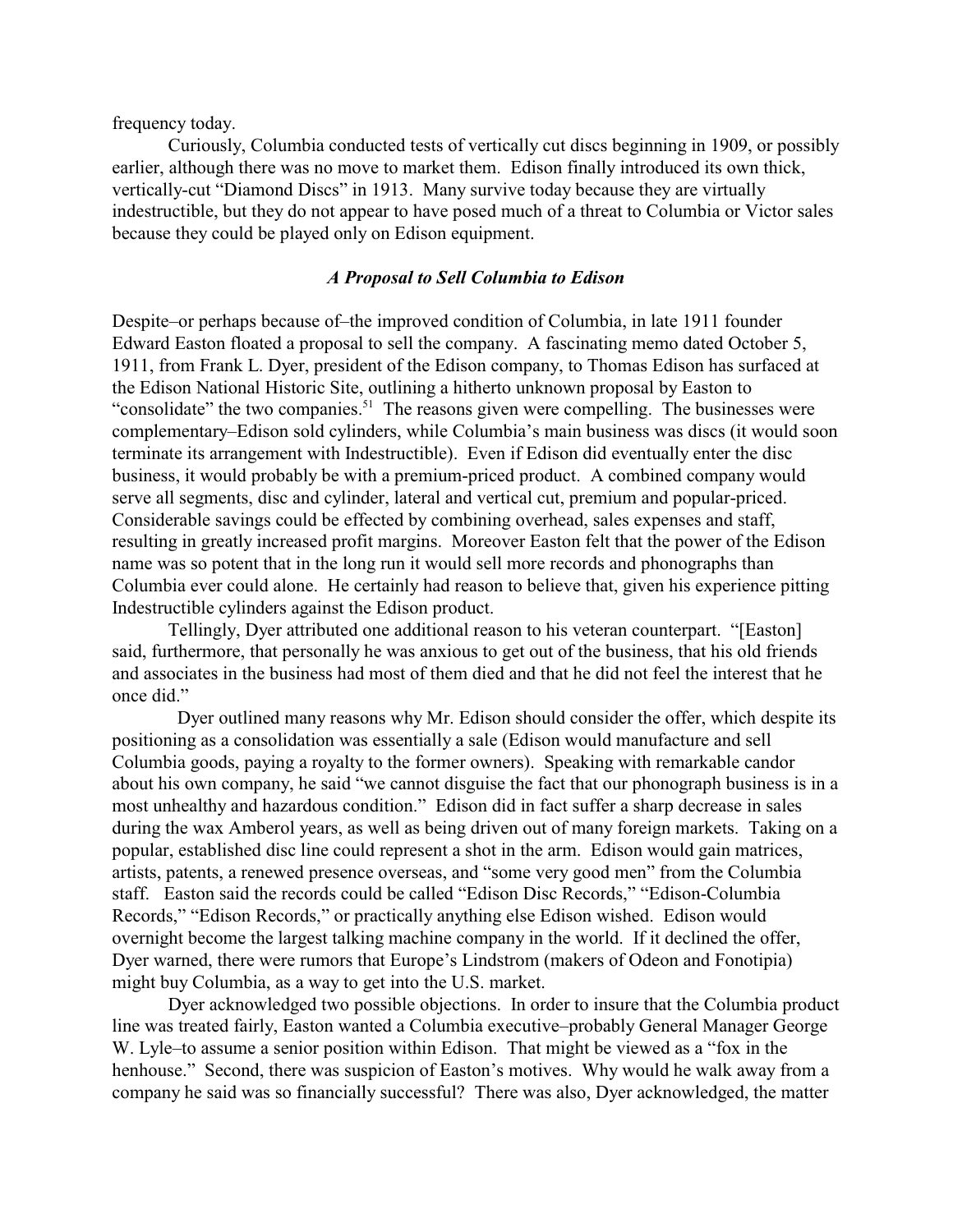of personal animus. "There is a feeling that has always existed against the Columbia Co., and Mr. Easton personally, as being unscrupulous and unreliable. This seems to be almost a tradition with our company. I know that Mr. Johnson [President of Victor] entertains the same feeling."

What a fascinating insight into the human dynamics that drive business decisions, then and now! There was no shortage of outsized egos in the executive suites of Edison and Victor, of course, and it is not surprising that their leaders would despise the man who had denied them their "rightful" monopolies. Unfortunately, we have no record of what Easton thought of *them.*  Dyer, however, was very calm and balanced in his analysis. In Easton's defense he pointed out that "many of the men who have worked with Mr. Easton for years speak in the highest terms of him. Mr. Cromelin, for example, has told me that Mr. Easton has always been most considerate of him and that he regards him most highly." [This is presumably Paul Cromelin, a high Columbia executive who had just left to join Edison.] "Whatever may be said of the Columbia Company or Mr. Easton, can they possibly be any worse than some of our friends in the moving picture business?" Yesterday's enemies are often tomorrow's allies, when interests converge.

Dyer clearly thought Mr. Edison should consider the offer. The next step would have been for auditors to go over the books. But the cranky inventor, evidently, would have none of it. Just as he had slammed the door on Bell and Tainter in 1886, when they offered to combine their improvements to the phonograph with his own, there is no evidence that he seriously considered Easton's surprising offer of 1911. He would run his own company his own way–eventually, into the ground. It is fascinating to consider, however, how different the industry would have been had things turned out differently.

#### *Columbia Demonstration Records*

Meanwhile, Columbia's promotion of Double-Discs continued unabated. For the 1910 Christmas season the company released a special  $10¢$  promotional record which caused an unexpected sensation. On one side basso Frank C. Stanley delivered a strident sales pitch for Double-Disc records ("Double Disc, double value, double wear, double everything except price. Don't put your money into any other!"), followed by examples of various instruments playing. On the other side the Columbia Male Quartette rendered the old chestnut, "Kentucky Babe." Circumstantial evidence suggests that hundreds of thousands of copies of this record were distributed, the equivalent of a modern-day multi-million seller. Its success prompted Columbia to issue another demonstration record in 1913, this one selling for  $25¢$ . Although the speaker on this has not been identified, historian Jim Walsh believed that it might be none other than Edward D. Easton himself! (No documented recording of Easton's voice exists, so this is impossible to verify.) On the reverse side was "Good Night, Little Girl, Good Night" by tenor Henry Burr. The success of the 1913 demonstration record exceeded everyone's wildest expectations; later reports claimed that it had sold three to five *million* copies, which, if true, would surely make it the biggest selling record during the first half century of the phonograph.<sup>52</sup>

In January 1913 the Columbia Phonograph Company, Gen'l, was renamed the Columbia Graphophone Company, finally recognizing its principal product, the Graphophone. That spring the executive offices were moved to the newly opened Woolworth Building, an ornate, sixtystory skyscraper that was at the time the tallest building in America, and one of the most prestigious addresses in New York City. Columbia seemed to be asserting its stature among the great corporations of America. Although Edward Easton remained titular President, there were a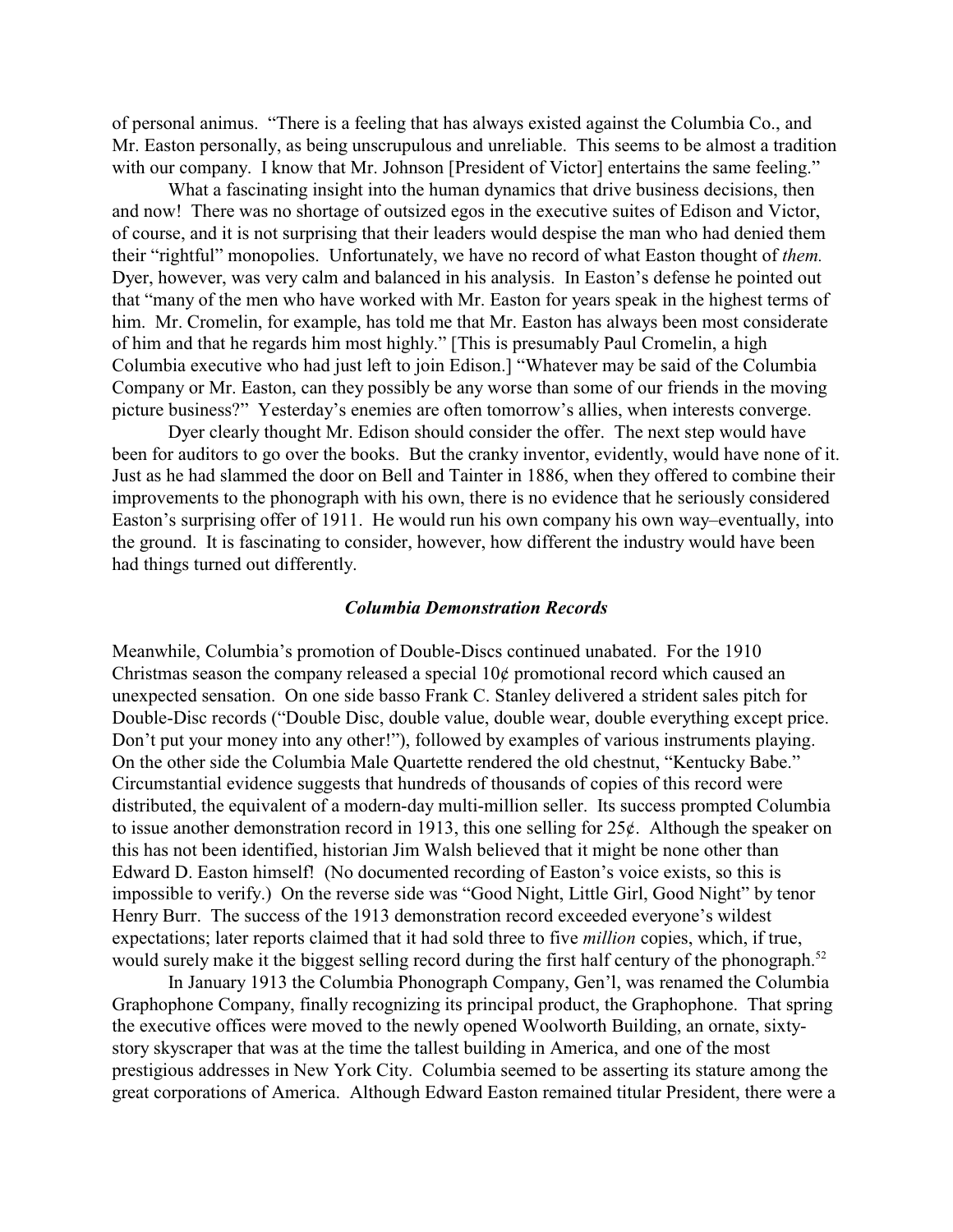number of changes in the executive ranks. Paul H. Cromelin, Vice President and a moving force behind many triumphs of the early 1900s had resigned to join British Edison in 1911, and George W. Lyle, General Manager since 1904, left that key position to become 1<sup>st</sup> Vice President. The company began to actively pursue several new lines of business. An Educational Department was opened with the goal of selling Graphophones and records to schools around the country. Two new numerical series, the S3000's (10-inch) and S7500s (12-inch) were begun for this purpose  $c.1912.^{53}$ 

### *Personal Recording*

In 1915, with some fanfare, a Personal Record Department was set up to solicit business from private individuals who wanted to make a record. Columbia had always been willing to provide this service for a fee, and "private recordings" have been located dating from pre-1910, but now the service was formalized with brochures, special labels, and a schedule of fees.

Correspondence has been located relating to the private recordings made by black tenor Roland Hayes, which give a fascinating insight into the specifics of personal recording at Columbia.<sup>54</sup> Hayes was quoted a base price of \$50 to make one ten-inch master, with three single-faced pressings provided. Piano accompaniment was included. However if he wished to record additional instruments or voices, such as a quartet, the price escalated: \$60 for two or three instruments or voices, \$75 for four to eight, and \$100 for more than eight. Sound balancing for multiple artists was a difficult and time-consuming process. Prices to make a twelve-inch master or to receive double-faced pressings were commensurately higher. Columbia had no objection if he sold these records commercially (which he did, by mail order), but the cost of additional pressings was high. Columbia charged \$1 each for the first 50 copies of a ten-inch, single faced disc, declining to about 60¢ each in quantities of 500. Ten-inch double-disc pressings cost about  $92¢$  each in quantity, and to all of these amounts had to be added the original cost of recording. With standard store-stock Columbias retailing at  $75¢$  in 1917, there was not much profit to be made by a small operator hoping to get into the record business this way. This was essentially a vanity business. Its chief customers were churches and other religious groups, along with an occasional lodge or corporation that wanted a recording for promotional purposes.

The industry was thrown into an uproar in late 1914 with the introduction of another kind of record, the  $10¢$  "Little Wonder."<sup>55</sup> Although Little Wonder was not owned by Columbia, the 5½-inch discs were manufactured at Columbia's Bridgeport plant under protection of the company's patents. They were single-faced and only had room for a single verse and chorus of a song, but at such a low price they sold like hotcakes. Reportedly a total of 4.5 million were sold in January 1915 alone, and 20 million by mid 1916. Little Wonder was run by music publisher Henry Waterson, but it soon became known that Columbia executive Victor Emerson, who had authorized the use of the company's facilities and patents, was personally profiting from them as well. As a result he was forced out of Columbia, which eventually took over the label and wound it down. Like the huge-selling Columbia Demonstration records, Little Wonder demonstrated that there was an enormous potential market for low-priced records, posing an obvious threat to Victor and Columbia's high profit margins. As long as the two companies could maintain market control and keep prices high through their patent monopoly, they had no intention of undermining profits through price cutting. Had they done so, there would be a lot more records from the 1910s surviving for us to study.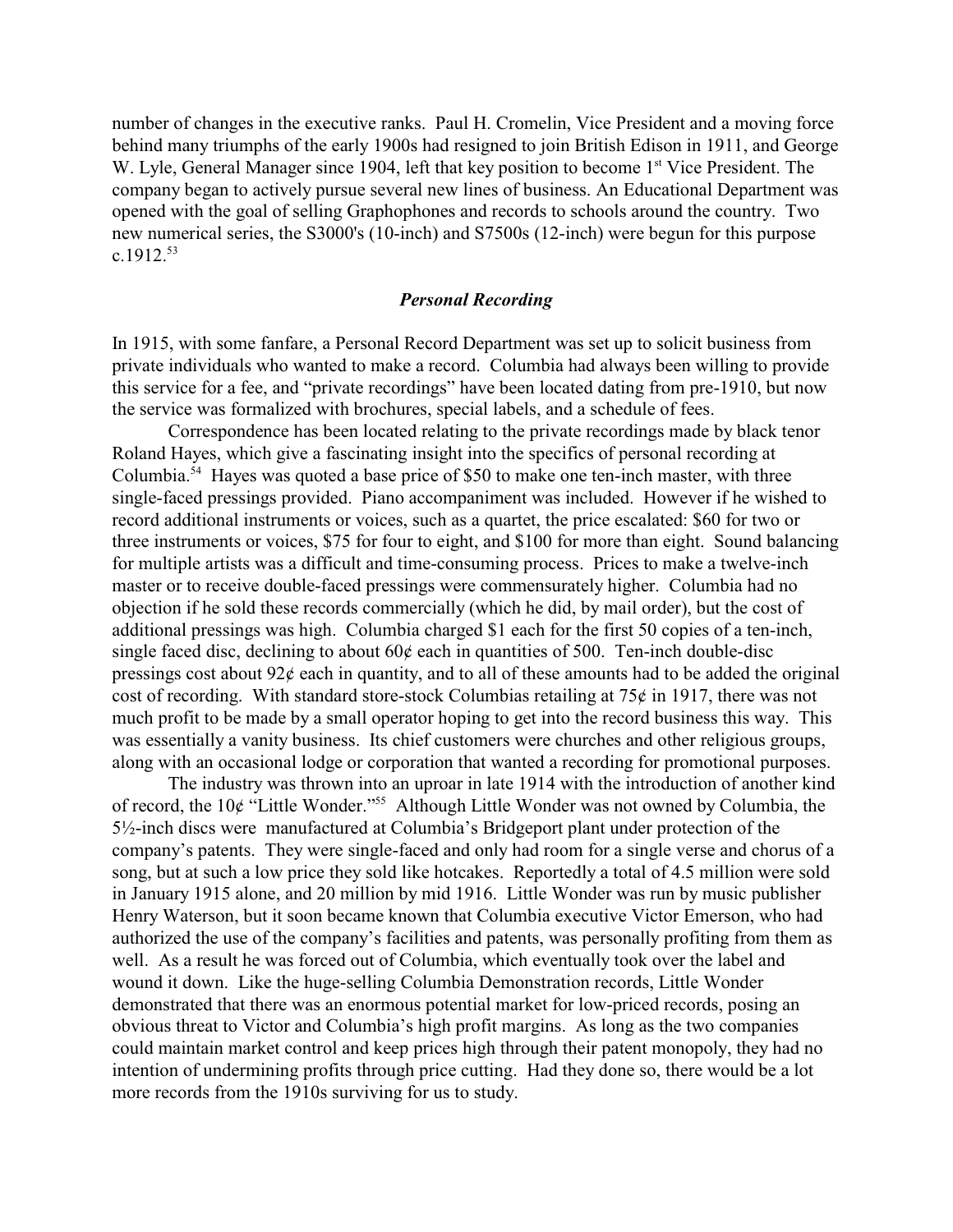The following year marked the end of an era at Columbia. Founder Edward D. Easton died on April 30, 1915, severing the last link with the company's earliest days. Although he had been intermittently ill and less involved in day-to-day affairs in recent years, he was a symbol of continuity. Most of the other top managers of the early 1900s were gone as well. Paul Cromelin and Victor Emerson had left, and inventor and factory chief Thomas Macdonald had died in 1911. Former General Manager George W. Lyle left the company shortly after Easton's death.<sup>56</sup> Ace attorney Philip Mauro, responsible for the patent victories that had kept Columbia alive at the turn of the century, was apparently less involved in company affairs as well.

Easton's son Mortimer Easton served briefly on the Board of Directors after his father's death, but the "founder's era" was over. As a sidelight, it is interesting to note the relative wealth gained by the various participants in Columbia's success. Easton's estate was estimated at \$1 million, a considerable sum for 1915.<sup>57</sup> When Macdonald's estate was probated in 1911, it was estimated to be worth only  $$25,000.^{58}$  It pays to own the company.

Of course Easton's fortune paled in comparison with that of Victor founder Eldridge R. Johnson, who sold his Victor stock in 1927 for \$28 million.<sup>59</sup>

A new generation of management now took over. Industrialist Philip T. Dodge, longtime head of the Mergenthaler Linotype Co., and the man who in 1914 had saved the financially troubled International Paper Company, was recruited as the new president of Columbia.<sup>60</sup> He immediately put his stamp on operations, which may have helped precipitate a bitter strike later in the year that closed the Bridgeport plant for more than two weeks.<sup>61</sup> After about two years Dodge moved up to the new post of Chairman of the Board and was replaced by Francis S. Whitten. In December 1917 the new management reorganized the parent American Graphophone Co., giving it the new and rather descriptive name, the Columbia Graphophone Manufacturing Co. "American Graphophone," a name that dated from the birth of the industry (1887), was no more.

Columbia continued to be an aggressively managed company, number two in sales to Victor but always looking for an ways to increase its market share. It pioneered the recording of first-class symphony orchestras in 1916, and in late 1917 concluded a deal with Harper & Co. publishers to manufacture 5½-inch recordings of children's songs (numbered in the Little Wonder series) for inclusion in Harper's "Bubble Books" for children. These were best sellers.

Another strike at the Bridgeport plant, this one lasting for a month, slowed things down in the late summer of 1919. It ended only after the company threatened to move the plant elsewhere. Nevertheless the postwar boom of 1919 and 1920 resulted in banner years for the industry. Columbia reported net income of \$7.8 million in 1919 and \$7.3 million in 1920.<sup>62</sup> President Whitten observed in his 1920 report that as a result of the new tax law the company was forced to pay more than 45% of its net profits to the government, hampering its ability to expand, and he called for Congress to change "this unwise law." If it had, Columbia might have been in a better position to weather the difficult times to come.

Individual hit records, which five years earlier might ship 20,000 copies, were now selling in the 100,000 range, and some did much better than that. The highest totals I have documented during this period were 674,000 copies for "Beautiful Ohio" by Henry Burr, backed with "I'm Forever Blowing Bubbles" by Campbell and Burr (A2701), and 832,000 for "Dardanella" by Prince's Dance Orchestra (A2851).<sup>63</sup> Sales of phonographs were also strong, and anticipating further expansion in 1921, Columbia placed large orders for phonograph cabinets and other supplies.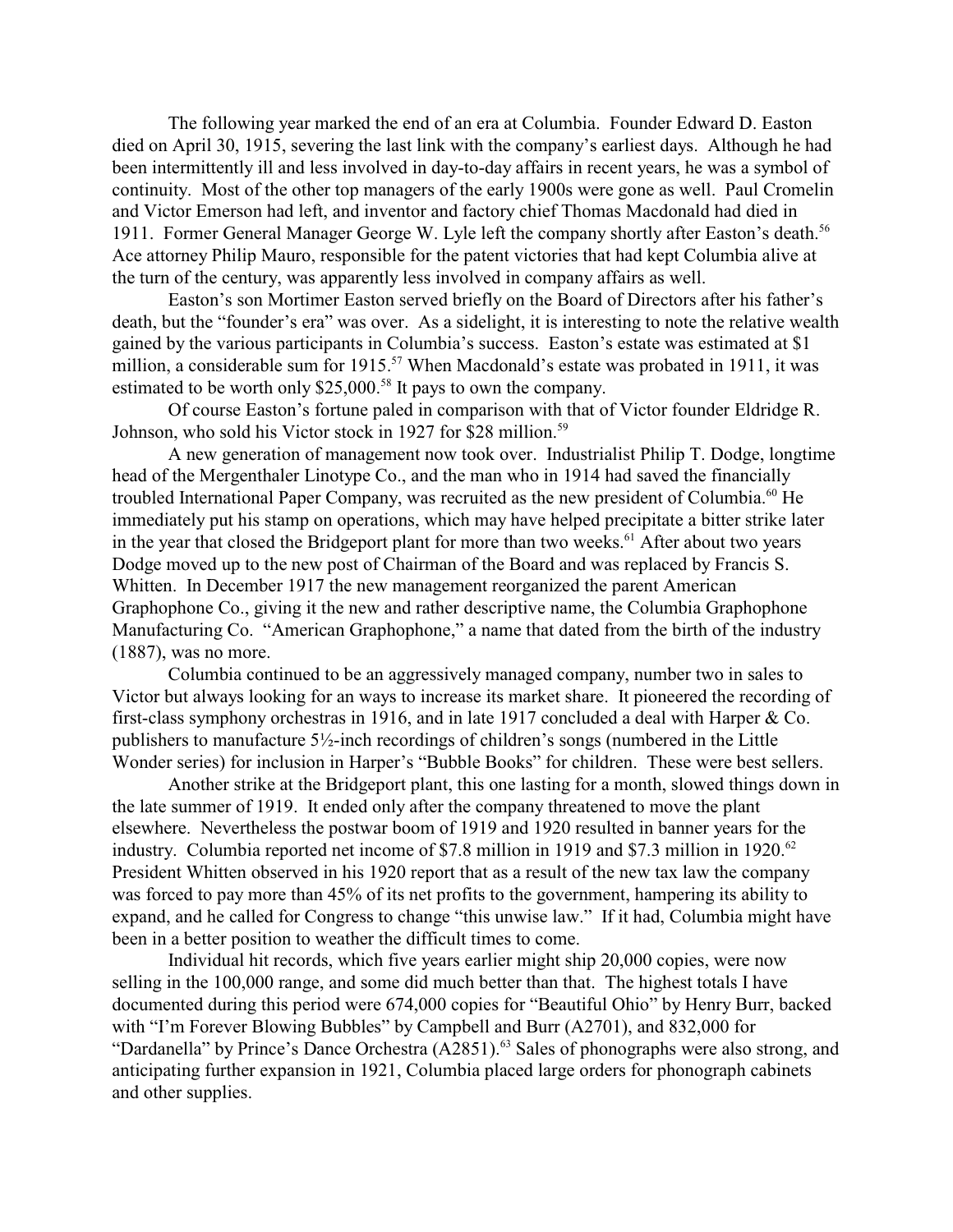Then disaster struck. A major economic downturn hit suddenly in 1921, affecting all segments of the entertainment industry. Columbia saw its total sales plummet from \$47 million to \$19 million, and net income from a \$7.3 million profit to a \$2.3 million loss.<sup>64</sup> This might have been sustainable except that the company was also heavily in debt due to its orders for goods (now unneeded) and plant expansion. There were widespread layoffs and a shakeup in the Board Room. President Whitten moved up to Chairman of the Board in January 1921 and was replaced by Van Horn Ely, President of the American Railways Co. and a member of the Columbia Board.<sup>65</sup> Ely lasted only a year before being replaced by H.L. Willson, a former Columbia General Manager.

Management scrambled to try to save the company from creditors, who were already circling. In May 1921 Grafonola prices were slashed by as much as one-third to try to stimulate sales, bringing the cheapest table model down to  $$30<sup>66</sup>$  But there was little improvement, and in February 1922 a number of disgruntled bond holders petitioned the court to force the company into involuntary bankruptcy.<sup> $67$ </sup> A creditors' committee was formed and the petition was denied, at least for the time being. Continuing drastic cuts in operating expenses were made during the following year, including the termination of many employees. It is perhaps not coincidental that Charles A. Prince, who as a longtime employee was probably making a relatively high salary by this time, left in early 1922.

As if a full-blown depression wasn't enough, competition was proliferating with the expiration (or overturning in court) of the company's fundamental patents. As a result a price war had broken out in the record industry. As recently as 1920 Columbia ten inch discs had sold for \$1 each, but new labels such as Regal (1921) and Cameo (1922) were entering the market with 50 $\phi$  discs. In April 1921 Columbia cut the price of its popular ten-inch discs to 85 $\phi$ , and in March 1922 cut them again to 75 $\phi$ . (Victor made similar cuts.) In a desperate effort to raise cash, the British branch was sold in December 1922 to a group of investors led by English Columbia's General Manager Louis Sterling.<sup>68</sup> On January 1, 1923 the profitable Dictaphone division, established in 1908, was sold for \$1 million.<sup> $69$ </sup> January 1923 also saw the introduction of "New Process" records, a laminated disc with a smoother playing surface promoted as "virtually noiseless... music unalloyed by distracting scratch or scrape."<sup>70</sup>

All of these efforts helped a little, but not enough.

In October 1923 another creditors' group demanded payment, filing a petition for involuntary bankruptcy. Despite the company's pleas for patience, the Columbia Graphophone Manufacturing Co. was forced into receivership. Assets were estimated at \$18.7 million, and liabilities at \$23.9 million. Judge Learned Hand appointed James R. Sheffield and Columbia President H.L. Willson to carry on the business under court supervision. Operations continued uninterrupted during the reorganization, with monthly lists of new releases. In December, in fact, a new label design (the "flag" label) was introduced and the disc numbering system changed for the first time since 1908. Ten-inch popular discs were now numbered from 1-D upwards, and twelve-inch from 50,000-D. Other series were introduced for specialty series; an "F" suffix was used for ethnic releases.

Columbia emerged from receivership in February 1924 as the Columbia Phonograph Company Inc., only to be dealt yet another devastating blow in the form of competition from radio, which was spreading like wildfire. Full price labels were especially hard hit. Why should consumers pay 75¢ for a new Columbia disc when even better sounding music was free on the radio, and if you wanted a record you could get a perfectly good one from one of the minor labels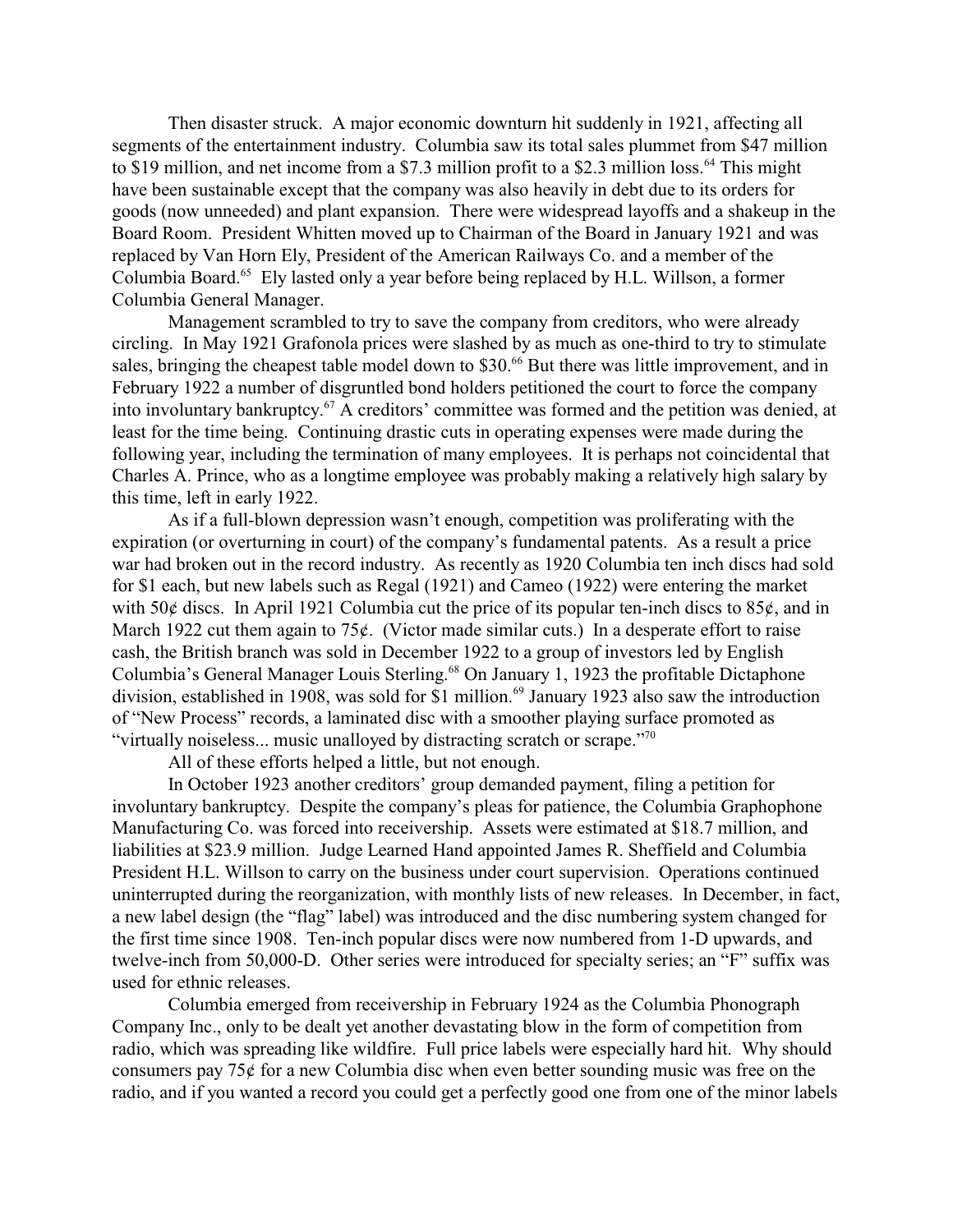for 35¢ or 50¢? Victor saw its business drop 20% from 1923 to 1924, and another 20% from 1924 to 1925, to the lowest level since 1915 (except for the war year of 1918, when supplies were short).<sup>71</sup> Columbia's losses were probably even greater.

Columbia sold off more assets, including its Canadian operation in July 1924, but drastic action was needed in order to stave off utter collapse. Then, out of the blue, a "white knight" arrived. He was none other than Louis Sterling, the Managing Director of the English Columbia Company, which had spun off from the American company in 1922. Through adroit management Sterling had turned the failing British branch around, and he thought he could do the same for the American "mother company." He also had his eye on the rights to something the American company had access to, that he wanted—a potentially revolutionary electrical recording process. A number of record companies had been experimenting with electric recording to replace the antique, and quite limited, acoustic recording horn. British Columbia had actually pressed an experimental electrical disc in 1920 (Burial of the Unknown Warrior at Westminster Abbey), and in 1921 U.S. Columbia had made a number of electrical trials with some of its popular artists. The results were disappointing. It was the engineers at Bell Labs-Western Electric who got it right, however, and in the fall of 1924 they offered their process to both Victor and Columbia. Victor was having a management crisis at the time and delayed its response, while Columbia was simply too broke to afford the considerable investment. In December Louis Sterling found out about Western Electric's breakthrough and wanted it, but Western Electric would only make it available through an American affiliate. So Sterling immediately sailed to New York and opened negotiations to buy Columbia. In March 1925 he purchased a controlling interest in the company for \$2.5 million.<sup>72</sup> Columbia promptly signed with Western Electric, followed a few weeks later by Victor.

Electrical recording at Columbia began on a regular basis in April, although the most spectacular of the early electric issues was a field recording of the Associated Glee Clubs of America—4,850 voices strong—made at the Metropolitan Opera House on March 31, 1925 (50013-D). Surprisingly, neither Columbia nor Victor billed their new releases as electrically recorded until 1926, however. This was in order to give dealers time to sell off their huge stocks of older acoustic discs. However the change must have been apparent. Even on cursory listening the records *sounded* different, fuller and with much more bass, just like radio. It was the beginning of the rebirth of the battered industry.

Sterling installed H.C. Cox as President and himself as Chairman of the Board, and began liquidating the large stock of obsolete records and phonographs and upgrading the company's manufacturing plant. In order to get a cut of the expanding low-priced record market he launched a series of budget labels, beginning with Harmony (September, 1925) and followed by Velvet-Tone (1926) and Diva (1927), the latter a custom label for the W.T. Grant department stores. These were recorded separately from Columbia, but they often used Columbia artists recording under pseudonyms. In a master stroke of economy, Sterling put his now-obsolete acoustic recording equipment to work recording the budget label material. Those releases remained acoustic until mid 1929. Sometimes old acoustic Columbia masters were recycled on these cheap labels as well.

On November 1, 1926 Sterling expanded further by buying the leading blues and country label, Okeh, from the General Phonograph Company. Okeh was operated as an independent, separately recorded subsidiary for the rest of the 1920s. Also during late 1926 he countered Victor's stunning new Orthophonic phonograph (an acoustic machine engineered for the best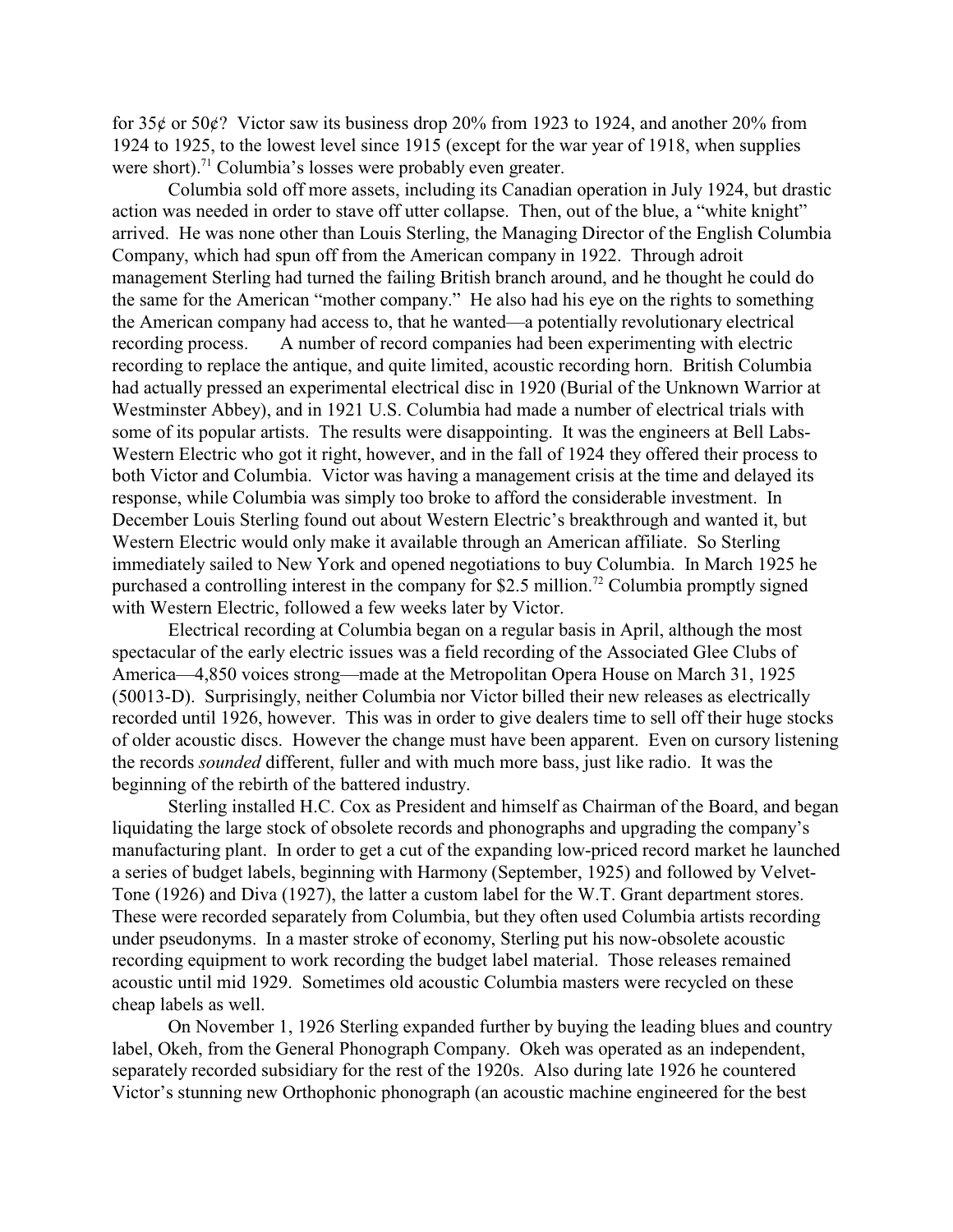possible reproduction of the new electric discs) with Columbia's own Viva-tonal phonograph. The first electrically amplified models were introduced about a year later.

It took time, but Sterling's hard-nosed management eventually began to turn the company around. After a loss of \$875,000 for the year ending February 28, 1926, Columbia/Okeh posted a \$270,000 profit for the following year—its first profitable year since 1920. Nineteen twentyseven was even better (\$760,000), thanks in no small part to the phenomenal success of a comedy record issued without any particular notice during the summer. "The Two Black Crows" by Moran and Mack sold over a million copies.

Emboldened by success, Sterling undertook other ventures that proved less profitable. In July 1927 Columbia signed a deal with Federal-Brandes to market its Kolster radio set as the Columbia-Kolster. Several companies had been fabulously successful in the mid 1920s by being first on the market with reliable and affordable home radios. However in 1927 everyone was jumping on the bandwagon, and by 1930 Kolster was in receivership.

Also in 1927 Columbia lent its name to an incipient radio network that would in later years become a colossus. Columbia took over the chain from promoter Arthur Judson when it was still in the planning stages, and renamed it the Columbia Broadcasting System.<sup>73</sup> The new network went on the air in September with 14 stations in the East and Midwest; Columbia provided ten hours per week of programming. Programs included "The Columbia Phonograph Hour" with the Columbia Symphony Orchestra, conductor Fritz Reiner, Charles Hackett and Sophie Braslau.<sup>74</sup> Columbia no doubt hoped to reap publicity from the venture, as Victor had from its association with NBC, but the costs proved too great and Columbia sold out to United Independent Broadcasters in November. The name CBS stuck, however.

In 1928 Columbia signed the most famous (and highest priced) band leader of the 1920s, Paul Whiteman. Although Columbia flooded the market with Whiteman recordings (as had Victor before it), his sales were on the decline, and he stayed with the label for only two years.

Columbia nearly merged with Paramount Pictures in 1929, but the deal fell through. There were also negotiations with Westinghouse Electric toward the possibility that Columbia might begin marketing television sets.<sup>75</sup> Columbia had posted another substantial profit in 1928, and seemed to be in a strong position once again. To celebrate his fiftieth birthday, and his twentieth anniversary with the company, Louis Sterling showed his generosity by distributing \$500,000 as a gift to Columbia employees around the world. Individual employees received from \$75 to \$5,000 according to length of service.<sup>76</sup>

Then, for the company, for the industry, and for America, the bottom suddenly fell out. The stock market crash of October, 1929, looked at first like another temporary downturn. But as the crisis worsened during 1930 and 1931, Columbia—like other record companies—saw its business shrivel away to almost nothing. Even the legerdemain of Louis Sterling could not pull it out of this one. The record industry as a whole went from 105 million units produced in 1929 to 31 million in 1931, and to an incredible 10 million or less in 1933.<sup>77</sup> Practically all of the independent labels were swept away. Victor survived only by virtue of its ownership by the powerful radio conglomerate RCA.

Conditions were dire in England as well. In March 1931, the Gramophone Company, the Columbia Graphophone Co., Ltd. and Parlophone merged to form Electric and Musical Industries, Ltd. (EMI). This raised anti-trust problems in the U.S. British Columbia owned U.S. Columbia, while the Gramophone Co. was a wholly-owned subsidiary of Victor, which meant that Victor now indirectly controlled its chief U.S. competitor, Columbia. As a result in May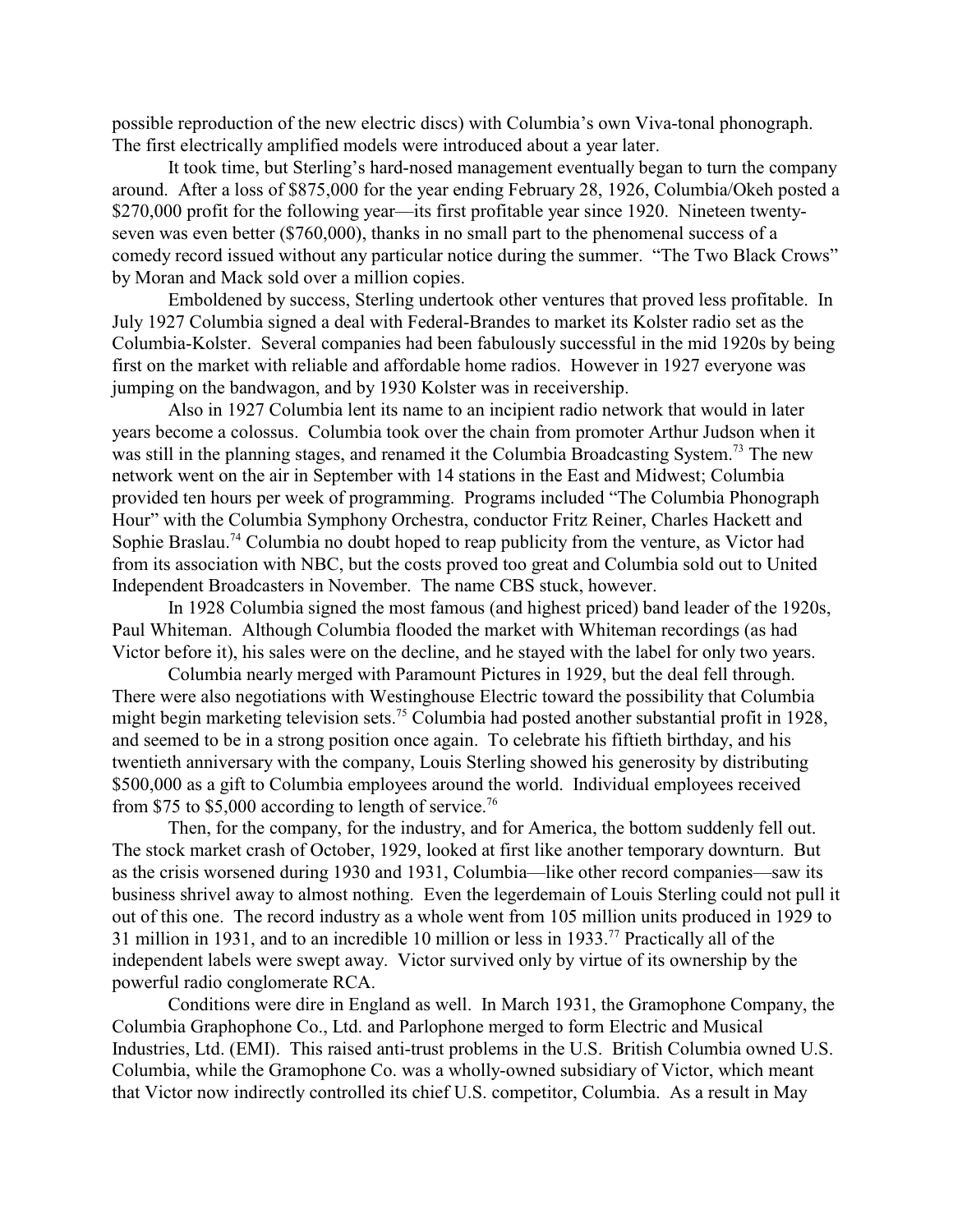1931 Sterling was forced to turn over his interests in the U.S. company to a voting trust composed of U.S. banks.<sup>78</sup> Eight months later, on January 16, 1932, the Trustees sold what was left of U.S. Columbia to the Grigsby-Grunow Company, a manufacturer of refrigerators and radio sets.<sup>79</sup> Grigsby-Grunow's chief claim to fame was its best selling radio set, the Majestic, "Mighty Monarch of the Air."

The new owners began clearing out obsolete stock, and in June discontinued the nowmoribund "budget" labels Harmony, Velvet Tone and Clarion (begun in 1930). A five minute "longer playing" disc (18,000-D series) was introduced which played at standard speed on regular machines, presumably to compete with Victor's long play 33 1/3 rpm discs which required special equipment.<sup>80</sup> Columbia standard issues switched to a "Royal Blue" label, with a newly formulated, very quiet-sounding blue wax surface, in December, 1932.

Columbia's new president H.E. Ward said that Columbia would soon begin manufacturing radios, and confidently declared that the company "had no debts, that cash on hand was sufficient for effective operation and that there were no plant maintenance costs."<sup>81</sup> But by November 1933 parent Grigsby-Grunow itself was in receivership, and Columbia was once again on the block. In early 1934 it was sold to the American Record Corp., a kind of dustbin for failed record labels, for a paltry \$70,000. Edward Easton must have turned over in his grave.

Throughout this troubled period Columbia continued to issue new releases, splendidly recorded, although not at the rate of earlier years. Because of its high cost and low margins, classical repertoire was largely imported from Europe. Popular issues continued until 1936, after which the Columbia label was used only for occasional classical releases and specialty product. For its revival Columbia would have to once again wait for a white knight to appear. History repeated itself when a subsidiary that Columbia had discarded emerged to save the beleaguered parent. In 1925 it had been British Columbia, in 1939 it was the Columbia Broadcasting System, which in the intervening years had grown large and powerful. CBS would build Columbia into something it had always wanted to be, but never achieved: America's number one record label. That, however, is another story.

#### *Popular Recordings, 1901-1925*

Columbia was responsible for a vast range of recordings over the years, as documented in the *Columbia Master Book Discography.* The following suggests the extent of its recording activity.

The initial Climax recording program was designed to build up a catalog quickly, and not surprisingly consisted mostly of "standard" songs and marches rather than current popular hits. Master number 1 was the orchestra selection "In a Clock Store," in which various timepieces clang and bang, perhaps an appropriate analogy for the busy Climax studio. Others among the first few dozen recordings included nineteenth century art songs and show tunes ("The Lost Chord," "The Heart Bowed Down"), snatches from opera ("Si Puo?" from *I Pagliacci*), the Broadway hit "Tell Me, Pretty Maiden" and the inevitable "The Holy City." Artists included names familiar to buyers of cylinders and discs of the period: Emilio de Gogorza (as "Ed Franklin"), Dudley and Macdonough, Joseph Natus, William F. Hooley, Edward M. Favor, J.J. Fisher, John Kaiser and banjoist Ruby Brooks. All of these were non-exclusive artists who worked for almost every label in the New York area. The little known Julia Allen was one of the few women recorded. Violinist Fred Hager, previously associated primarily with Zon-O-Phone, appears to have been the Climax studio band leader.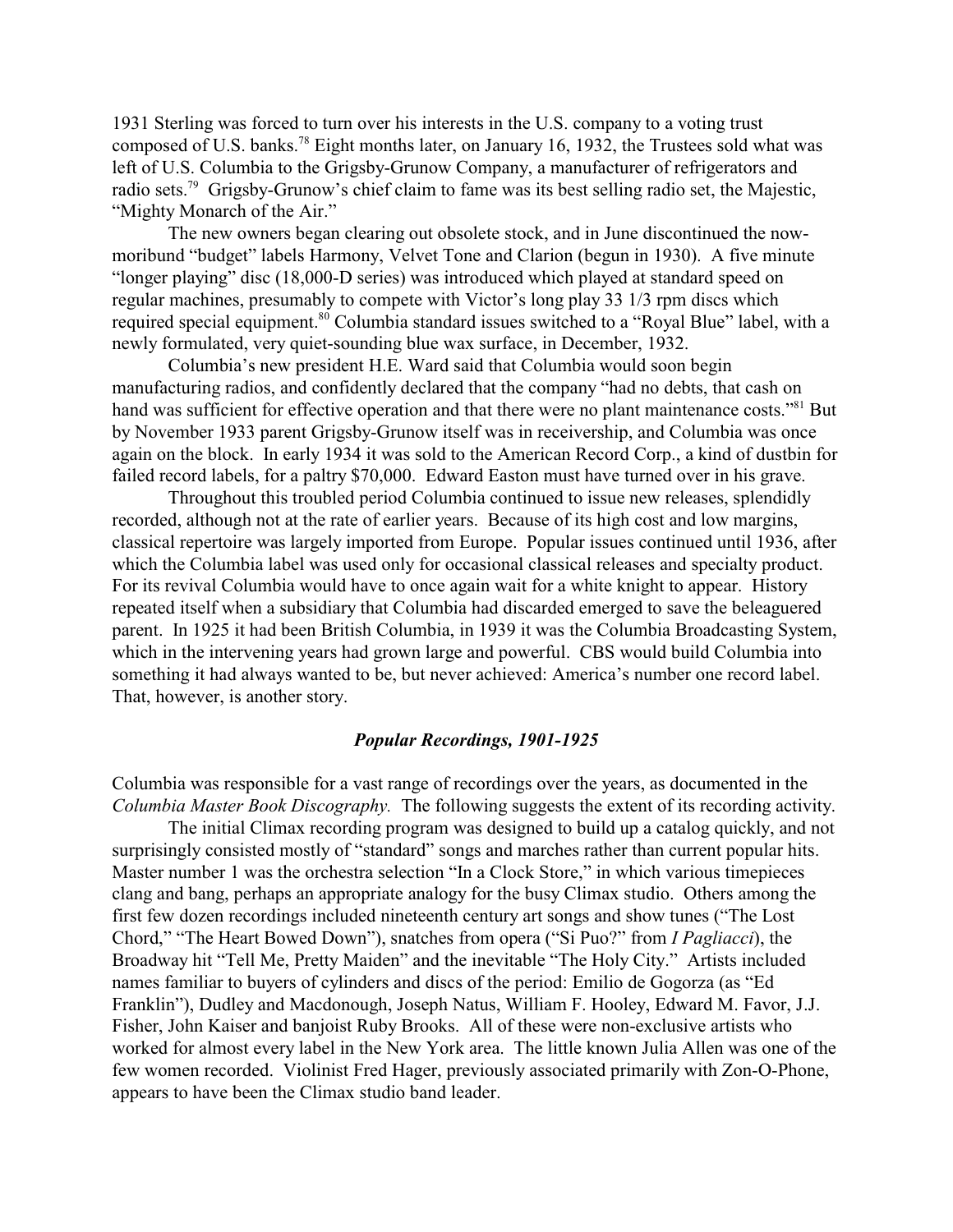There were few celebrity recordings. One was a single record of Broadway stars Max and Gus Rogers, in their sketch "The Rogers Brothers Playing Golf" (no. 296), the only known recording by these important entertainers. Reputedly three of the original chorus girls from the smash hit show *Florodora* took part in the sextette recording, "Tell Me, Pretty Maiden" (647), but if so nothing was written about it at the time.<sup>82</sup> A major project was Len Spencer's minstrel series, nos. 641-646, in which a troupe of performers realistically recreated parts of an old fashioned minstrel show (Spencer, with his Imperial Minstrels, had been producing minstrel vignettes for various companies since 1894). Black performer George W. Johnson, one of the few African-Americans to record commercially in the 1890s, remade his specialties "The Laughing Song" and "The Whistling Coon" for the new discs.

As noted earlier, the Climax recording laboratory appears to have been separate from that of Columbia, which continued to turn out the strong selling cylinders. One obvious difference between Climax discs and Columbia cylinders was the studio orchestras. The leader on disc was generally Fred Hager, while cylinders featured the Columbia Orchestra (led, presumably, by Charles A. Prince). Band selections on Climax are by the "Climax Band," while on cylinder they are usually by Gilmore's Band.

Among the best sellers of 1902, judging by the number of surviving copies, were Harry Spencer's "Arkansaw Traveler" (21) and the ragtime instrumentals "Creole Belles" (330) and "At a Georgia Camp Meeting" (406). Ragtime was represented on early Climax/Columbia recordings, although not always in the solo piano performances favored by purists (few piano solos of any type were recorded in the early 1900s). Banjo virtuoso Vess L. Ossman recorded numerous rags for the label during the first decade of the twentieth century, including Scott Joplin's "Maple Leaf Rag" (3626) in 1907, and Mike Bernard began a notable series of ragtime piano recordings in 1912. Often overlooked are the raggy accompaniments to vocal recordings of the day, for example the heavily syncopated piano accompaniment to Len Spencer's "On Emancipation Day" (1028), recorded in 1902.

Classical snippets such as the "Anvil Chorus" from *Il Trovatore* and "The William Tell Overture" always did well, as did standard selections such as "The Holy City" and "The Jolly Coppersmith." A few selections first made around this time remained in the Columbia catalog for nearly 30 years.<sup>83</sup> Len Spencer's sketches "Backyard Conversation Between Two Jealous Irish Washerwomen" (398, with Steve Porter) and "Scene at a Dog Fight" (887, with Gilbert Girard), classics of their genre, were available on Columbia until 1928, and on the budget Velvet Tone label after that. The Climax/Columbia Quartette's "Onward Christian Soldiers" (754) marched on and on in the catalog until 1930. Cal Stewart's "Uncle Josh" routines were best sellers that remained available for years, although he frequently remade his routines.

A topical novelty that turns up often is the notorious "Address by the Late President McKinley at the Pan American Exposition" (833). McKinley gave the speech at the opening of the great exposition in May, 1901, four months before he was assassinated at the same location. The title implies that it is McKinley himself who is speaking, but it is not. Columbia finally came clean in a later Marconi label release, where the speaker was identified as Harry Spencer. The Climax/Columbia Quartette also eulogized the martyred leader in "Hymns and Prayers from the Funeral Service over President McKinley" (453), which includes chimes and the quartette rendering "Lead Kindly Light" and "Nearer My God to Thee" in suitably solemn tones.

Other notable early recordings include a series of "clever imitations" of famous stage personalities (660, 662, 744), which seldom turn up today, and five titles by the great 19th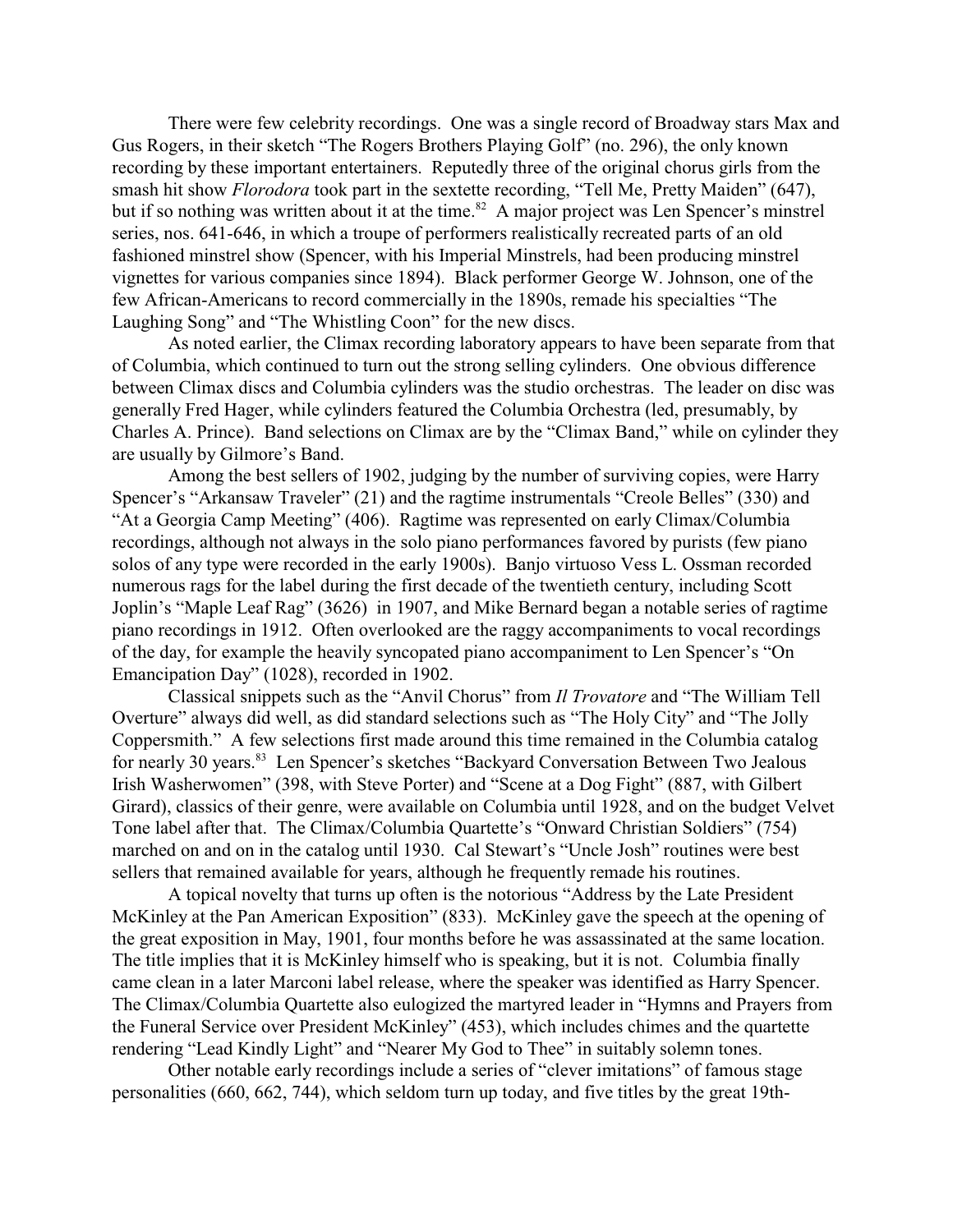century cornetist Jules Levy (917-921), made the year before he died. The versatile Len Spencer produced the multi-disc set "An Evening with the Minstrels" in early 1903 (1109A through 1109L). Played back-to-back, the 12 discs constituted a continuous half hour minstrel show hosted by Len and his brother Harry, complete with the rarely heard olio, and featuring a wide range of Columbia talent in gags, specialties and songs.

Artists with large numbers of releases during the later single-face era included baritone George Alexander, balladeer Henry Burr, comedians Arthur Collins and Byron G. Harlan (together and separately), the Columbia Quartette, comic singer Billy Murray, popular baritone J.W. Myers, "coon singer" Bob Roberts and storyteller Cal Stewart. Producer Len Spencer lent his highly melodramatic delivery to a variety of skits (which he often wrote) as well as songs. The female voice did not generally record well, and was less often heard. Perhaps the most popular female singer of the period was foghorn-voiced Ada Jones, alone and partnered with Len Spencer or Billy Murray.

The Spencer brothers were two of the most active figures in early recording history. Harry (Henry) Spencer (1875-1946) is often confused with his older brother Len (1867-1914) on record. Both had deep, resonant baritone voices, although Len, who recorded more widely, had a more florid style of delivery. Harry specialized in spoken word recordings, and was Columbia's regular studio announcer from about 1898 to 1904. His most widely circulated recording was undoubtedly the aforementioned "Arkansaw Traveler," which is often misattributed to Len.<sup>84</sup>

Myers and Stewart signed exclusive contracts with Columbia for brief periods, but by and large most of these New York "studio men" were heard on many other labels as well.<sup>85</sup>

No individual sales figures survive for this early period, but one of the biggest sellers must have been Arthur Collins' ingratiating rendition of the story-song, "The Preacher and the Bear." He recorded it in 1905 for all three major labels (Columbia, Victor, Edison), as well as many minor ones. Also very frequently found in piles of old records is "The Herd Girl's Dream," by the violin, flute and harp trio of Stehl, Lufsky and Sürth. Issued during the summer of 1908, at the very end of the single face era, it was immediately reissued on double faced discs and sold steadily for many years. In 1912 Columbia said that it was "the most popular selection that our catalogue has ever contained," and in a widely seen advertisement claimed that it "has already had the largest sale of any record in the world."<sup>86</sup>

Columbia, like Victor (and to a lesser extent Edison), enhanced its lists with occasional recordings by well-known celebrities. These brought prestige although most did not sell well. They represent important historic documents, and are of special interest to collectors. Among the earliest were a pair of recordings by renowned actor Joseph Jefferson, who made both disc and cylinder versions of scenes from his most famous play, *Rip Van Winkle,* in mid 1903. Columbia was especially grateful to Jefferson. The old actor was evidently such a publicity hound that he agreed to make the recordings for free, a gesture that cash-strapped Columbia deeply appreciated! It was not Jefferson's first time in front of a recording horn. He was said to have recorded while playing Dr. Pangloss in *The Heir at Law* (1890), and later made Berliner discs. He even filmed some scenes from *Rip Van Winkle* for Biograph. He died in 1905 at the age of 76.<sup>87</sup>

Later stage personalities on Columbia included Thomas Q. Seabrooke (1904), Emma Carus (1904) and Lew Dockstader (1905), the last of the great minstrel stars. A coup in 1906—and for posterity—was the signing of Broadway stars Bert Williams and George Walker, the most successful black entertainers of the day. Williams and Walker had previously recorded for Victor in 1901, but those primitive recordings had limited distribution and were already out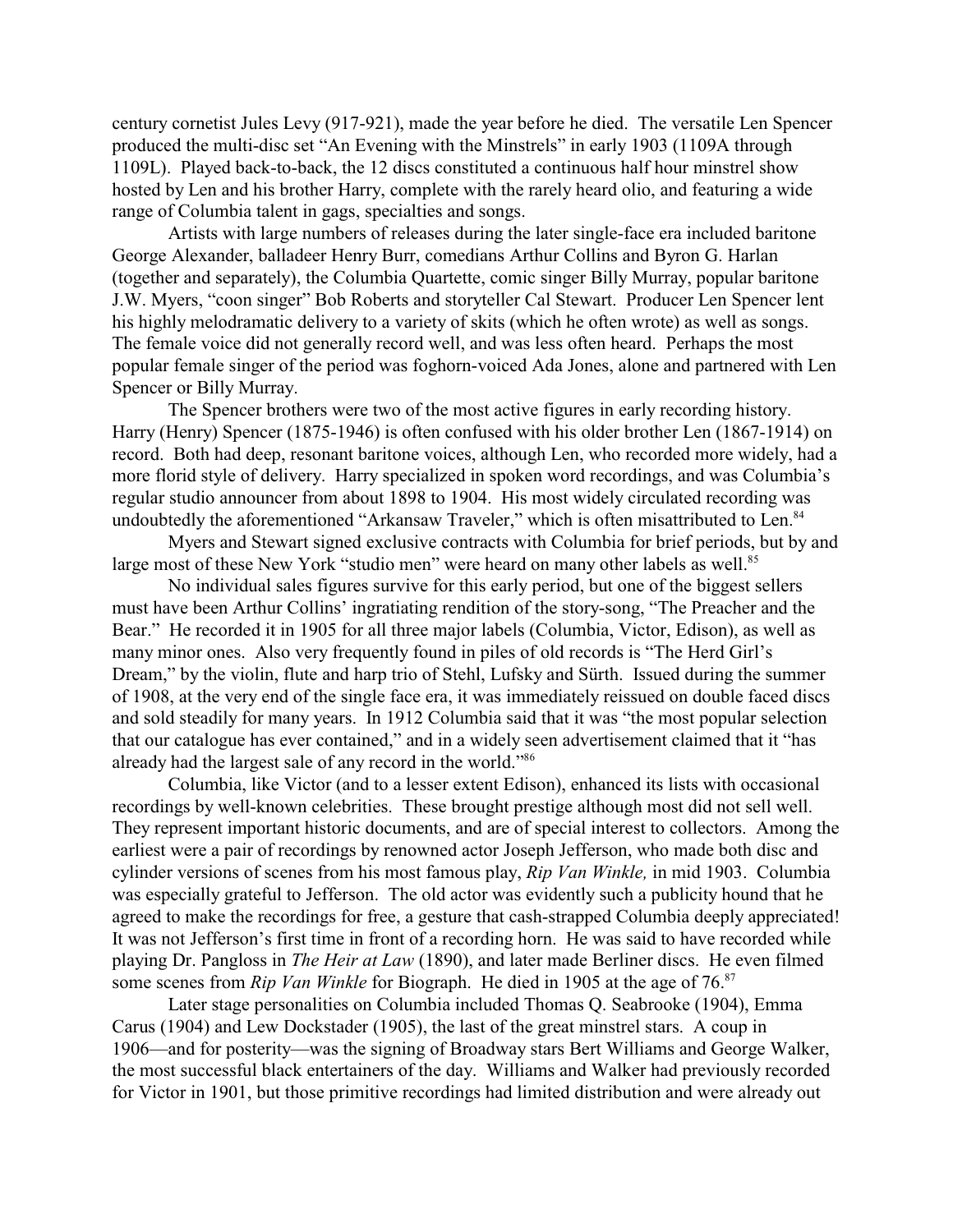of print. Walker made only one Columbia recording, a duet with Williams. It would be his last, as he retired in 1909 and died two years later. Williams, however, would become one of Columbia's biggest stars. During the 1906 sessions he made his first recording of his signature song, "Nobody," which became a substantial hit.

Among the other recordings of historical interest from this period were a 1905 talk by Admiral Robert Peary, who was about to leave for the North Pole. (He didn't make it, and the records were not released. Peary finally reached the Pole in 1909, then recorded his reminiscences for Victor.) In 1905 Columbia released in the U.S. a pair of cylinders made by the aged Pope Leo XIII in 1903. These were the first recordings of a Pontiff to be released, and had been recorded in Rome by Gianni Bettini. They evidently were not widely distributed. No clear copies are known to survive, although a disc dubbing made long ago is at the Library of Congress.<sup>88</sup>

Major recording stars of the teens included Bert Williams and Al Jolson, the latter moving over from Victor. Jolson's first session for Columbia, in June 1913, produced one of his all-time hits, "You Made Me Love You." However probably the biggest unit sellers were standard selections such as "The Herd Girl's Dream" and numerous Hawaiian selections recorded during the Hawaiian craze of the mid teens. Judging by figures in the Columbia files, a typical successful record at this time might ship 15,000-20,000 copies. Hawaiian guitarists Louise and Ferera's "Drowsy Waters" (A2016), released in 1916, shipped 25,000 copies initially but by the early 1920s had reached 322,000 copies in print. Similarly "Aloha Oe" by the Toots Paka Hawaiian Company (A1616, 306,000 copies), "Hilo, Hawaiian March" by the Irene West Royal Hawaiians (A1812, 279,000) and "Kalima Waltz" by Palie K. Lua and David Kaili of West's troupe (A1874, 226,000) were long-term mega-sellers.

Novelty hits were unpredictable, but could also score huge sales. Two series that did extremely well in the teens were Joe Hayman's English "Cohen" series, beginning with "Cohen on the Telephone" in 1913; and Julian Rose's "Levinsky at the Wedding" discs (1917). The first two installments of the Levinsky series shipped more than 200,000 copies each.

Many celebrities were recorded during this period, among them Broadway stars Bert Williams, Jolson, Weber and Fields (1912), Lillian Russell (unissued, 1912), Chauncey Olcott (1913), Nora Bayes (1918), Van and Schenck (1918) and Eddie Cantor (1922); and vaudevillians Gene Greene (1911), Marion Harris (1920), and Blossom Seeley (1921). Other famous personalities who stepped before the Columbia recording horn included songwriter Irving Berlin, then still in vaudeville (1910), naturalist and boy scout leader Ernest Thompson Seton (1913), Margaret Woodrow Wilson (1914), gospel singer Homer Rodeheaver (1916), composer Percy Grainger (1918) and war hero Lieut. Gitz-Rice (1918).

The dance craze that swept American during 1913-1914, spearheaded by the fabulous Vernon and Irene Castle, brought a sudden demand for dance records. Victor had managed to sign Vernon Castle himself to supervise a series of records by his "house" orchestras—the Castle House Orchestra for waltzes, and James Reese Europe's black orchestra for the hot numbers. Columbia responded in early 1914 by engaging noted dance instructor G. Hepburn Wilson to "supervise" its dance records by Prince's Orchestra and others. Wilson remained with Columbia for at least five years. In addition, elegant dancer Joan Sawyer, a chief rival of the Castles, lent her name to two Columbia dance records by her personal orchestra, which was then appearing at her Persian Garden club in New York. Although Columbia did not admit it, "Joan Sawyer's Persian Garden Orchestra" was in fact a black orchestra led by Clef Club President Dan Kildare,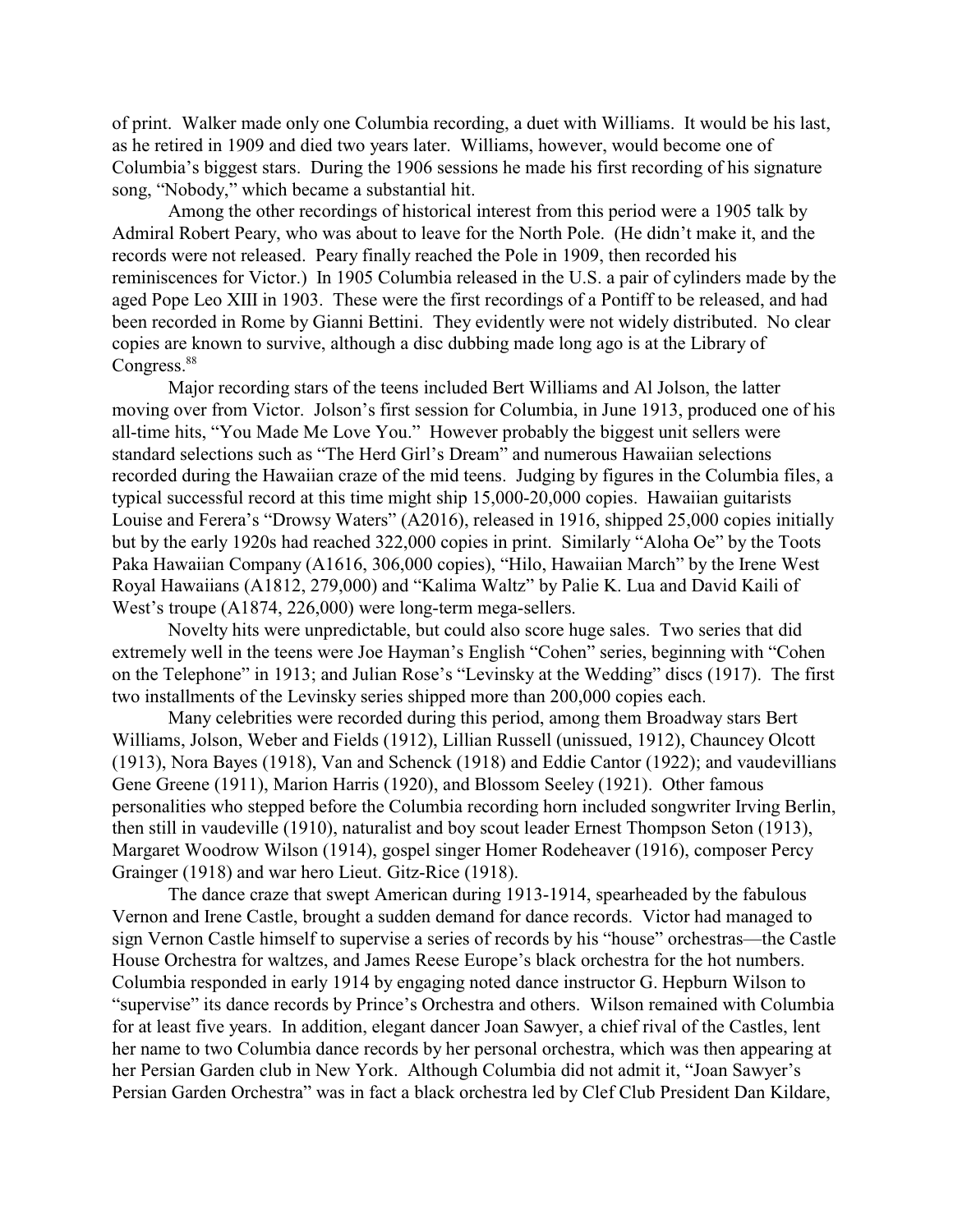and only the second black orchestra to record commercially in the U.S. (after Jim Europe).<sup>89</sup> A series of special dance instruction discs (A1540-A1543) was released in August 1914.

Columbia was a little slow in responding when recorded jazz arrived noisily on the scene in early 1917. The explosion was sparked by the sensational success on Victor of the Original Dixieland Jazz Band, a band that Columbia had earlier tested but failed to issue. During the following months Columbia rushed out sides by Borbee's Jass Orchestra (1917), Earl Fuller's Rector Novelty Orchestra (1917), Harry Yerkes' Jazarimba Orchestra (1918), W.C. Handy (1918) and Wilbur Sweatman (1918). The company finally released its own Original Dixieland Jazz Band sides in September 1917, but they paled in comparison with the vibrant recordings the group had made for Victor.

With the arrival of the 1920s jazz and dance bands were the rage. Columbia featured the Louisiana Five (1919), Ted Lewis' Jazz Band (1919), Earl Oliver's Happy Six (1919), Art Hickman's San Francisco orchestra (1920), Sam Lanin's orchestra (1920), Ray Miller (1922), the California Ramblers (1922), Frank Westphal and his Rainbo Orchestra (1922), the Paul Specht Orchestra (1922), the Georgians (1923), Jan Garber (1923), the Original Memphis Five (1923) and the Fletcher Henderson Orchestra (1923). Charles A. Prince continued to lead the studio band and orchestra until 1922, and was assigned many of the passing hits of the day. His infectious recording of "Dardanella" (A2851) shipped 832,000 copies, possibly the biggest selling regular Columbia release of the entire acoustic era. One suspects buyers bought it for the song, not Prince's name; practically everybody recorded this monster hit, including classical violinist Sascha Jacobsen.

After Prince's departure the name "The Columbians" was frequently used for studio orchestra recordings.

The blues explosion on record began in 1920 with the unexpected success of Mamie Smith's "Crazy Blues" on the small Okeh label. Columbia's first authentic blues artist was Mary Stafford, who recorded Mamie's big hit for the company in early 1921. She stayed with the label for about a year, followed by the Southern Negro Quartet (1921), Edith Wilson with Johnny Dunn's Jazz Hounds (1921), Leona Williams and her Dixie Band (1922) and then Bessie Smith (1923). Bessie's "Down Hearted Blues" in 1923 shipped a phenomenal 275,000 copies, establishing her as the number one blues singer of the era.

Country music made its appearance during the summer of 1924 with the initial recordings by fiddler/showman Gid Tanner and banjo player Riley Puckett (of the Skillet Lickers), along with banjo picker Ernest Thompson. Country entered the mainstream later that year with popular singer Vernon Dalhart's twangy version of "The Prisoner's Song" on Victor, which became something of a national disease. Dalhart recorded the song for every other label in sight (his Columbia version was issued in January 1925), and promptly converted to country music. He seldom recorded anything else for the rest of his career.

### *African-American Artists*

Besides the black jazz bands and blues artists of the 1920s, Columbia recorded a surprising number of African-American artists over the years. The novelty songs of black street performer George W. Johnson remained in the Columbia catalog (first on cylinder, later on disc) from the time the company moved to New York in 1895 until 1915, two years after Johnson's death. As noted earlier pioneer black stage star Bert Williams began with the label in 1906 and was a top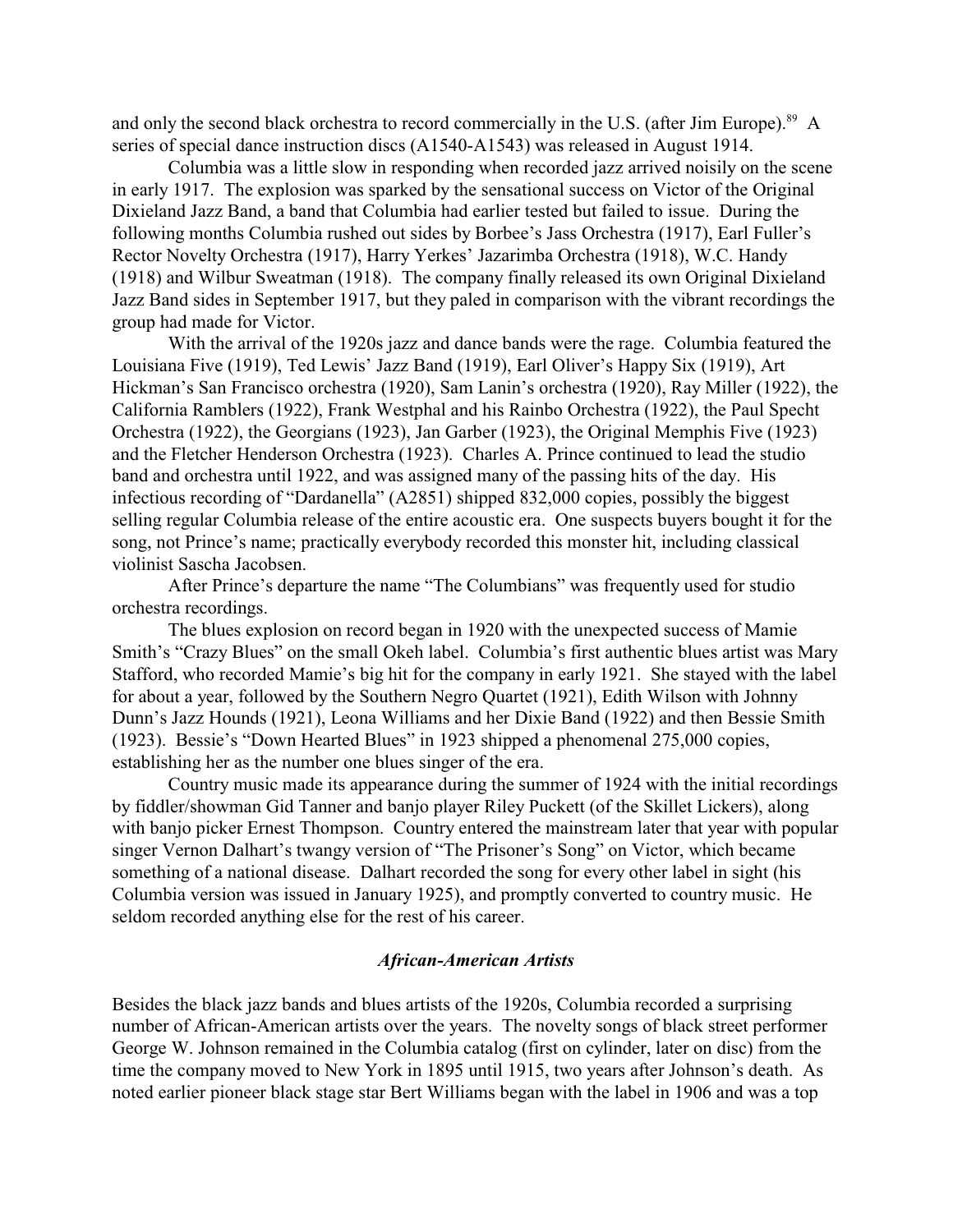seller until his death in 1922. One of the best known groups performing serious black music was the world famous Fisk University Jubilee Singers, who joined Columbia in 1915 after recording for Victor and Edison. They remained with Columbia until 1926, and several of their spirituals were best sellers. 90

Not all African-American artists were so highly promoted, however. In some cases, Columbia hid the fact that an artist was black. Carroll Clark, a concert tenor from Denver, was a Columbia artist from 1908 until 1924, but he was assigned mostly standard "Southern songs" (Stephen Foster, etc.) and his race was never revealed. The catalog listing for his version of "Swanee River" was accompanied by a picture of the river!

Less well known today are the Apollo Male Quartette, an apparently black jubilee group whose race was also not specified (1912); the Afro-American Folk Song Singers (1914), a chorus led by composer Will Marion Cook; Joan Sawyer's Persian Garden Orchestra (1914); and New York cabaret artists The Right Quintette (1915). Recording in Columbia's "personal" series (not for general issue) were such notables as black leader Booker T. Washington (1908), heavyweight boxing champion Jack Johnson (1910) and concert tenor Roland Hayes (1917).

#### *Popular Recordings, 1925-1934*

Even before the advent of electrical recording the phonograph industry had acknowledged the rapid spread of radio. Songs such as "Mr. Radio Man (Tell My Mamma to Come Back Home)" and "Radio Lady o' Mine" clogged record stores as well as the airwaves. There was also a short fad for having radio announcers appear on records, to "announce the next number"—a throwback to the announcements once found on cylinders and discs. George D. Hay, the "Solemn Old Judge" of station WLS, Chicago, introduced vaudevillians Ford and Glenn (on 303D) and band leader Art Kahn (336D), while Lamdin Kay of WSB, Atlanta, did the honors for Ed and Grace McConnell (314D). Later, Phillips Carlin of New York powerhouse WEAF introduced radio's Ipana Troubadours (680D).

The real answer to radio was not parody or gimmicks, however, but sound quality that could match the sound that was coming out of the electronic speakers in more and more homes. Columbia and Victor introduced electrical recording in the summer of 1925 without fanfare, but the difference must have been noticeable even on older machines. Suddenly the treble sparkled, and the bass boomed—albeit accompanied on occasion by noticeable hum and distortion, as the engineers got used to their new equipment.

An article in the May 30, 1925 *Billboard* magazine remarked that band leaders were experimenting with their instrumentation in order to cope with the new demands of electrical recording. Harsh-sounding banjos might be on the way out, while pianos, drums and cellos, which had never recorded well acoustically, could have a new lease on life.<sup>91</sup> Also in vogue were soft-voiced crooners, and even "whispering" tenors. Art Gillham, a radio performer billed as "The Whispering Pianist," began on Columbia in late 1924, but came into his own when the microphone arrived; Victor's answer to Gillham, in 1925, was the even more famous Whispering Jack Smith.

Leading the phonograph's recovery were dance bands, now increasingly cheery and increasingly featuring vocalists. Among the better known names joining Columbia in the late 1920s were Harry Reser's Clicquot Club Eskimos (1926), the Paul Ash Orchestra (1926), Guy Lombardo and His Royal Canadians (1927), and Will Osborne (1929). The early 1930s brought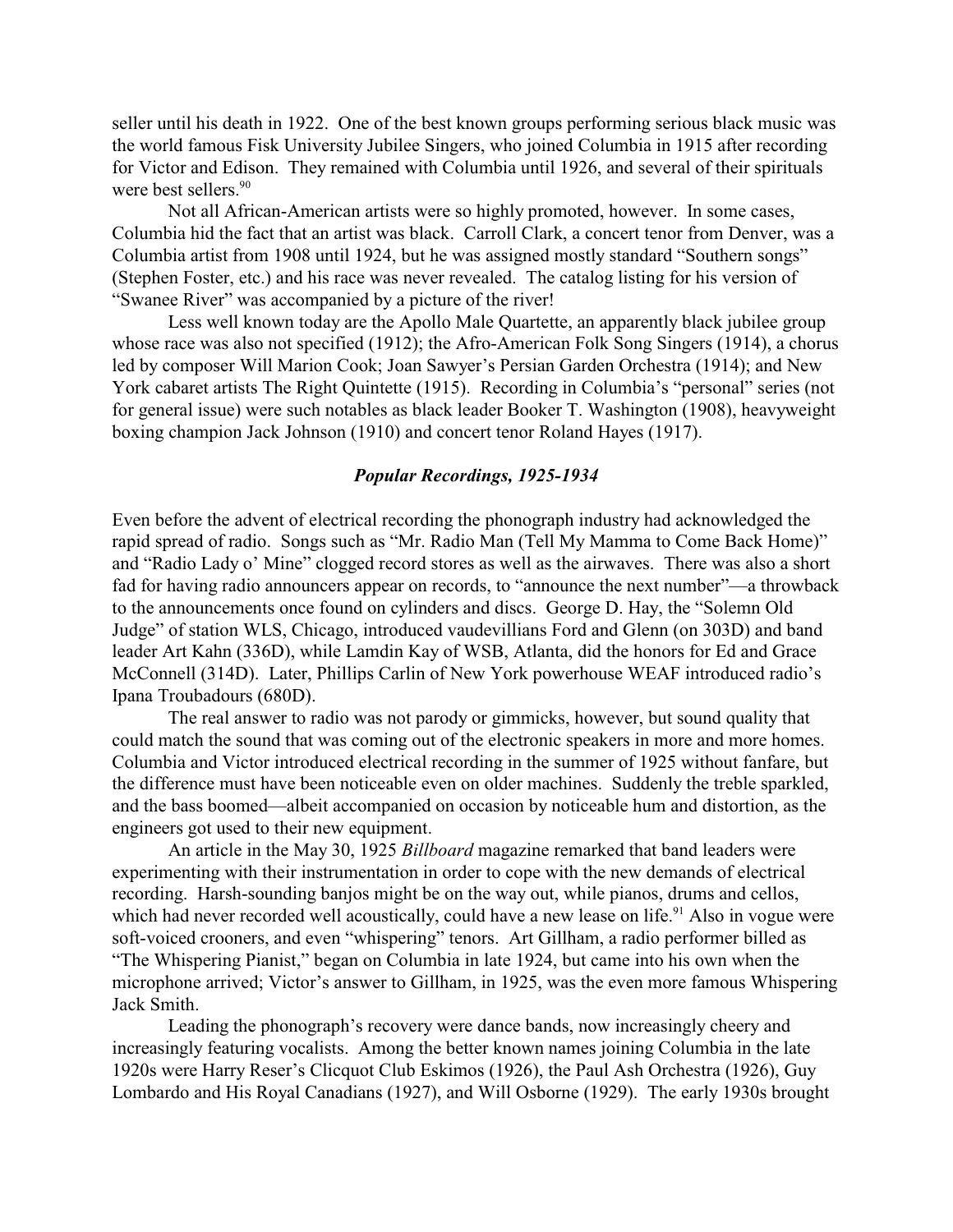a flood of new baton-wielders to Columbia: Ted Wallace, Anson Weeks ("Dancin' with Anson"), Bert Lown, Smith Ballew, Claude Hopkins, Art Kassel, Enric Madriguera, Freddie Rich, Phil Harris, Joe Haymes, Paul Ash, George Olsen, Ben Bernie, Benny Goodman, Ben Pollack and Emil Coleman among them.

Ben Selvin, a prolific free-lancer who had been directing Columbia studio groups including the Knickerbockers and the Cavaliers since 1924, became exclusive to Columbia from 1927-1934. Of course the biggest coup of all was snaring Paul Whiteman, "The King of Jazz," from Victor in 1928. Leading a band loaded with some of the greatest sidemen of the day (Bix Beiderbecke, Frankie Trumbauer, Andy Secrest, Matty Malneck, arrangers Bill Challis and Ferde Grofe, vocalist Bing Crosby) Whiteman made some classic recordings during his two years with the label.

Vocal stars on Columbia Viva-tonal discs included Ethel Waters (1925), Ruth Etting (1926), Kate Smith (1927), Lee Morse (1927), and Cliff "Ukulele Ike" Edwards (1928). Stage and screen stars included Gertrude Lawrence and Jack Buchanan (1926), Jimmy Durante (1929), Ken Maynard (1930), Charles "Buddy" Rogers (1930), and George Burns and Gracie Allen (1933). Controversial radio evangelist Aimee Semple McPherson cooed into the microphone in 1926 ("Come... come, unto me"), and George Gershwin was heard in 1927. Radio sensation Rudy Vallee, who had made personal recordings at Columbia in the early 1920s, made a brief appearance on the company's budget labels in 1928-1929 before moving to Victor for his biggest hits (he returned to Columbia from 1932-1933).

The biggest single hit record of the era, however, was an innocuous novelty by two blackface comics who were appearing in *Earl Carroll's Vanities.* Moran and Mack had previously been turned down by Victor, and Columbia issued their "lazy" comedy routine in June 1927 with no special expectations. To everybody's astonishment the "Two Black Crows, Parts 1&2" (935- D) took off like wildfire, eventually selling more than one million copies—one of only a handful of recordings to do so prior to the 1940s. Subsequent installments were also huge sellers.

Blues and country records continued to sell well, and were now listed in separate series in separate catalogs. In 1927 the rather remarkable "Fiddler's Convention in Georgia" (15140D) featured Clayton McMichen, Gid Tanner, Riley Puckett, Bob Nichols, Fate Norris and Bert Layne all on one disc.

### *Classical Recordings*

After the 1903 Grand Opera debacle, Columbia looked overseas for classical vocal recordings. The April 1904 *Columbia Record* reported that engineer Frank Capps was in Italy securing discs and cylinders from a mix of Neapolitan artists and La Scala stars including Mieli, De Negre, Galli, Cecarcelli, Fornari, Vaili, Feberici, Parvis, Sambo, Migliardo, Olietti, Alasia, and Cantallamessa. By 1906 Columbia was recording some lesser known artists in the U.S. A March 1906 supplement in the author's collection is accompanied by a small slip headed "Columbia Operatic Records," which contains cylinders and discs by Arcangelo Rossi, Francisco Nuibo, Gina Ciaparelli and Taurino Parvis of the Met, A. Moser and Karl Meister of the Vienna Royal Opera, U. Pini-Corsi of La Scala, and Spanish baritone Alberto Seresca Caceres. All were issued in regular domestic or imported series, and sold at normal prices. Joining Columbia's roster somewhat later were Anton Van Rooy, Vittorio Arimondi, Lillian Blauvelt, Mme. José Grayville, Eduardo Castellano, Ruth Vincent, and David Bispham.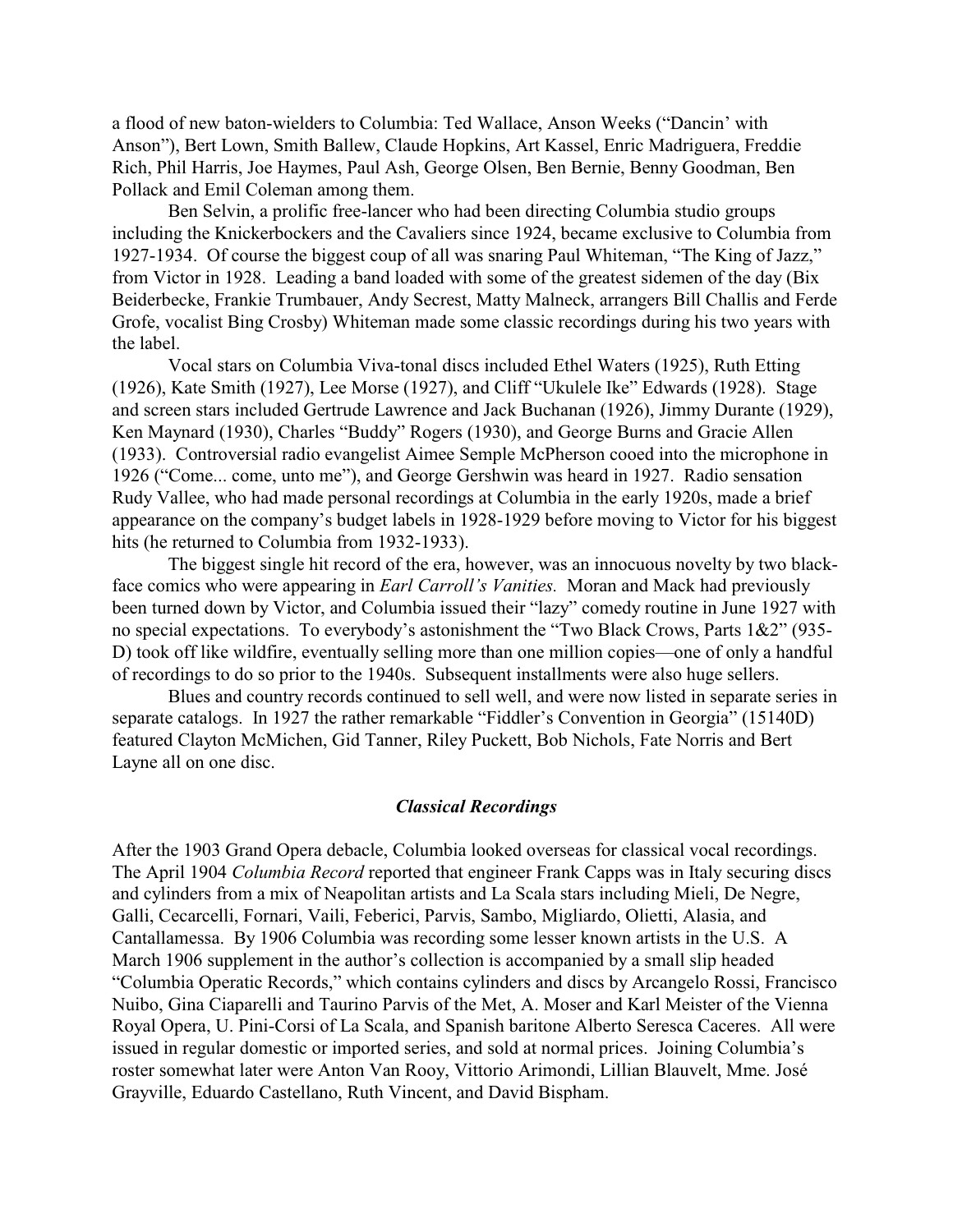Although Columbia did not attempt to compete with Victor's highly promoted Red Seal series, it gave its own higher class products some distinctiveness in 1906 via a new "Symphony Series." These were ten and twelve-inch issues numbered in the regular series, but sporting a special multi-colored banner, which looked a little like a royal sash draped across the label. Most early 12-inch discs bear this label. Initially the repertoire was mixed (including a vaudeville routine by Ada Jones and Len Spencer), but by 1907 the Symphony Series was reserved for higher class talent including Vincent and Bispham.

In late 1906 Columbia announced the signing of British critic Hermann Klein as its "musical advisor."<sup>92</sup> Shortly thereafter it signed Lillian Nordica of the San Carlo Opera Co., and began importing the Fonotipia recordings of tenor Alessandro Bonci, a rival to Caruso. In mid 1907 Paul Cromelin traveled to Europe to strike deals with Fonotipia and the International Talking Machine Company (Odeon) to distribute their operatic recordings in the U.S. The rich trove included Sammarco, De Luca, Stracciari, Didur, Barrientos, Kubelik, Destinn, Lehmann and Hempel.<sup>93</sup> The Europeans seemed to think that they were doing the Americans a great favor. Emil Rink, General Manager of Fonotipia, was quoted as saying that "One thing we do not have to contend with... is the amazing quantity of rubbish the American trade handles in the line of socalled popular music. Our music, no matter of what kind, is sung by our regular staff of artists. Your talent here have what may be called talking machine voices, but such records would not be accepted by the European trade or the public."<sup>94</sup>

Take that, Collins and Harlan!

Columbia seemed particularly intrigued by the idea of recording larger ensembles. Although recording technology at the time could barely capture an eight or ten-piece brass band adequately, the company in early 1903 recorded several sides by rising young symphony conductor Walter Damrosch and his orchestra. Evidently they didn't turn out very well as only one was released (1208). In September 1910 a recording engineer named Hausmann was dispatched to Salt Lake City, Utah, to attempt to record the 300-voice Mormon Tabernacle Choir and its soloists. *Talking Machine World* dryly observed that "much difficulty was encountered,"<sup>95</sup> and out of approximately 20 masters attempted (mxs. 4878-4898) only half seem to have been issued, and only three of those were by the full choir.

Columbia became a little more willing to compete with Victor for celebrity artists during the balmy days of the 1910s. One of its first steps was to engage Henry Russell, Director of the Boston Opera Company, as its "Consulting Director of Opera" in October 1910. Russell's first project was to organize a Columbia Light Opera company to compete with Victor's wildly successful Victor Light Opera Company (formed in 1909).

Among the notable artists joining Columbia in the years that followed were Alice Nielsen (1910, from Victor), Mary Garden (1911), pianist Josef Hofmann (1911), Giovanni Zenatello (1912, from Fonotipia), Emmy Destinn and Leo Slezak (both 1912, from Victor), violinist Eugene Ysaye (1913), Maggie Teyte (1914), Margarete Matzenauer (1915, from Victor), cellist Pablo Casals (1915), Louis Graveure (1916), Hipolito Lazaro (1916, from Victor), Maria Barrientos (1917), Riccardo Stracciari (1917), violinist Toscha Seidel (1919), Rosa and Carmela Ponselle (1919), Charles Hackett (1919) and a smoulderingly handsome young violinist named Duci de Kerekjarto (1921).

Imports from its European affiliates remained a staple of Columbia's classical strategy during the teens. The March 1915 supplement announced 21 discs of "Grand Opera from Milan," by a wide range of singers who were largely unknown in the U.S. The recordings were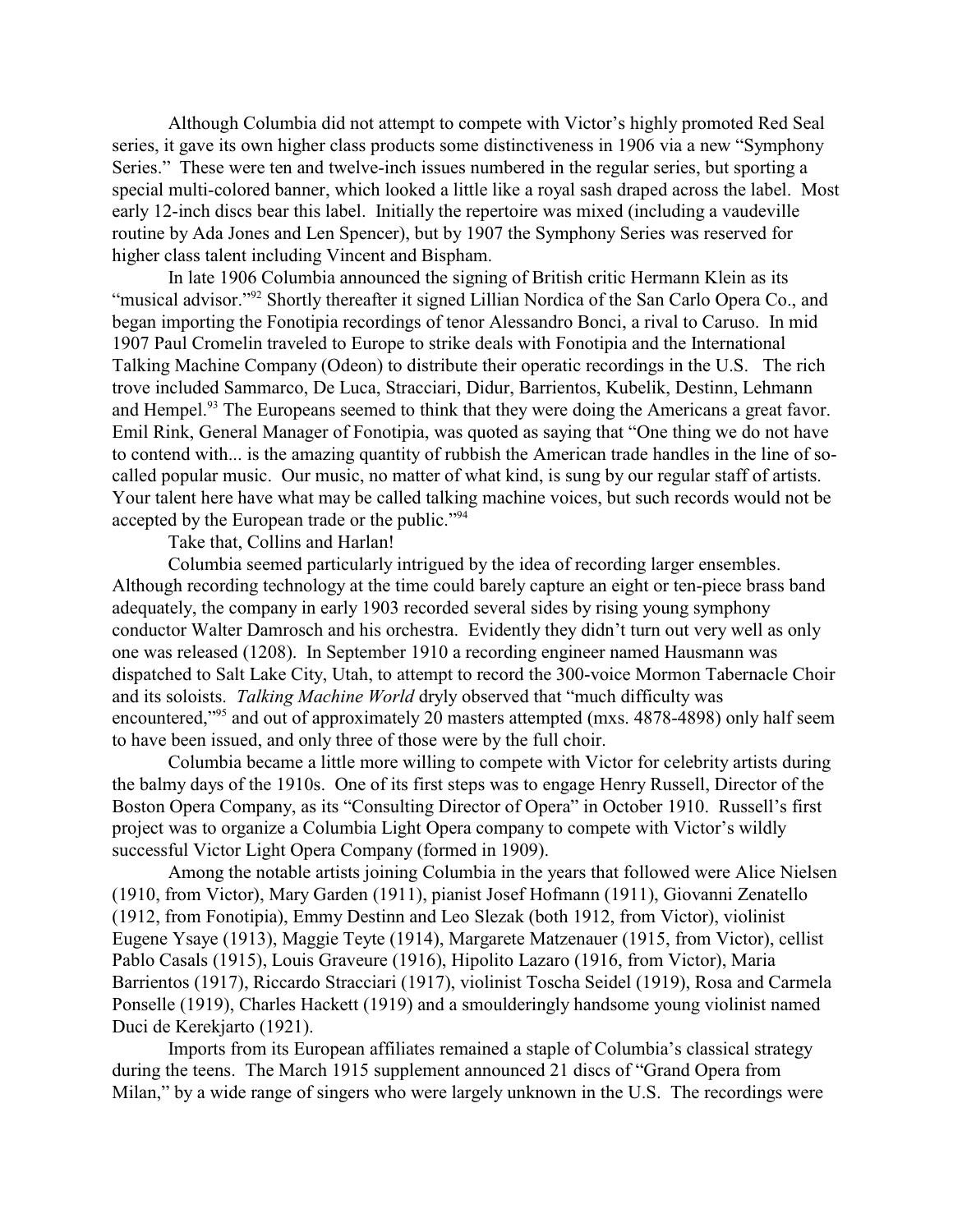made in Columbia's Milan studio, "under the shadow of the famous La Scala." (Once, while in Milan, I tried to find this address; it is actually several blocks away. La Scala evidently casts a long shadow.) The following month brought an even more striking announcement: the entire opera *Aïda,* by Milan artists, on 17 ten-inch E-series discs. Unfortunately the recordings were not made at the same time and different artists sang the same role on different discs; playing them sequentially the listener would hear three Radames, three Amnerises, and four Aïdas! (L. Remondini was the most common Aïda, and G. Tommasini her most likely Radames.)

Experiments with large orchestras continued. In 1913 Henry Russell recruited the eminent composer/conductor Felix Weingartner to lead the newly organized Columbia Symphony Orchestra in a series of excerpts from the operatic and symphonic repertoire. A latter day critic called them "but faint harbingers of the huge quantity of excellent recordings Weingartner was to make for Columbia beginning a decade later."<sup>96</sup> Weingartner remained for only about a year, producing six issued sides. The Columbia Symphony was then led by Charles A. Prince, and later, in the 1920s, by staff conductor Robert Hood Bowers.

An even more ambitious, and historic, undertaking occurred in 1916. For about a year Prince's studio orchestra had been tackling symphonic overtures by Beethoven, Schubert and others. In October 1916 Columbia announced the release of the first-ever recording by a world class orchestra, the Chicago Symphony under Frederick Stock. Among the tidbits offered by this august ensemble were Mendelssohn's "Wedding March," the Prelude to *Lohengrin,* "The Ride of the Valkyries" from *Die Walküre,* and the inevitable "Poet and Peasant Overture."

The Chicago Symphony recordings were just the beginning. During the next few years Columbia staked its claim to the instrumental repertoire with the Musical Arts Society Choir conducted by Frank Damrosch (1916), the Cincinnati Symphony (1917), the New York Philharmonic under Josef Stransky (1917), the Metropolitan Opera Orchestra (1918) and the Paris Conservatory Symphony Orchestra (1919). Victor responded with the Boston and Philadelphia symphony orchestras. Maestro Walter Damrosch returned to Columbia conducting the New York Symphony in 1924, more than 20 years after his first, abortive recordings for the label. Even though the sonic range was still limited, these recordings by "real" symphony orchestras represented a striking improvement over those by the studio ensembles.

Columbia burnished its upscale image by sponsoring and advertising the book *The Lure of Music* by critic Olin Downes. In October 1924 the first eight Masterworks album sets were released, including full symphonies by leading European orchestras on three to five discs per set. Set number one was Beethoven's Symphony No. 7 in A Major, by Felix Weingartner and the London Symphony Orchestra.

Classical repertoire benefited even more than popular music from the advent of electrical recording. Orchestras such as the Concertgebouw of Amsterdam, directed by Wilhelm Mengelberg (1927), the London Symphony under Sir Thomas Beecham (1927), and the Halle Orchestra led by Sir Hamilton Harty (1927) could now be heard to maximum advantage. There was increasing emphasis on multi-disc sets in the Masterworks series. In 1927 the Beethoven Centennial was celebrated with a long list of album sets, including Symphonies one through eight. The following year brought a Wagner Beyreuth Festival set, recorded on location with conductor Karl Muck and soloist Alexander Kipnis; and sets memorializing the 1928 Schubert Centennial, which was "organized by the Columbia Phonograph Co." An imported Operatic Series was inaugurated in 1929 with complete symphonies and operas including *Carmen* as performed by the Paris Opera, and *La Traviata*, *Aïda*, *Madam Butterfly* and *La Bohême*, all by La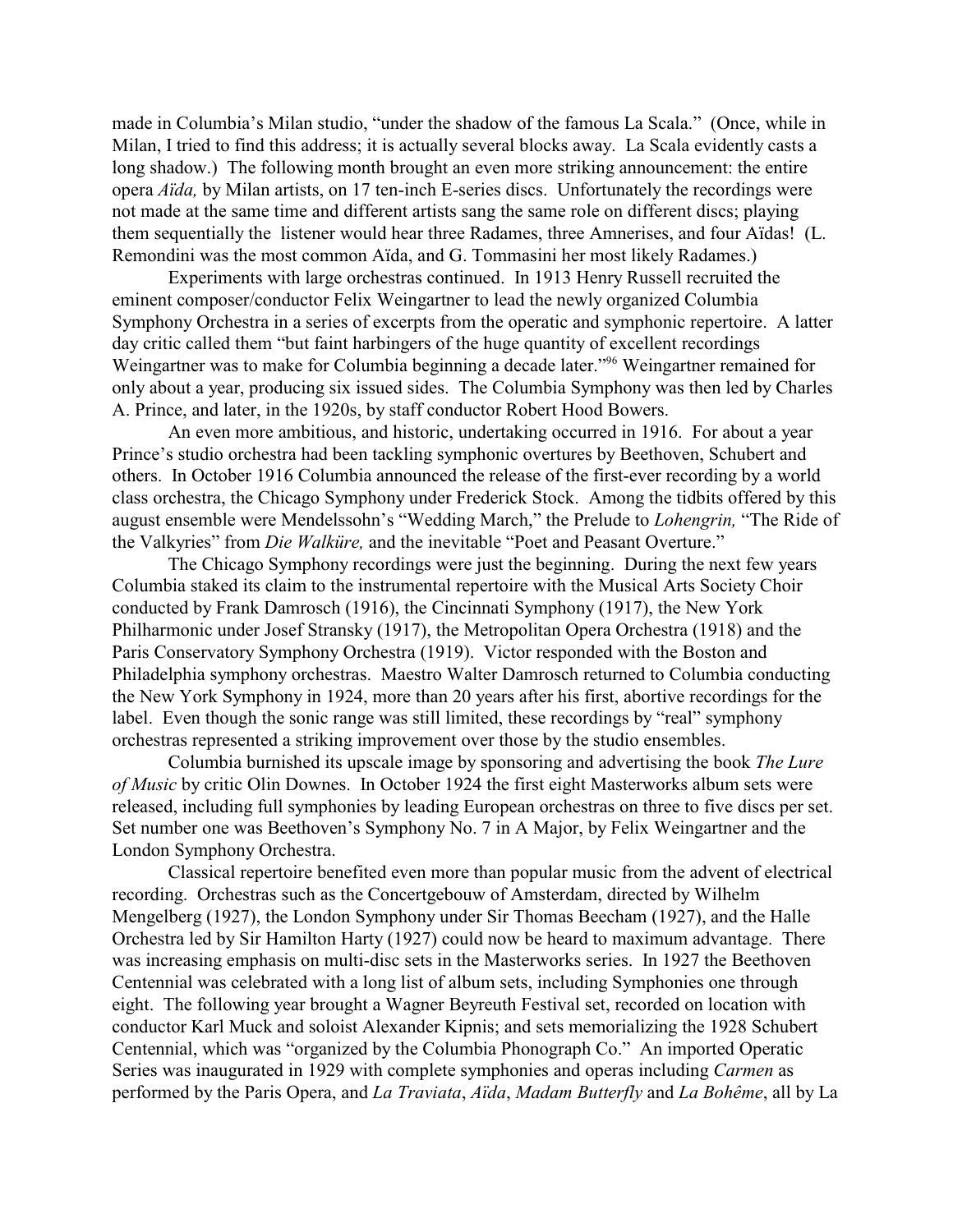Scala Chorus with the Milan Symphony. These performances required as many as eighteen 12 inch discs each, but at least the same cast members were heard throughout a single opera.

Other additions to Columbia's classical roster included Richard Tauber (1928), Efrem Zimbalist (1928) and Lily Pons (1931).

## *Foreign Language Recordings*<sup>97</sup>

Columbia had offered a limited number of foreign language recordings in its cylinder catalogs in the 1890s, a practice that continued during the early years of disc production. The very first Columbia disc catalog, in 1902, included a page and a half of vocal solos in French, German, Hebrew, Italian and Spanish. Artists (unnamed) included Emil Muench, Frank Seiden and the multi-lingual Emilio de Gogorza (as Edward Franklin). By 1906 the foreign-language section in the general catalog had grown to ten pages and twelve languages.

Much of Columbia's production in this area never appeared in the domestic listings, however. The company's first major venture in Asia occurred in early 1903, when ninety numbers (1260-1350) were set aside for an expedition to Shanghai. Shortly thereafter the entire block from 2000-2999 was reserved for recordings made in Japan in April and July 1903 under the supervision of Kingoro Ezawa, with the assistance of Shuzo Yano of the San Francisco office. Ezawa was the scion of a wealthy Japanese trading family which introduced the Graphophone to Japan through its stores there.<sup>98</sup> These Far Eastern recordings were sold primarily in that region, although a few have been found in the U.S. Listings of the Japanese recordings are reported to exist in that country.<sup>99</sup>

It quickly became apparent that a single domestic matrix series was not sufficient to keep track of recordings being made around the world, so new series were set up for different regions: 10,000s for Italy, 25,000s for England (begun c.1902), 35,000s for Russia and Poland, 40,000 for Germany, and 50,000s for France. Many others would follow, as outlined in Appendix B of *The Columbia Master Book Discography,* Vol. 1. A Spanish series (5000s) was begun about 1903. Many of these foreign masters turned up on regular singled-faced U.S. issues.

With the advent of double-discs in 1908 Columbia began to vigorously pursue the domestic "ethnic trade." The *Columbia Record* exhorted dealers to think ethnic: "Getting the foreign trade is not a mysterious art or science... You don't have to 'walk Spanish' to sell Spanish selections; juggle spaghetti when Antonio asks for some of Daddi's Neapolitan street songs; nor get the palms of your hand sunburned to convince Abe Rosinsky he wants Cantor Karniol's records."<sup>100</sup> Records in the ethnic E-series and Spanish C-series were widely marketed in the U.S. About 1909 Columbia published a 100 page catalog listing E-series discs and corresponding cylinders. Among the artists most frequently represented were Emil Muench (German), Romeo Berti, Francesco Daddi and Gina Ciaparelli (Italian), Joseph Saucier (French-Canadian) and Jan Stern (Polish). A separate catalog listed Spanish double-discs ("Discos Dobles") in the "C" and "H" series. In 1912 this totaled 160 pages, and in 1914, 226 pages. Leading artists included the Police Band of Mexico, Curti's Band and the Banda Española directed by either Emilio Murillo or "Señor Carlos A. Prince." Another 45 page catalog in May 1913 listed "Dischi Doppi" for Italians.

By the early 1910s the "foreign department" had come under the energetic management of Anton Heindl, who produced some recordings in New York using ethnic American talent, but imported most of his repertoire from the company's European laboratories. The outbreak of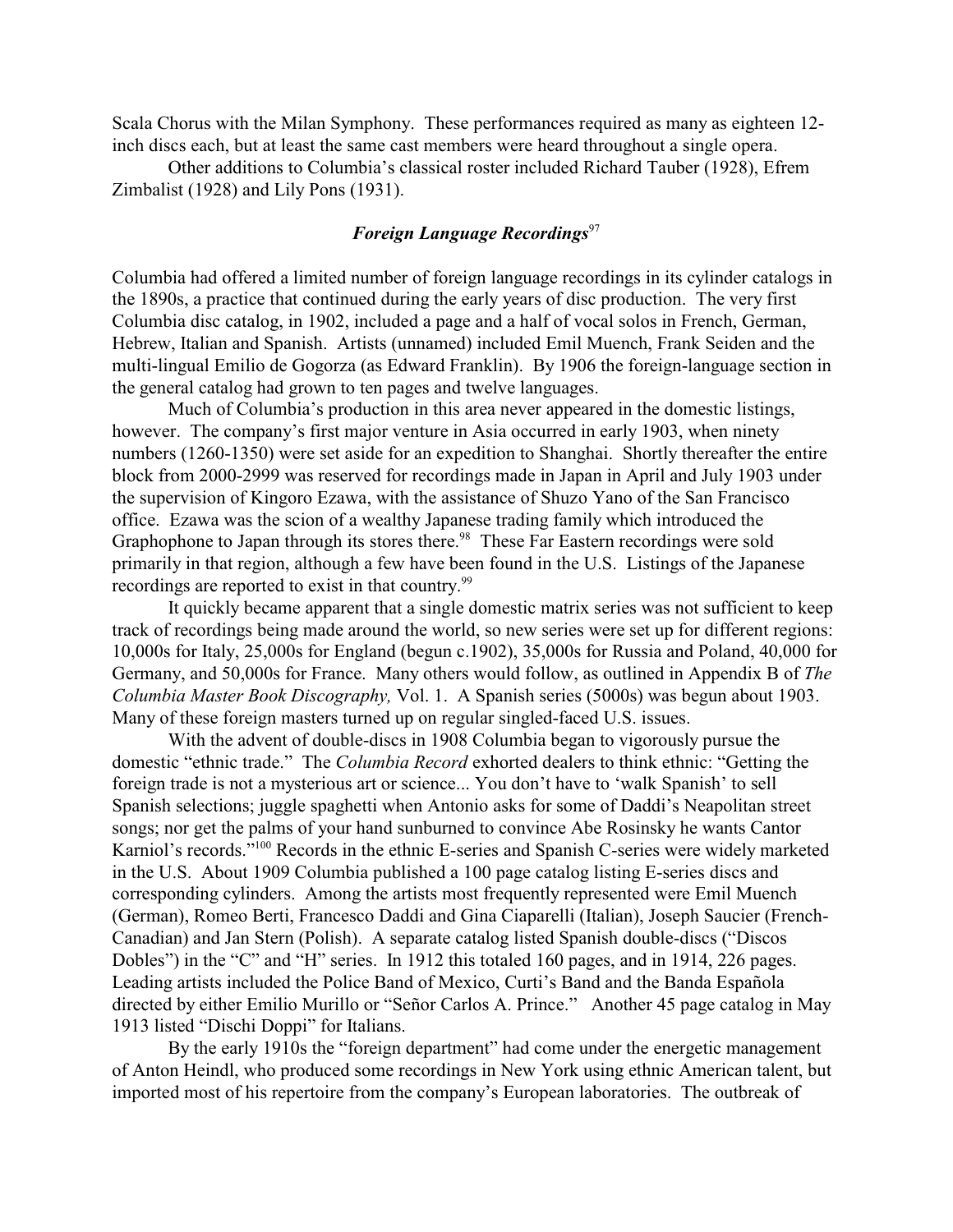World War I in August 1914 effectively cut off the latter source of supply; 2,000 masters which Heindl had arranged for on a trip to the continent earlier that year were not forthcoming. As a result the company turned to ethnic American performers, opening a temporary studio in Chicago in 1915 where records in dozens of dialects were made.<sup>101</sup> Two of Heindl's principal Chicago discoveries were Frantisek Przybylski and his Polish "village orchestra" and Anton Brousek and his Bohemian military band ensemble.<sup>102</sup> Both would record widely in years to come.

The size of Columbia's foreign-language business can be inferred from the exceptionally large number of recordings made. Researcher Pekka Gronow estimates that between 1908 and 1923 the company issued about 5,000 records in the domestic popular "A" series, and 6,000 in the foreign-language "E" series.<sup>103</sup> Colorful catalogs and supplements were published for each nationality, often depicting idealized scenes of the homeland and prominently displaying the national colors, for those who could not read English.

Of course sales of individual ethnic titles were much smaller than for general popular releases, perhaps less than 1,000 copies in most cases. However production costs were low and catalog life long, so money could be made with a steady stream of this product. Occasionally there would be an unexpected breakout hit. One may have been a 1917 recording called "Nikolina" by Swedish comic Hjalmar Peterson ("Olle from Laughtersville"), on E3494, which according to anecdotal reports sold 100,000 copies over the years.<sup>104</sup> Another legendary ethnic hit was 1926's "Ukrainske Wesilie (Ukrainian Wedding)," a reenactment of a traditional Ukrainian wedding by fiddler Pawlo Humeniuk, on two sides of twelve-inch 70002-F. "No Ukrainian woman could resist it," reports Gronow, "it sold 125,000 copies in a year, not only to Ukrainians but also to Slovaks, Poles and Jews from Galicia."<sup>105</sup> While anecdotal sales figures such as this are suspect (no data survives in the Columbia files), they do indicate the general scale of ethnic sales. Crossovers into the general popular market were rare. One example may have been the frequently found "Three O'Clock in the Morning" by the Columbia Spanish Orchestra (E4772), released in late 1920 as a "Novelty Record" and perhaps the first U.S. recording of that soon-tobe famous song.

Ethnic religious recordings also enjoyed large sales. Cantor Joseph Rosenblatt recorded numerous sides for Columbia from 1914-1919, before switching to Victor in the 1920s, and Swedish evangelist Rev. J.A. Hultman of Worcester, Mass., built up a thriving mail order business with personal recordings he made at Columbia during the mid and late teens.<sup>106</sup>

With the introduction of the "flag" label in December 1923 most ethnic releases sold in the U.S. were assigned to the new "F" (for "foreign") series, which was subdivided into blocks (1F to 324F for Bohemian, 1000F to 1267F for Croatian, etc.). An "X" suffix denoted export titles for South America, the Far East and some other territories, although these discs were also sold in some sections of the U.S. Columbia continued to actively pursue the foreign-language business until the early 1930s, when the general collapse of record sales made it no longer feasible.

#### *Political Recordings*

In the years before radio politicians could reach the electorate only through the columns of newspapers, or by travelling endlessly around the country making personal appearances. During the 1908 Presidential campaign a Lincoln, Nebraska Edison dealer had the bright idea to ask native son William Jennings Bryan to make recordings of his views on the issues, which could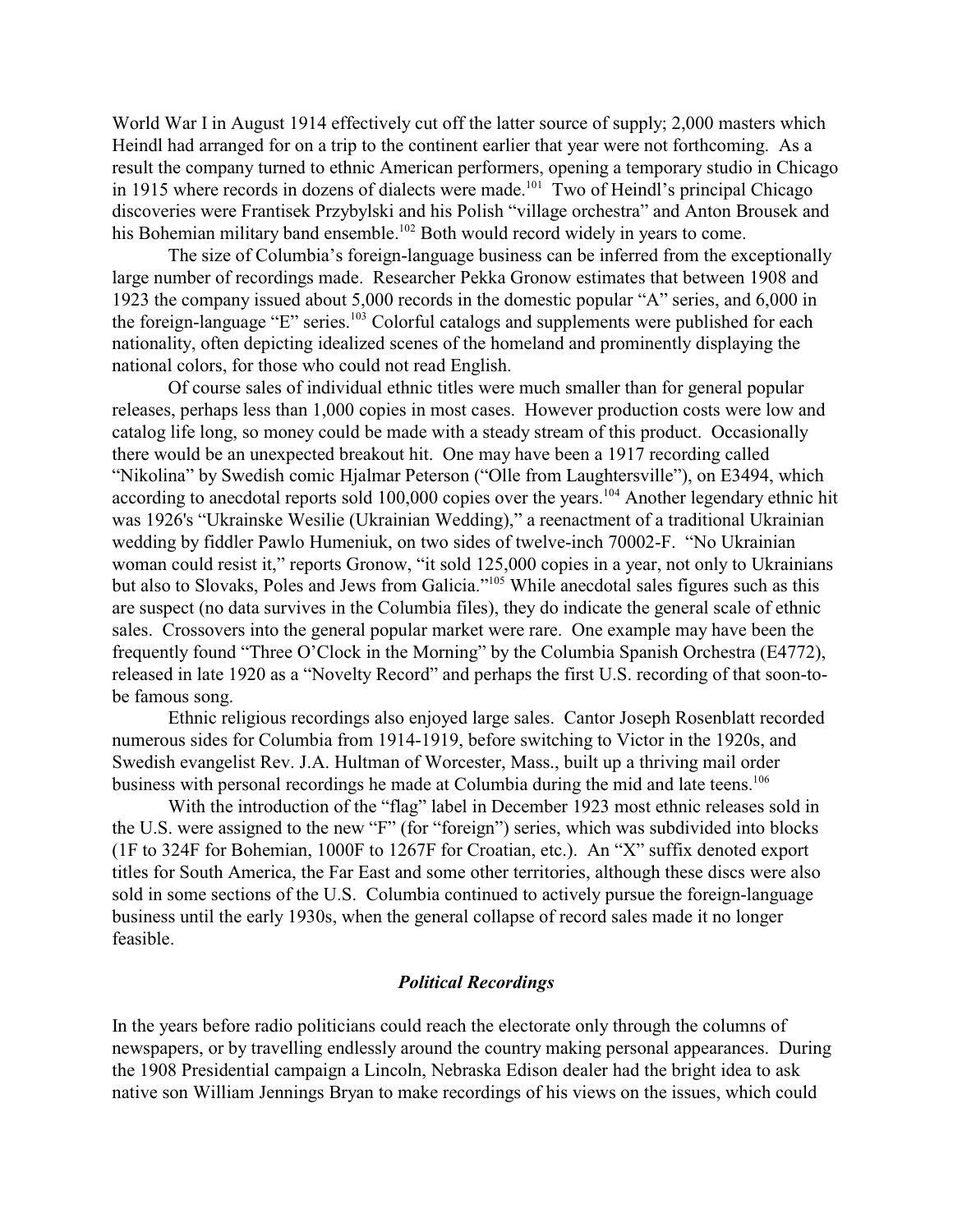then be played for voters in rallies far and wide.<sup>107</sup> During the summer Bryan recorded for Edison and Victor in Lincoln, and for Columbia at its New York studio. To capture Republican candidate William Howard Taft all three companies had to truck portable equipment to his hometown of Hot Springs, Virginia, in August. Columbia's recordings were in a special matrix series numbered in the 14,000s. In addition, Columbia released talks by the Prohibition candidates.

Victor and Edison also made political recordings during the 1912 Presidential Election, but Columbia did not. Political recording did not resume at Columbia until January 1918, when a civic-minded lawyer named Guy Golterman approached the company about manufacturing and distributing records by a wide range of public figures, under the name "Nation's Forum." With the backing of the U.S. State Department, Golterman was able to persuade many important leaders to commit their thoughts to wax over the next two years. Probably the best known Nation's Forum release was "From the Battlefields of France," a short message to Americans by General John J. Pershing, recorded in France in March, 1918. During 1919 and 1920 the project recorded many political candidates, but after the 1920 Presidential election it seemed to peter out. Sadly, the masters of these historic recordings—which were supposed to preserve the voices of the leaders of the day for all time—are now lost. Columbia did not retain them, as they were the property of the Nation's Forum organization, and their disposition is unknown.<sup>108</sup>

Columbia attempted to record the inaugural address of Calvin Coolidge in 1925, apparently off a radio feed, but unfortunately there were "cutter problems" and the engineers wound up with 24 minutes of the 40 minute speech.<sup>109</sup> A recording of the Franklin D. Roosevelt inaugural in 1933 was more successful and was issued as "Set Number 500," which hardly anybody bought.<sup>110</sup>

### *Numbering, Physical Characteristics, and Miscellaneous*

*Accompaniments and Spoken Announcements.* In the fall of 1903 Columbia began to replace its tinkly piano accompaniments with an orchestra on most vocal records. The change, though not universal, seems to have begun around matrix no. 1650. Regular spoken announcements, another vestige of the 1890s, were discontinued in mid 1904, around mx. 1850. These "little advertisements" had helped establish the Columbia name in the days when cylinders were mostly heard on coin-slot phonographs in public places, but they were redundant on discs, and they were no longer needed on cylinders once titles began to be marked on the ends in September 1904.<sup>111</sup> Disc announcements are occasionally found on later issues of pre-1904 recordings, although in many cases the engineers removed them by physically scraping them off the master.

*Matrix and Take Numbering.* One to three numbers are commonly found in the surface of early Columbia records, in the form "xxxx-x-x." For example, "3423-2-20" would indicate matrix number 3423, take 2, stamper 20. Later recordings might have four numbers (probably representing matrix, take, mother and stamper). Matrix numbering began, sensibly enough, at no. 1 ("In a Clock Store"). As with Berliner and early Victor, the matrix number and catalog number was the same and was displayed prominently on the label. This practice continued throughout the single-face era.

It is my belief that Climax/Columbia matrix numbers were *not* assigned at the time of recording, but days or even weeks later when the masters were being processed for manufacture.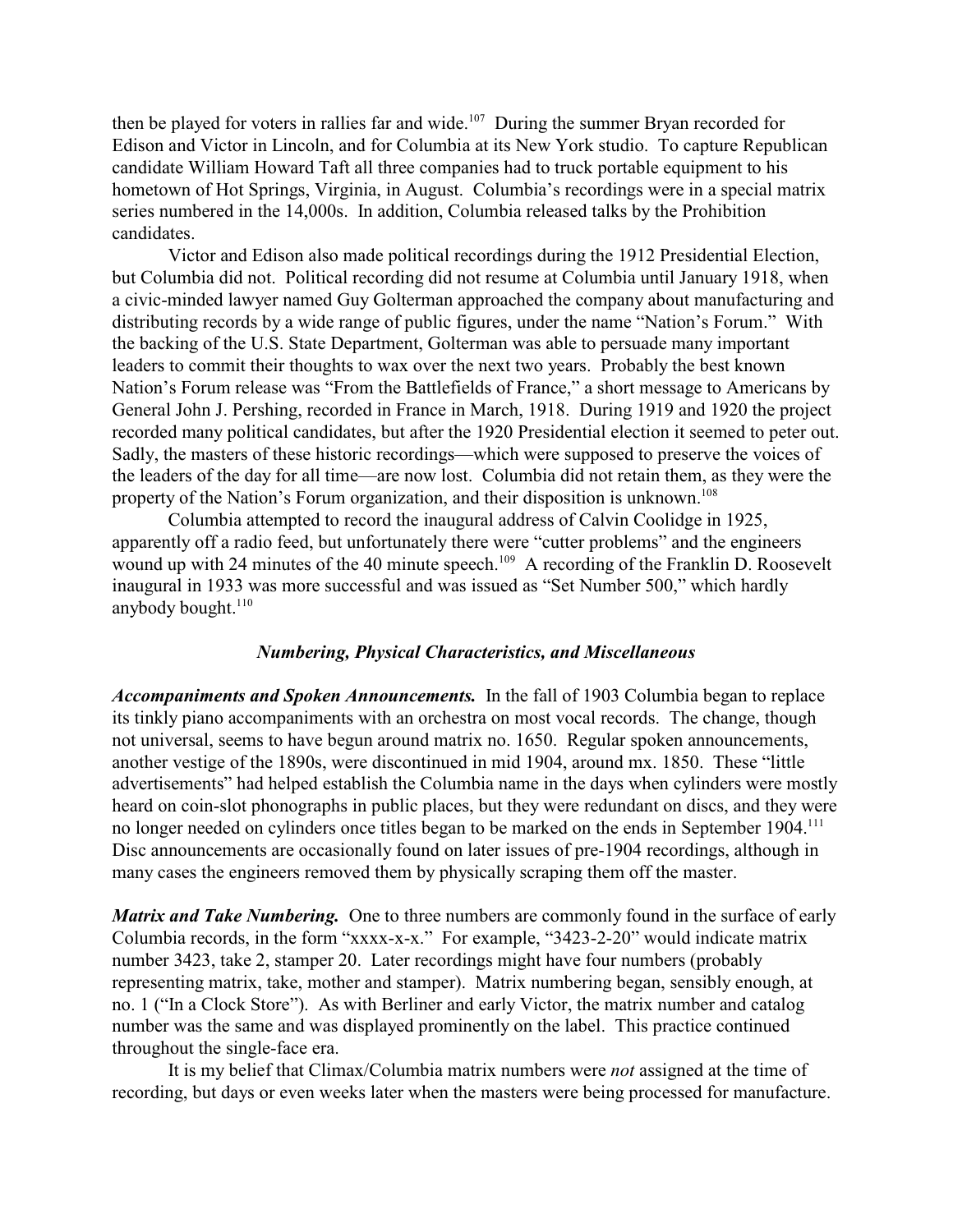Thus the artist and repertoire groupings may seem arbitrary. Henry Burr may have recorded several titles at a single session, but those recordings were apparently given scattered (not sequential) numbers later on. Extreme cases include the Admiral Peary recording, made in 1905 but not assigned a number (3846) until c.1908, and several of the Lillian Nordica recordings in the 30,000s which were evidently assigned numbers more than a year after they were made.

It is likely that Columbia did not assign any code number at all at the time of recording. Moreover, when a number was assigned later, it may have been affixed to the metal parts used to press discs, rather than to the original wax master. This would explain occasional anomalies such as test pressings bearing no number at all, and a second pressing of the same take with a different (changed) matrix number. Columbia no doubt varied its manufacturing procedures over time, but the important point is that once a number was assigned it uniquely identified that master in all subsequent issues, including double-faced releases and on other labels. This is the classic definition of a "matrix number."

A second, "phantom" matrix number is found engraved in the wax on some Climax and Climax-derived discs. This second number has been reported on approximately 70 out of the first 826 issues. It ranges from no. 7 to the 1400's, although it is most commonly a number between 1000 and 1300. It bears no apparent relationship to the "main" number. At one time it was thought that this might be the "true" matrix number, but it is absent on too many issues. All Climaxes, including the earliest "Globe" Climaxes, bear the regular number, but only a few have the "phantom" number. The "phantom" number may have denoted masters obtained from another source, or recorded at a different laboratory, and subsequently integrated into Climax's main numbering system.

Another mystery is why so many low numbers have never been found on Climax, but do turn up later on Columbia. This seems to be more than simply a matter of "we haven't found them yet." Whole runs of presumably popular low-numbered recordings do not appear on Climax, among them many early band and orchestra numbers, including no. 1, "In a Clock Store." Nearly half of the masters in the Climax numerical range (1-826) have not been found on that label, even though virtually all of them turn up on Columbia. The missing numbers are scattered throughout the Climax range.

It is my theory that the missing numbers were recorded during the Climax era, but not issued until after the Climax label was discontinued in mid 1902. Columbia was certainly known to hold recordings for months, or even years, before issuing them. This was especially true of standard repertoire, and it is probably not a coincidence that the low numbers most likely to be held for later issue were generally standard selections. Low-numbered topical tunes, on the other hand, usually were quickly released on Climax.

Takes are normally sequential recordings of the same title by the same artist, numbered from "1" upwards. Most Climaxes show no take number. Either only one take was made, or more likely, the engineers at this early stage simply weren't keeping track of remakes. The absence of a take does not mean "take zero." For example, three versions of 7-inch Climax 157 ("Asleep in the Deep") have been identified, one by Hooley, one by Myers and one by Stanley, and none have take numbers. Most Columbia takes were numbered in the usual fashion, although occasionally letters or symbols were used (e.g., mx. 521-a).

On early single-faced discs, the stamper is often represented by a letter immediately following the take, with no hyphen. Sometimes these are lower case, e.g. "-1x" or "-1xx". In the cases studied these have been determined to be aurally identical to take "1" with no suffix. More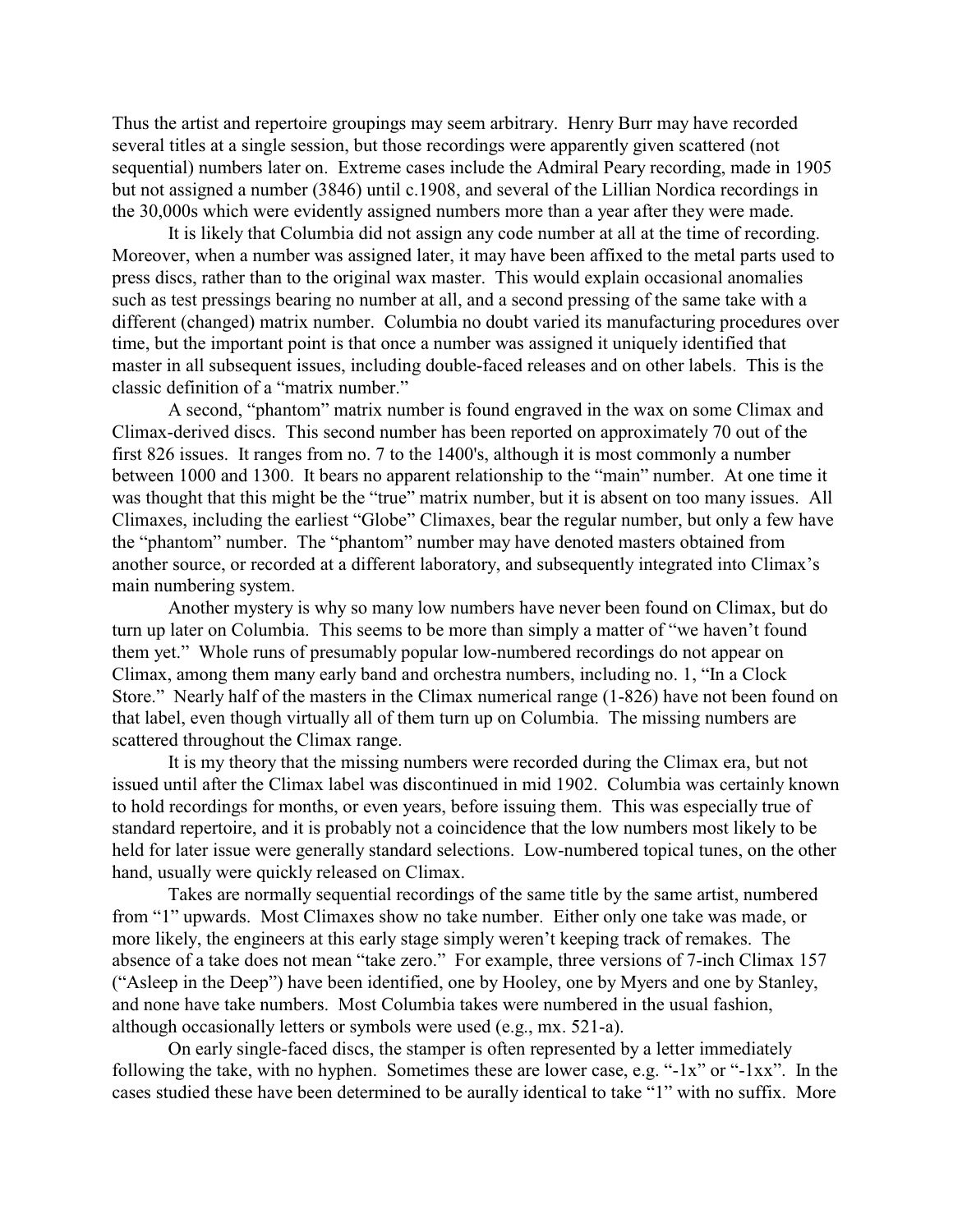often the stamper is represented by an upper case letter. (Stamper "O" often causes confusion since when placed immediately after a take it looks like a zero, e.g. "1O" or "2O".) Early takes were also occasionally underlined (or lined above).<sup>112</sup>

The highest stamper number or letter seen can serve as a rough guide to how many copies were manufactured, and more study in this area would be welcome. Most early discs bear a stamper number under 20, although best sellers could go much higher. Stampers have been seen as high as 254 (on "The Herd Girl's Dream") and 390 (on the 1913 Demonstration Record), further evidence of the huge sales of those titles.

*M-Numbers.* One of the enduring mysteries of early Columbia discs is the meaning of the additional number, prefixed with an "M", that was neatly scratched into the surface of many (though not all) cylinders and discs made between 1904 and early 1908. The range of numbers reported is M-1 to M-2035, and they are found on all types of recordings produced by the company—seven, ten and twelve inch discs, and standard (4") and Twentieth Century (6") cylinders. In fact, the same M-number may appear on several formats, denoting a different recording in each case. For example M-82 is found on the following recordings: ten-inch disc no. 3063 (Henry Burr, "There Is a Green Hill Far Away"); twelve-inch no. 30080 (Charles Gordon, "From Greenland's Icy Mountains"); two-minute cylinder no. 32661 (Bob Roberts, "Tennessee"); and Twentieth Century cylinder no. 85111 (Columbia Quartette, "A Meeting of the Hen Roost Club").

While M-numbers proceed more or less in step with the regular matrix numbers, the two do not appear to be linked, and in some cases they diverge radically. For example, try to make sense out of this pattern:

3441 - M-996 3442 - M-888 3443 - M-942 3444 - M-1137 3445 - no M-number 3446 - M-938

Twelve-inch discs in the 30,000 series seem to begin with M-numbers in the M-680s, rise to about M-780, then drop back to M-1. Foreign language series also sometimes bear the mysterious M-numbers, in no particular order.

It is clear that separate M-number series were maintained concurrently for different formats—or perhaps for different numerical matrix series (e.g., the 3000s, 5000s, 30,000s). One hypothesis is that M-numbers were the "true" matrix numbers during this period, applied at the time of the original recording, and that what we know as the "matrix" number was actually a release number. I have seen some early test pressings that bear M-numbers but *not* normal matrix numbers.<sup>113</sup> Alternatively, M-numbers may have been some sort of production code, applied at the time of manufacture.

The fact that M-numbers are missing from so many original pressings from this period, even on alternate pressings of the same take, suggests that they represented some sort of experimental program, rather than a regular production system. Perhaps "M" stood for "Marconi," who may have been experimenting with Columbia masters during 1906-1908. Or for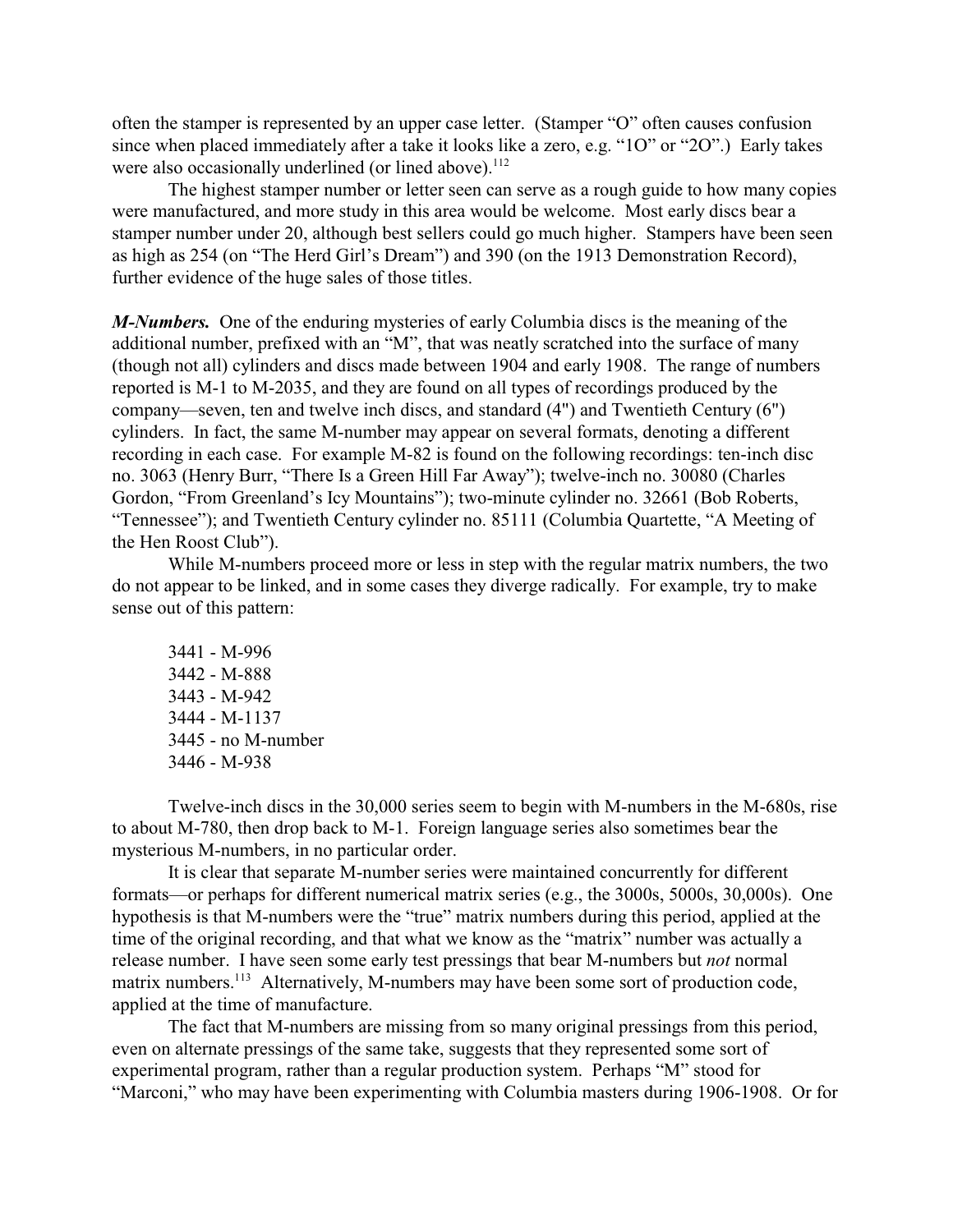"Macdonald," the company's resident inventor. Hopefully further research, or an as yet undiscovered document, will one day solve the intriguing mystery of the "M-numbers."

*Physical Characteristics.* One distinguishing characteristic of early Climax discs is the presence of a metal grommet around the spindle hole, apparently to strengthen it. This unique feature was discontinued after a few months.

Seven-inches was the usual size for discs when Columbia entered the market, although Eldridge R. Johnson had introduced longer-playing ten-inch Monarch records early in 1901. The fact that Columbia marketed machines with seven and ten inch turntables suggests that Climax records were available in both sizes from the start, or almost from the start (no embossed "Globe" Climaxes are known in the ten-inch format, so the introduction of this size may have been delayed slightly).

From 1901 to 1903 virtually every selection was produced in both seven and ten inch versions. These are distinct recordings, with the seven inch playing for about two minutes, and the ten inch for three. By 1903, however, sales of seven inch discs had dropped precipitously. The seven inch disc—the format introduced by Emile Berliner only a decade earlier—was phased out beginning in late 1903. Around matrix no. 1700 Columbia stopped routinely making seven inch versions of every title, and thereafter seven inch versions were only occasionally produced. The highest known seven inch number is 3239. The format was dropped from the catalog in 1907, and in a trade letter dated December 26, 1907, General Manager George Lyle announced that dealers could dispose of remaining stock at any price they saw fit.<sup>114</sup>

Victor introduced twelve and fourteen-inch discs in 1903.<sup>115</sup> Columbia waited many months before following suit and then, oddly, announced fourteen-inch discs first, in December, 1904. Reserved for dance records, and running as long as five minutes (at 60 r.p.m.), these were numbered in the regular matrix series. Clumsy and fragile, they did not sell well and only a few were published.

More successful were twelve-inch discs, which were finally introduced in July, 1905. The first few were also numbered in the regular matrix series, but beginning in May 1906 a new matrix series, the 30,000s, was established for them and the few that had already been released were renumbered. Thereafter many twelve-inch discs were released, principally concert and instrumental dance recordings.

It is a bit of a mystery why both Victor and Columbia discs were recorded on only one side until 1908, when technology had long existed to manufacture discs with music on both sides. Perhaps the companies were making so much money from the cheaper (for them) format that they saw no reason to switch; perhaps patents prevented them from doing so. (Believe it or not, the very idea of a double-faced record was patented—by Ademor Petit, in 1904. The patent was struck down by the Austrian courts in 1906, and ruled invalid in the U.S. in 1911.) Odeon marketed double-faced discs in Europe in 1904, and possibly as a result of its association with that company U.S. Columbia announced a small number of doubled-faced discs in August 1904, as novelties. They were carried in the catalog until 1907. Regular matrix numbers were used, with a different number on each side of the disc.

*Turntable Speeds.* The speed at which these early discs should be played is less clear. Although we call them "78s," few were recorded that fast. Berliners had generally been recorded at 70-72 rpm, while William R. Moran, in his books on early Victor recordings, reports that company's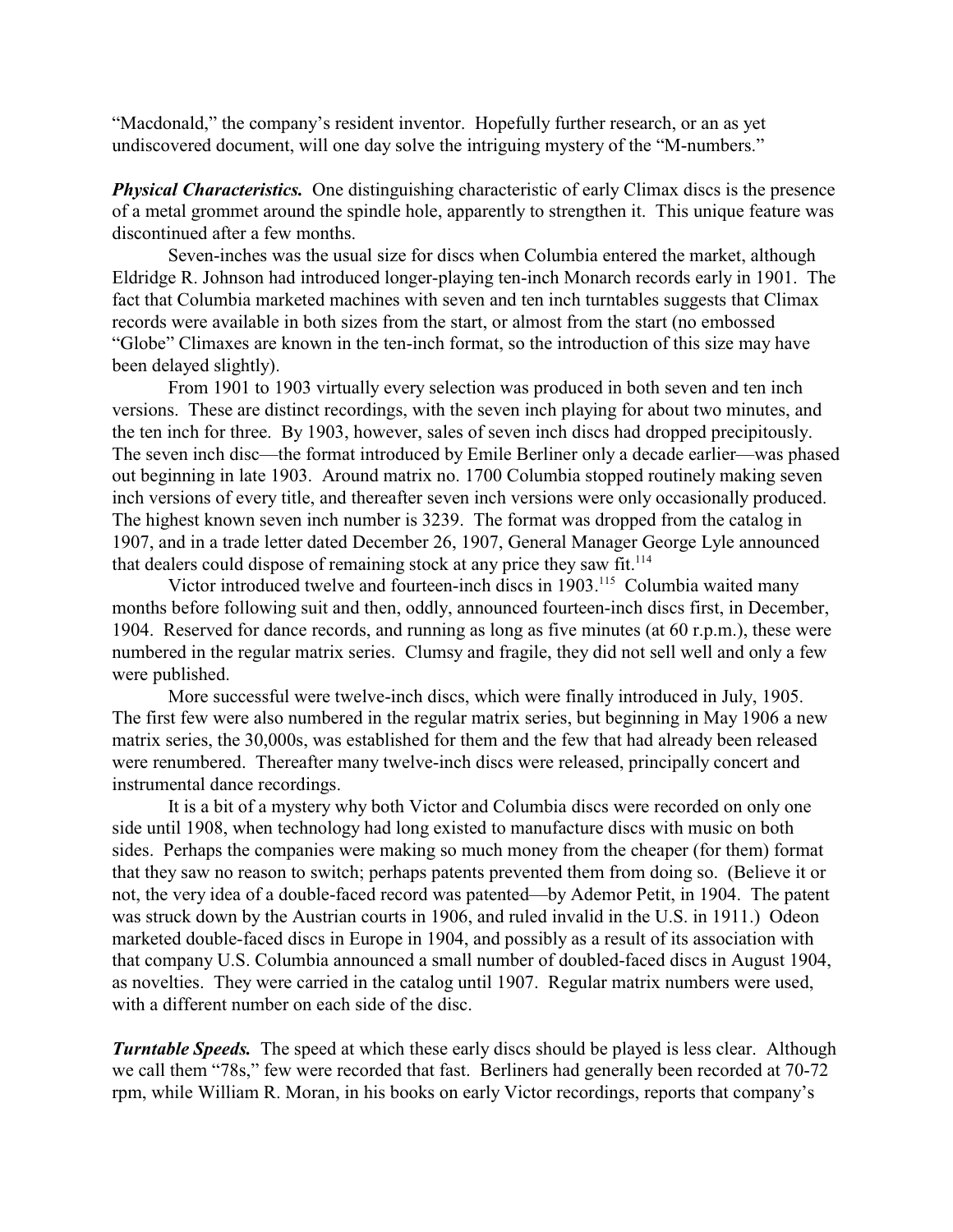1900-1902 discs were generally in the 75-76 rpm range.<sup>116</sup> The first Climax and Columbia discs seem to hover in the 74-76 rpm range, and later releases about 76-78 rpm, although there are exceptions. Len Spencer's minstrel series (e.g., no. 644) seems to play at about 72 rpm, perhaps in order to cram more in. It is no wonder that most early phonographs came with a speed control.

During the 1910s Victor advertised its records as playing "correctly" at 78 rpm, and Columbia maintained that its records should be reproduced at 80 rpm, although both speeds are manifestly too fast. Only Edison (at 160 rpm for cylinders, 80 rpm for discs) played as advertised. The reason Victor and Columbia gave their customers patently wrong advice about proper playing speeds is unclear. One researcher has suggested that perhaps the heavy tone arms of the day produced so much drag that the turntable had to be set a couple of revolutions too fast in order for the record to play properly when the tone arm was lowered on to the disc's surface. Another theory is that the records sounded "brighter" when played a little fast.

There were complaints about this state of affairs even at the time. A letter to *Talking Machine World* in 1908 asked why speeds could not be indicated on the label. Some European Odeons, the writer observed, were marked with the notation "74R", meaning play at 74 r.p.m.<sup>117</sup> But Columbia and Victor weren't listening, and not until the advent of electrical recording in 1925 did speeds settle down (more or less) to 78 r.p.m., as advertised.

In any event, on modern equipment, for modern ears, the reader is advised in most cases to "slow it down" from the nominal 78 rpm to a speed that sounds right. For standard selections sung from a published score (such as operatic arias), some experts pitch the recording in the presumed key.

#### *Columbia Executives*

The leadership of Edison and Victor is fairly well-known, due to their illustrious inventorpresidents (Thomas A. Edison and Eldridge R. Johnson, respectively). It might be useful to sketch the men who guided Columbia and American Graphophone through the turbulent years of the 1890s and early 1900s.

Edward D. Easton (1856-1915) was the founder, president and guiding spirit of the company from its incorporation in 1889. Early in his career he had been a stenographer, a respected and well-paid profession in the years before recording technology. He made on-thespot transcriptions of national events for newspapers and others, and had made a small fortune by selling his transcript of the trial of Guiteau, the assassin of President Garfield, in 1881. He used the money to pursue a law degree from Georgetown University (awarded in 1889), and to invest in what seemed at the time a very risky enterprise—the phonograph.

Pictures of Easton, mostly taken later in life, make him appear stern and remote, but by all accounts he was a man of boundless energy who had a very "hands-on" management style. From the beginning he made regular trips around the country to personally visit dealers and the company's branch offices. By the early 1900s this had evolved into a regular pattern: during the winter he would make a month-long circuit of U.S. offices in the North, South, Midwest and West Coast, and during the summer he would sail for Europe to visit the branches there. Sometimes he was accompanied by one of the company's other executives, and often by members of his own family, combining business and pleasure. However there is no doubt that these regular visits by the head of the company kept far-flung branch managers on their toes, as well as keeping Easton himself intimately aware of problems, opportunities and potential talent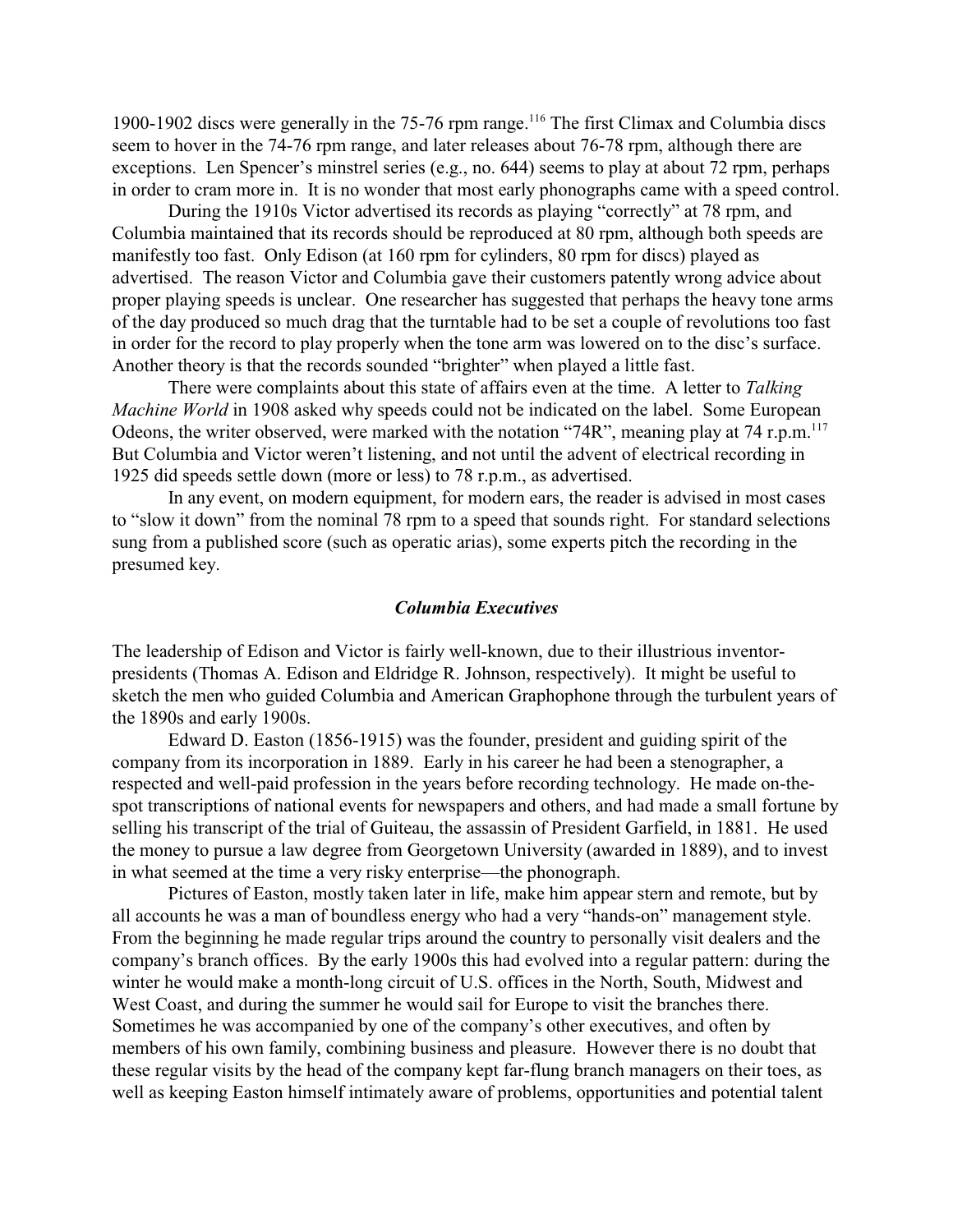throughout the company.

Easton's original executive "brain trust" included William Herbert Smith, Vice President and Treasurer, who remained active in company affairs until about  $1901$ ;  $^{118}$  and Roland F. Cromelin (1857-1902), the company's Secretary from late 1889 until his sudden death in 1902.<sup>119</sup> His son, Aaron Cromelin, was assistant manager of the Berlin store. The elder Cromelin was well-liked and sorely missed. An article in the July 1905 *Columbia Record* referred to him as "so long and prominently identified with the enterprise and whose death in the prime of life is still one of those sad memories whose poignancy time softens but cannot obliterate."

Andrew Devine (1832-1909), an older man who was one of the original founders of the American Graphophone Co. in 1887 (with James O. Clephane and John H. White), remained active as a Vice President of Columbia and Board member of American Graphophone until his death in 1909 at the age of 77. Devine, like Easton, was originally a stenographer.<sup>120</sup>

Others who were key to Columbia's success in the early disc era rose through the ranks, or joined somewhat later. Paul H. Cromelin (1870-1929) joined the company in the mid 1890s, managed several local stores (a common career path for those advancing in the company), and by 1903 had been named one of Columbia's three Vice Presidents. He was responsible for some of Columbia's greatest achievements during the next eight years. In 1904 he managed the Columbia exhibit and awards competition at the St. Louis World's Fair; in 1907 negotiated the deal with Fonotipia that allowed Columbia to re-enter the field of operatic recording in a serious way; and in 1908 led the fight in Washington to protect recording interests under the new copyright law. He resigned to join British Edison in 1911. It is not known whether he was related to company pioneer R.F. Cromelin.

The man primarily responsible for establishing Columbia's European operation was Frank Dorian (1869-1940), who joined the company as Edward Easton's personal secretary in 1889, and rose to General Manager in the mid 1890s. He was sent to Europe in 1897, and for the next 12 years built up the operation there with the assistance of his brother Marion Dorian. (Another brother, John H. Dorian, was Columbia's representative in Cuba and China in 1907- 1908.) Frank returned to the U.S. to run the Dictaphone division from 1909-1920, and in later years was one of the chief informants of historian Jim Walsh about the early history of the phonograph industry.

Columbia's chief recording engineer in Europe during the early 1900s, responsible for the company's historic Russian and Italian recordings, was inventor Frank L. Capps (1868-1943). He left Columbia in 1915 to work for Pathe.

Like most companies of the period, Columbia was constantly in litigation to protect and expand its interests. Critical to Columbia's survival during this turbulent period was a brilliant patent attorney named Philip Mauro (1859-1952).<sup>121</sup> Though not a full time employee, he was one of the company's chief stockholders—perhaps he was paid in stock?—and eventually a member of the Board of Directors. Mauro was well versed in the Byzantine rules of the Patent Office, and it was he who shepherded through to approval the shaky Jones patent for disc recording in 1901. This patent was crucial to Columbia; without it the company might not have survived. Mauro was a very persuasive man. In 1890 he even convinced the Patent Office to change the official designation of the talking machine from "phonograph" to "graphophone," a move which must have infuriated its inventor, Thomas Edison!

Columbia's factory manager and chief inventor was Thomas Hood Macdonald (1859- 1911), of Scottish descent, who had been with American Graphophone since about 1889 and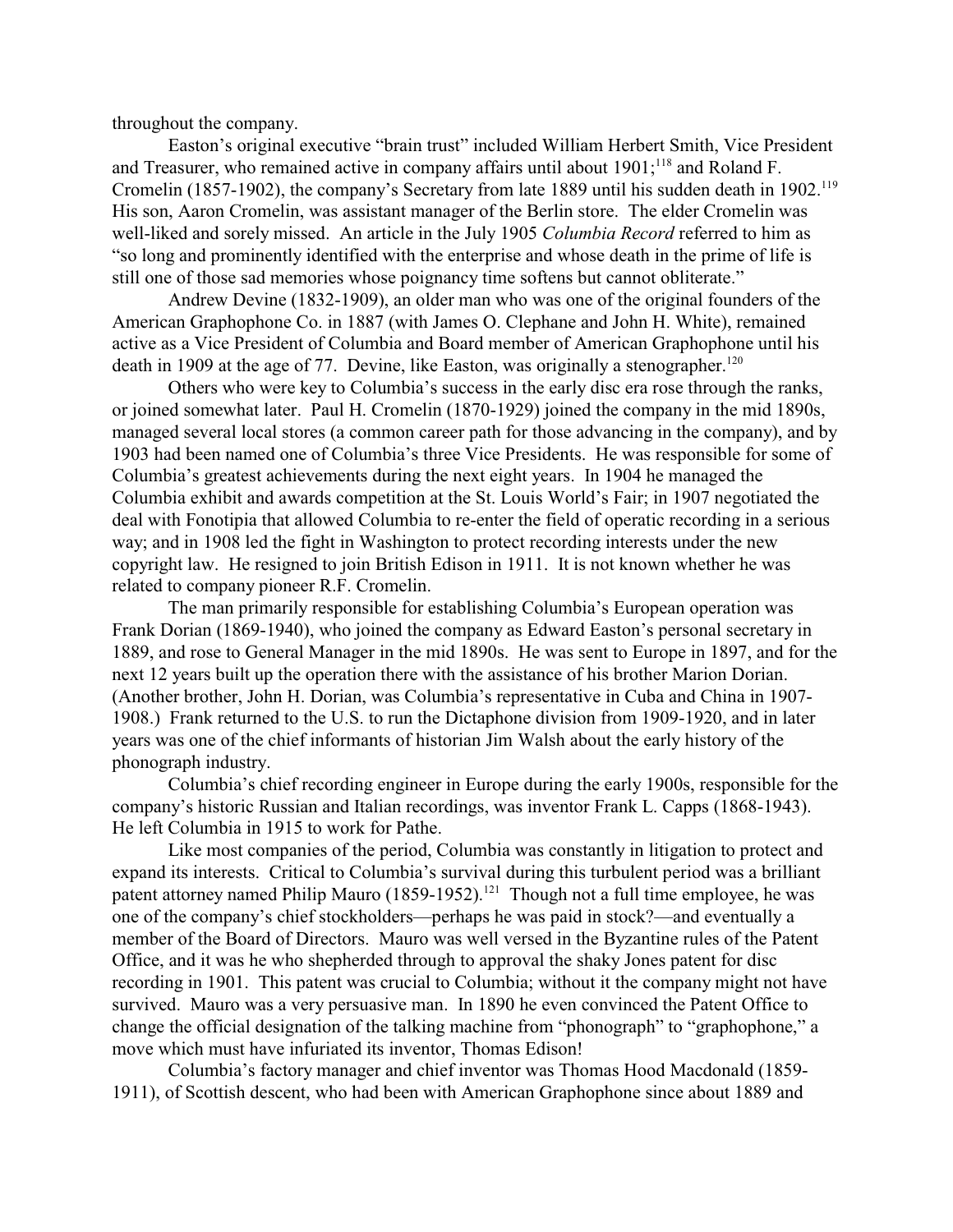with the North American Phonograph Co. before that. A sailor in his rough-and-tumble youth, Macdonald was a favorite of the factory workers in Bridgeport and no doubt had much to do with the ability of Columbia to squeeze maximum production out of minimum resources during its early days. He was granted 56 phonograph-related patents during his lifetime, second only to Thomas A. Edison during the pre-1912 period.<sup>122</sup> According to researcher Allen Koenigsberg, the top three inventors in terms of pre-1912 phonograph patents were Edison (134), Macdonald (56), and Eldridge R. Johnson (54). No one else was close. Among Macdonald's most important inventions were the "Baby Grand" (1894) and "Eagle" (1897) spring-driven Graphophones, which helped open the home market for cylinders, and the "Toy" disc Graphophone, Columbia's first disc machine.

Columbia's recording studios were run by Victor H. Emerson (1866-1926), who joined the company from the rival U.S. Phonograph Co. of New Jersey in 1896. While Mauro was fighting the patent wars, Macdonald was tinkering in the laboratory, and Easton was out terrorizing the branch managers, it was Emerson who was responsible for the recorded "product," engaging artists and approving repertoire. He had no musical training, but was a genial man who appears to have had lots of connections and was well liked. A report on a company banquet in 1904 described him as "delightfully informal, combining in his post-prandial talks the breeziness of the summer wind with the cheeriness of the sunbeams"; Thomas Macdonald, who followed him to the podium, called him "my 'gold-moulded' friend."<sup>123</sup> Emerson left Columbia in 1915 under somewhat clouded circumstances (he appears to have authorized the use of Columbia's patents to protect the upstart Little Wonder label, in which he had a personal interest). He then founded the Emerson label, which continued into the 1920s.

Assisting Emerson was orchestra leader Charles A. Prince (1869-1937), who had entered the industry as a piano accompanist in the early 1890s. The earliest reference to his recording activities located by this writer is in the ledger of the New York Phonograph Company, where he was paid for making "musical records" as early as June 19, 1891. He joined Columbia a few years later.<sup>124</sup> After the departure of orchestra leader Edward Issler in 1897 Columbia organized its own orchestra and band, but the company did not identify the leader until 1904, so it is uncertain exactly when Prince took the baton. The first director of the Columbia Band/Orchestra appears to have been cornetist Tom Clark (c.1898), succeeded by Fred Hager. Hager later said that Prince took over when he left Columbia around 1900 to make Zon-O-Phone and Climax  $discs.<sup>125</sup>$ 

Prince's career was somewhat unusual in that it was spent almost entirely in the recording studio. Prince's Band and Orchestra did not perform in public, as did the organizations led by Walter B. Rogers, Arthur Pryor and others at Victor. Columbia praised Prince as a genius, but his reputation among modern scholars is somewhat mixed. He was certainly versatile, as required by his job, conducting all manner of popular songs, marches, symphonic excerpts and folk tunes, and accompanying singers and comedians of all types. A lot of the material he was required to record was of the "potboiler" variety, and he conducted it suitably, with swooping trombones, twittering clarinets, and other musical sound effects. He wrote (often with Len Spencer) a number of "descriptive specialties" full of sound effects, such as "Cumming's Indian Congress at Coney Island," "Departure of a Hamburg-America Liner" and "In Cheyenne Joe's Cowboy Tavern." But when it came to more serious material his readings were by-the-book, showing little musical expressiveness. These stock performances paled in comparison with the more musically literate readings by Pryor and Rogers at Victor, not to mention those of the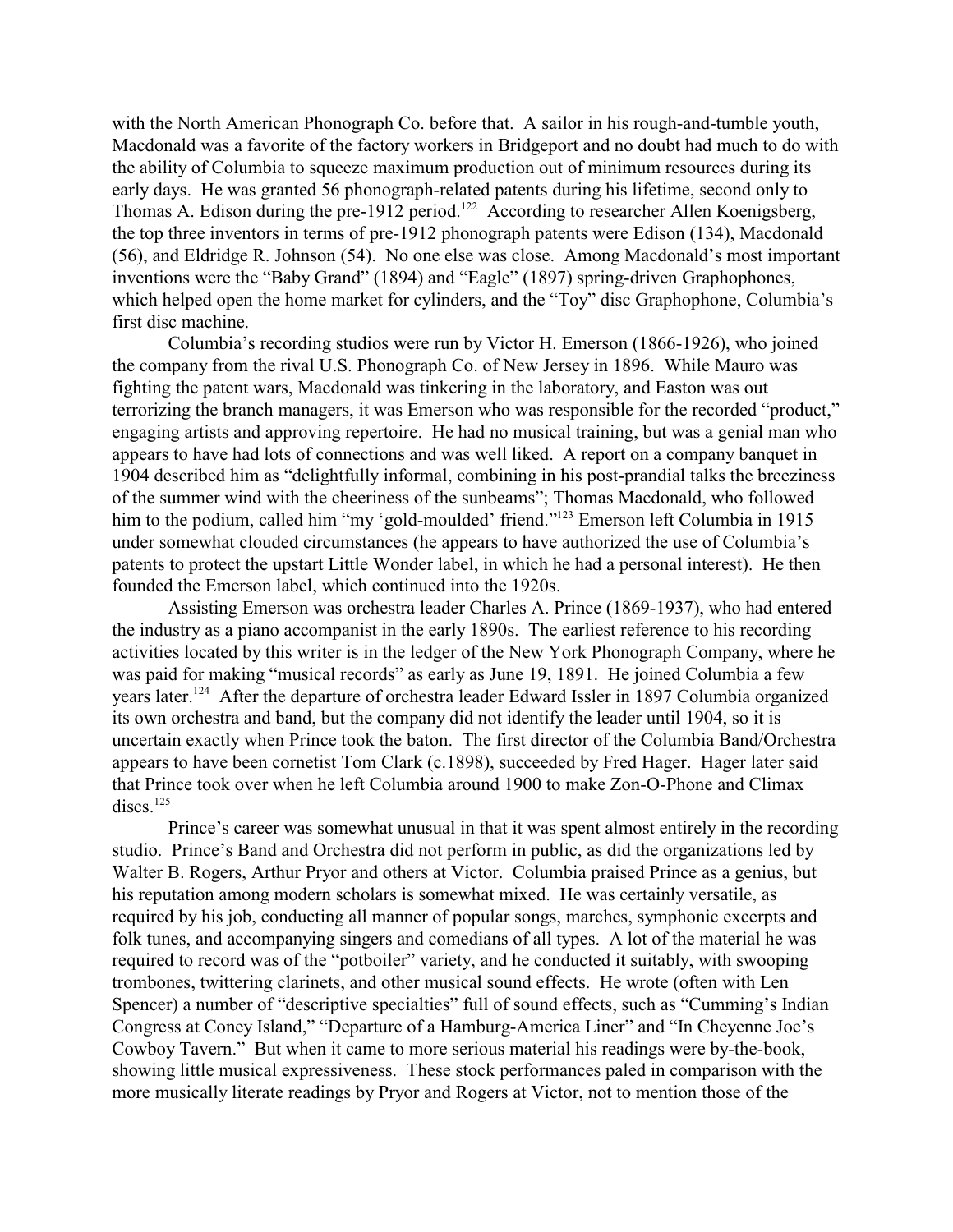"name" bands who were sometimes induced to record. By the teens, when "syncopation ruled the nation," Prince's accompaniments sounded awfully dated; by the 1920s, the Jazz Age, they were positively antediluvian. Nevertheless Columbia stuck with him until 1922. After leaving the company he worked briefly for Victor and some smaller labels, then retired to the West Coast to become a music teacher.

### **NOTES**

1. Early sound recording/reproducing machines were known by several names, according to their inventors or manufacturers. Chief among them were the phonograph (Edison), Graphophone (Bell-Tainter) and Gramophone (Berliner). All three will be referred to here, generically, as "phonograph."

2. As of 2001 [www.columbiarecords.com](http://www.columbiarecords.com) contained no history of the label that I could find. If you dug deep enough, and jumped to a related website for the Sony CD box set "Soundtrack of a Century," you found a kind of hip-hop history by liner note writer Marc Kirkeby, which among other things called the U.S. Marine Band "the original E-Street Band" (because it recorded on Washington's E Street) and described the 1904 St. Louis World's Fair as "the setting for [the movie] *Meet Me in St. Louis*."

3. Tim Brooks, "Columbia Records in the 1890's: Founding the Record Industry" and "A Directory to Columbia Recording Artists of the 1890's," *ARSC Journal* X:1 (1978) and XI:2-3 (1979).

4. Frank Dorian, "Reminiscences of the Columbia Cylinder Records," *Phonograph Monthly Review,* January 1930, pp.114-115 (reprinted in Gracyk, *Companion to the Encyclopedia of Popular American Recording Pioneers*); "Columbia Phonograph Company" [brochure], November 15, 1889, pp.8, 9.

5. The New Jersey Phonograph Company was one of the original licensees of the North American Phonograph Company, and an active producer of musical cylinders in the early 1890s. In 1893 it assigned its rights to the U.S. Phonograph Company (managed by George Tewksbury), which continued to manufacture cylinders under the "New Jersey" name. (Information supplied by Raymond Wile.)

6. The seminal work in this area is Raymond R. Wile, "The American Graphophone Company and the Columbia Phonograph Company Enter the Disc Record Business, 1897-1903," in the *ARSC Journal,* 22:2 (Fall 1991), to which the reader is referred for greater detail.

7. U.S. Census of Manufactures, 1900. While Columbia production figures are unknown, those of its main competitors have been located in court cases. See *Antique Phonograph Monthly* 1:10 (December, 1973), p.3, for Edison cylinder production, and Wile, *ARSC Journal* XI:2-3 (1979), pp.139-143, for Berliner disc production.

8. According to researcher Allen Koenigsberg, a sales brochure exists for the Lyrophone (*sic*), but it is uncertain whether any were actually manufactured. No examples have been found.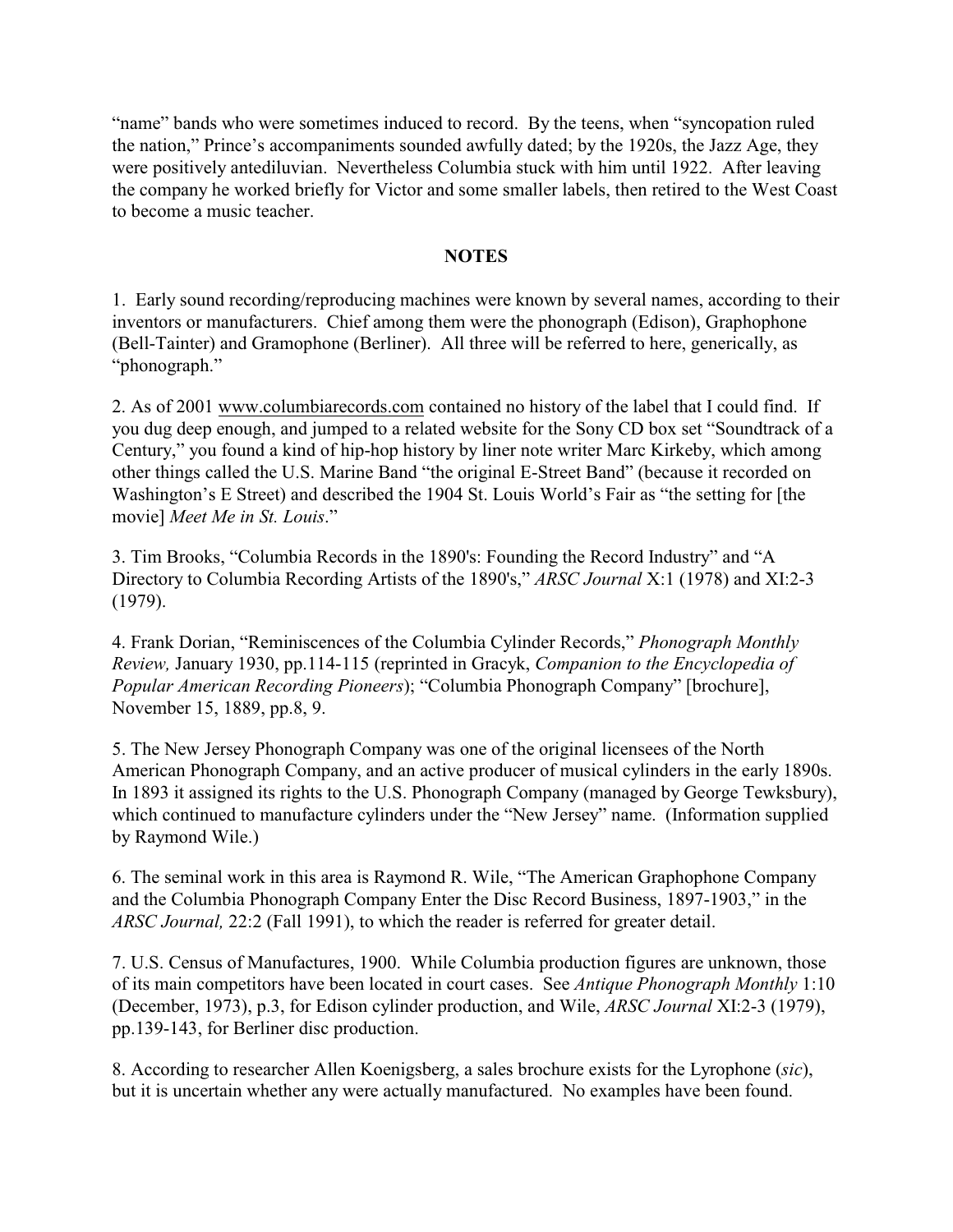9. See advertisement in *Music Trade Review,* Feb. 3, 1900.

10. For a recent and detailed history of Seaman's company see "International Zonophone Company - History," in Bayly and Kinnear, pp.3-36.

11. The quote is from Columbia Vice President Mervin E. Lyle, in court documents cited by Wile, *ARSC Journal,* 22:2, p.214.

12. Sutton and Nauck, pp.256-257.

13. Baumbach, pp.71, 75.

14. Koenigsberg, *Patent History of the Phonograph,* p.li. Information on the Jones patent (no. 688,739) is found on p.lii.

15. Wile, *ARSC Journal* 22:2, p.215.

16. Letter from Eldridge R. Johnson to William Barry Owen, February 19, 1902 (EMI Archives).

17. *Music Trade Review*, January 17, 1903.

18. *Antique Phonograph Monthly* 1:10 (Dec. 1973), p.3 (Edison); Jim Walsh, *Hobbies,* June 1971, p.38 (Victor). The Victor figures, from a 1943 court case, have also been reprinted in the *Hillandale News,* Dec. 1994, pp.186-187; and in Sherman, *Collector's Guide,* pp.168-169.

19. The mid-1902 catalog bore the code "Form 471-A," which in Columbia parlance meant that there should have been an earlier catalog containing similar merchandise ("Form 471"). For a full discussion of this and other early Columbia catalogs see "Columbia Catalogs and Other Consumer Publications," in Brooks, *CMBD,* Vol. 1, pp.437-446.

20. This scenario is based on parallel developments at Victor, as described in Fagan and Moran, *EDVR, Pre Matrix Series,* p.xviii. Presumably Columbia adopted the same technology.

21. Edison produced approximately seven million cylinders and Victor turned out two million discs in 1903, according to the previously mentioned sources.

22. *Columbia Record,* January 1904.

23. A story and advertisement for the recordings appears in *Music Trade Review,* April 4, 1903, pp.36, 39. The special brochure introducing the records included testimonial letters from the artists, written when they first heard the recordings. These letters are dated between February 28 and March 4, 1903, which means the sessions were probably in December or January.

24. *Columbia Record,* April 1904. The reference to Adams is puzzling since she in fact recorded seven titles. Perhaps they meant two recording sessions.

25. The inception of Victor's Red Seal series is thoroughly described in Fagan and Moran, *EDVR, Matrix Series 1-4999,* pp.xxii-xxiii. Background on the singers mentioned has been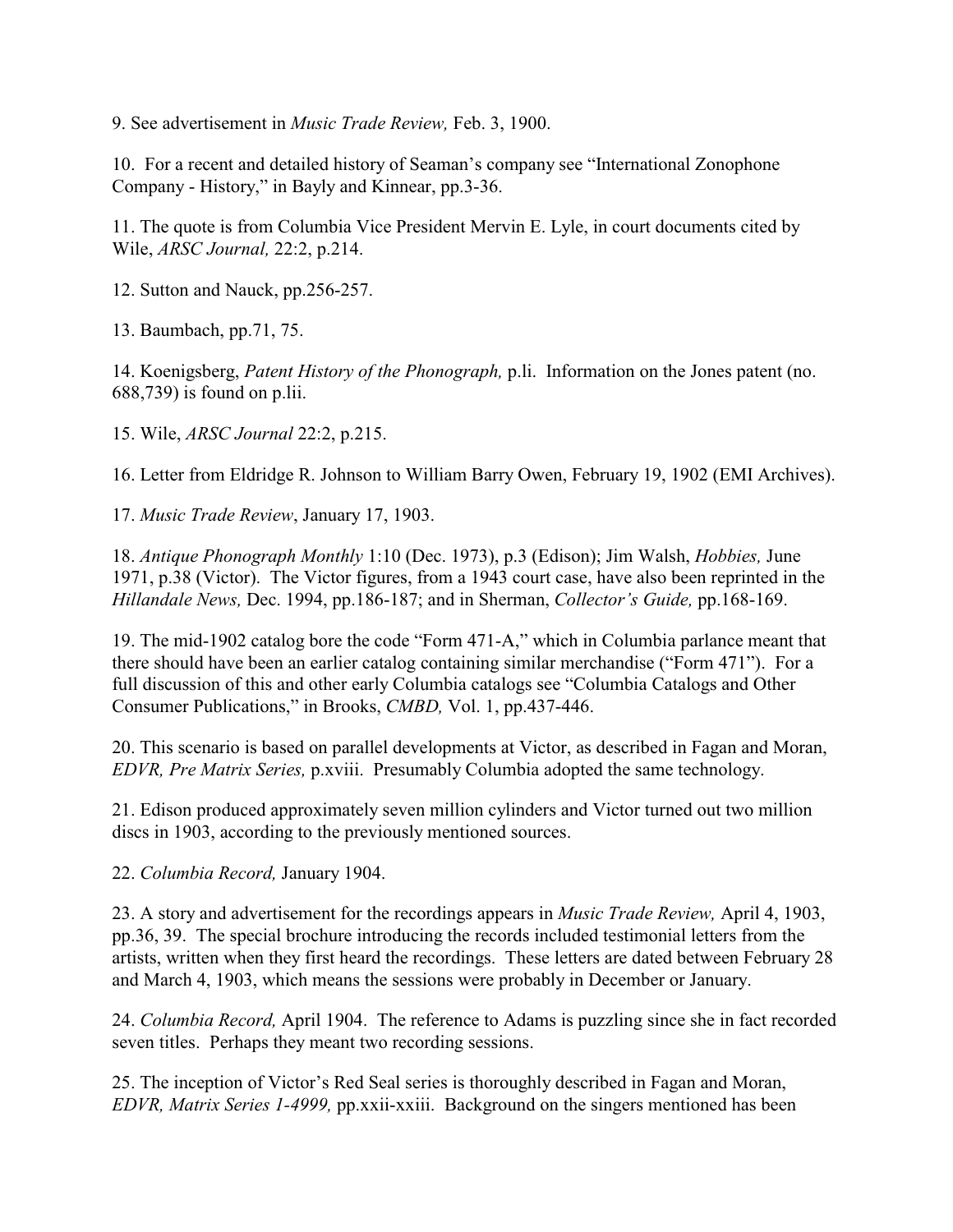drawn from Marco and from Moses*.*

26. *Columbia Record,* January 1905.

27. *Columbia Record,* May 1905.

28. The best single source of information on these labels is Sutton and Nauck*.*

29. *Columbia Record,* February 1905.

30. *Columbia Record,* April 1905.

31. A set of early issues, invaluable to this research, is located at the Library of Congress.

32. *Columbia Record,* May, 1904.

33. *Columbia Record,* July 1906, November, 1906.

34. *Columbia Record,* February 1906. The figure is for the fiscal year ending September 30, 1905.

35. Advertisement in the *Columbia Record,* September 1907.

36. Letter from John A. Gouldrup, Local Manager, Columbia Phonograph Co., to Wm. F. McLean of Womelsdorf, Pa., dated February 13, 1908. A photocopy is in the compiler's files; the location of the original is unknown.

37. *Columbia Record,* September, 1906; December, 1906. The September 15, 1906 *Talking Machine World* said that Columbia executive George W. Lyle conducted the negotiations.

38. "Notes of Mary Godwin (née Mary Easton, daughter of E.D. Easton)," undated typed reminiscences. Easton's accident was reported in *The New York Times,* January 24, 1908, p.1, and *Talking Machine World,* February 15, 1908, p.33. His convalescence lasted until August.

39. *Columbia Double Disc Records* (introductory catalog, September 1908).

40. Double-faced records had been introduced in Europe about a year earlier, and Columbia's English branch claimed that it had doubled its business when it introduced them there.

41. *Columbia Record,* November 1909, p.13.

42. *Columbia Record,* March 1909, p.6.

43. Double page ad appearing in many magazines, also reproduced in the *Columbia Record,* November 1908.

44. Reprinted in the *Columbia Record,* November 1908.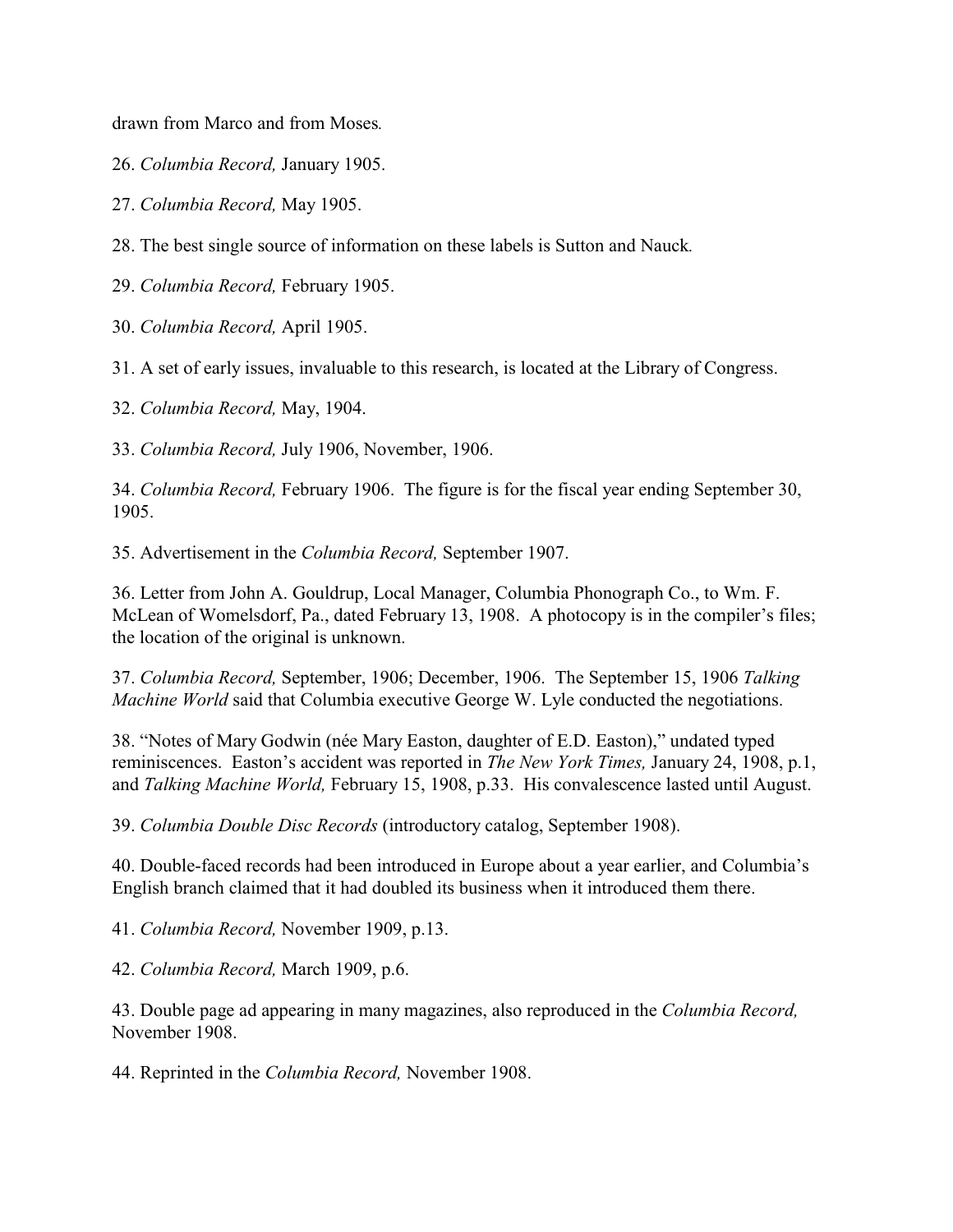45. *Talking Machine World,* February 15, 1910, p.19. The attorney's quote is cited in Koenigsberg, *Patent History of the Phonograph,* p.lviii. The patent (749,092) was granted in 1904 to Ademor Petit, who later assigned U.S. and foreign rights to others. It was ruled invalid in Europe in 1906, and in the U.S. in June 1911. See also Andrews, *Columbia 10" Records,* introduction; Andrews, "More Thoughts on Early Double-Sided Records," *New Amberola Graphic* No. 99 (1998), pp.5-7.

46. Sources: May 1, 1920 Columbia dealer price list; numerous records analyzed by this author; Spottswood, *EMOR,* vol. 1, p.xxxiv; Gronow, *SSAD,* p.14; Vernon, p.113; Andrews, *Columbia 10" Records*; George Copeland, *The Historic Record* No. 8; correspondence with Michael S. Kinnear (1977), Frank Andrews (1997), Dick Spottswood (1997) and others.

47. *Talking Machine World,* June 15, 1910.

48. *Columbia Record,* March 1909, pp.13,15.

49. See various entries in Sherman and Nauck. Ironically, Columbia had earlier supplied masters to some of these "rogue" labels.

50. *Columbia Record,* October, 1909.

51. The full text of this important document has been made available by Tim Gracyk on his website www.garlic.com/~tgracyk.

52. The full story of the Columbia demonstration records is in Tim Brooks, "The Columbia Double-Disc Demonstration Record," *New Amberola Graphic* No. 14, pp.1-9. Anecdotal sales figures for the 1913 disc are cited in a story about Henry Burr, *New York Times,* November 22, 1929 (claims five million); and in his widow's obituary, Associated Press wire story, September 17, 1954 (three million). As noted later, stamper numbers on surviving copies of the record do indicate an extremely large press run–though not exactly how large. Outlandish sales claims have been made for some records of the 1920s, notably Vernon Dalhart's "The Prisoner's Song," but it is unlikely that any single recording sold this many copies prior to the 1940s.

53. The S3000s were renumbered as the A3000s when the regular popular "A" series reached A2999 in 1920.

54. Undated (c.1917) form letter from A.E. Donovan, Manager, Personal Record Department, with attached schedules of fees. Located in the personal files of concert tenor Roland Hayes, Detroit Public Library, 1994. The full story of Hayes' famous personal recordings will be told in a subsequent article by this author.

55. The full Little Wonder story is in Brooks, *Little Wonder Records.*

56. *Talking Machine World,* May 15, 1911 (Cromelin), March 15, 1915 (Lyle).

57. *New York Times,* May 17, 1915.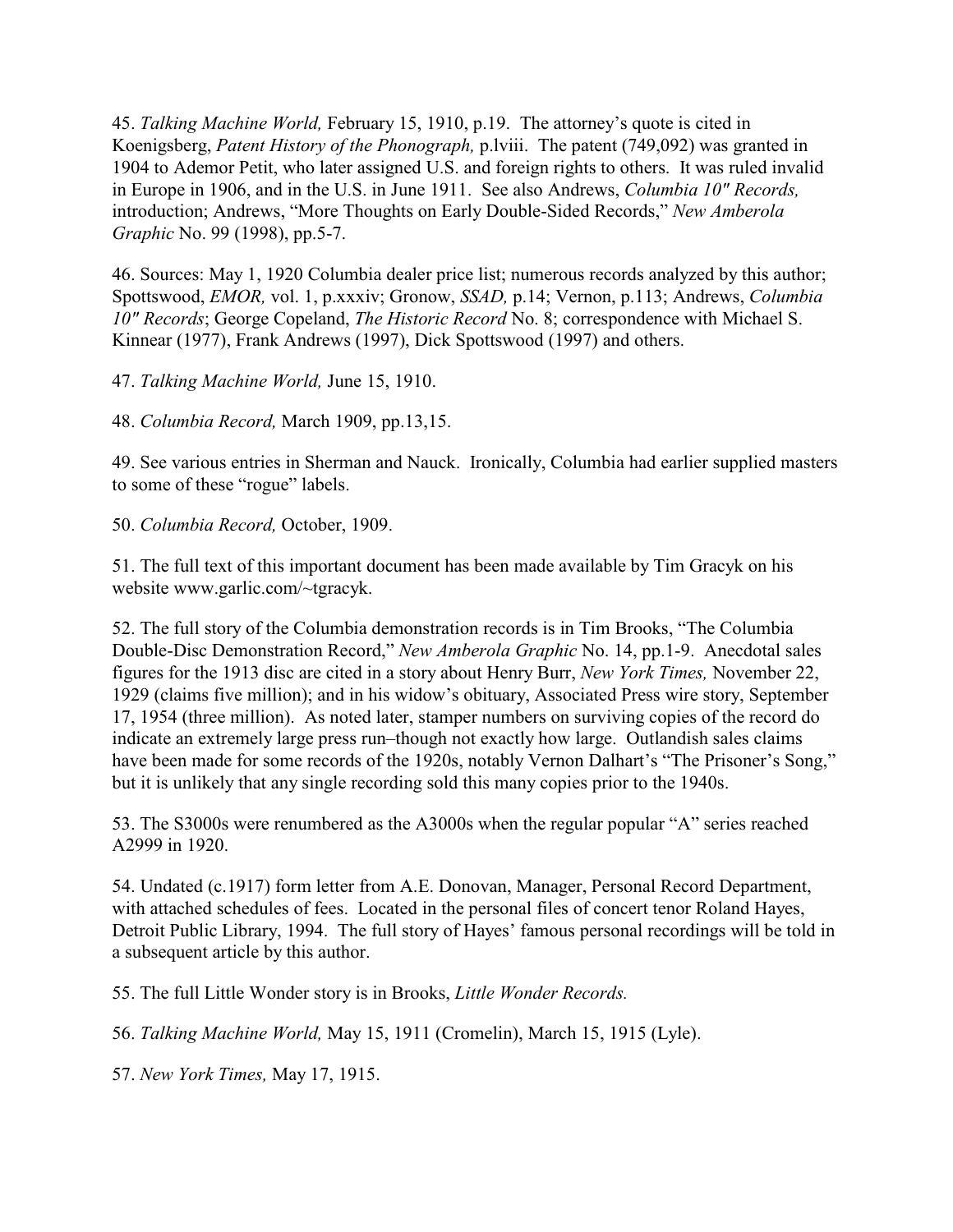58. *Bridgeport Evening Farmer,* December 20, 1911.

59. Gelatt, p.246; E. R. Fenimore Johnson, p.119. The other owners of Victor stock, including Emile Berliner, got a total of \$12 million when the company was sold.

60. Dodge obituary, *New York Times,* August 10, 1931.

61. The strike received considerable coverage in the *Bridgeport Post* between August 14 and September 26, 1915. It was also noted in the *New York Times*, along with other labor unrest in Bridgeport.

62. *New York Times,* March 14, 1920; February 10, 1922.

63. These figures, from the Columbia files, reflect total shipments over the life of the record. However both discs were released well before the crash, and the vast bulk of shipments occurred during the months immediately surrounding the release.

64. *New York Times,* February 10, 1922.

65. *New York Times,* March 29, 1922.

66. May 1921 supplement.

67. *New York Times,* February 10, 1922.

68. *New York Times,* December 13, 1922.

69. Columbia Graphophone Manufacturing Co. entry, *Moody's Industrials,* 1923.

70. Columbia supplement, March, 1923.

71. See *Hobbies,* June 1971, and other sources previously mentioned for the Victor sales figures.

72. Gelatt, pp.223-226.

73. *Talking Machine World,* July 15, 1927; *Bridgeport Post,* July 1, 1927. The company was also referred to as The Columbia Phonograph Broadcasting System (*New York Times,* Nov. 17, 1927); possibly this was a holding company.

74. *Talking Machine World,* September 15, 1927.

75. *New York Times,* October 12, 1928.

76. *New York Times,* May 18, 1929.

77. U.S. Census of Manufactures.

78. *New York Times,* May 30, 1931, December 25, 1931.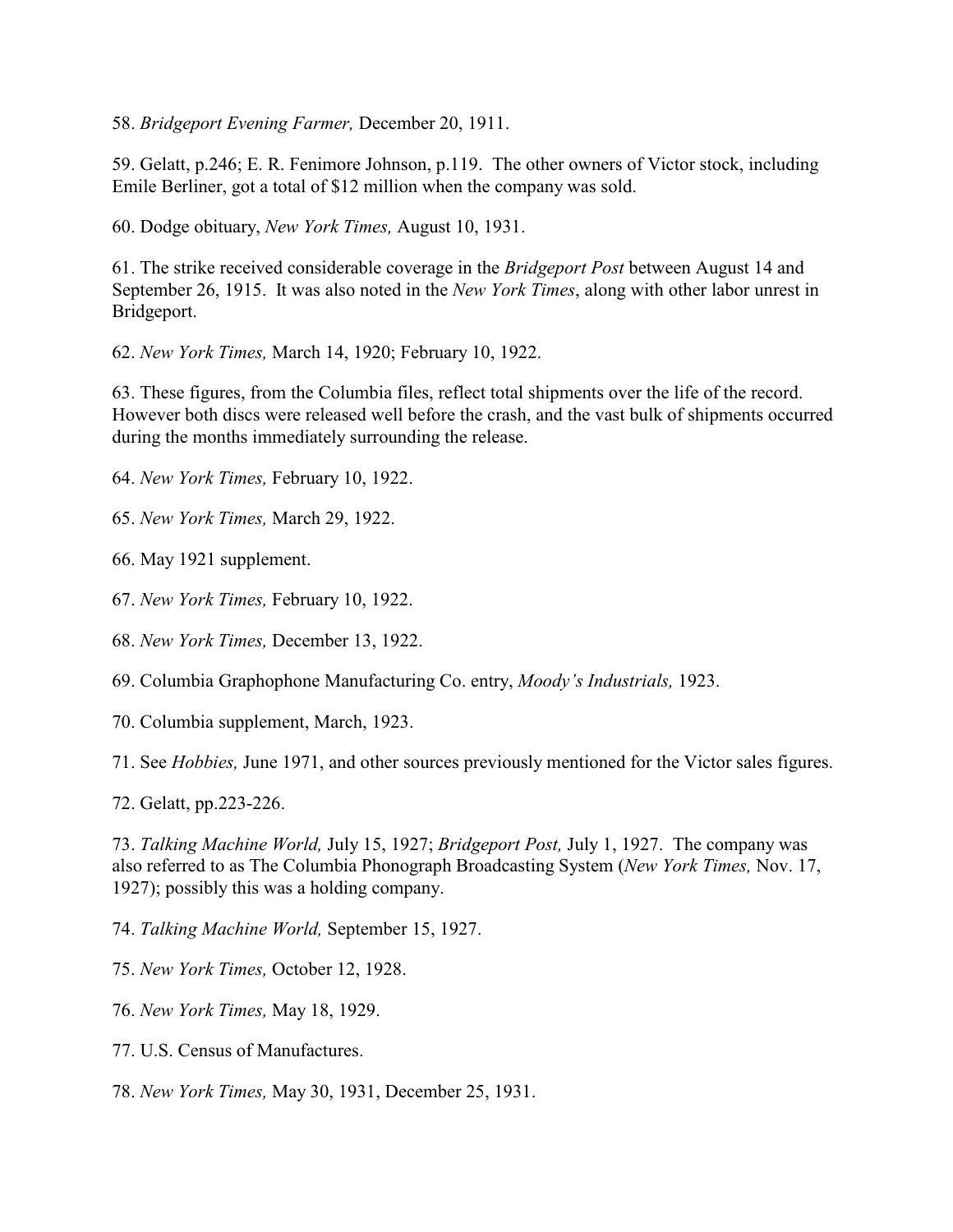79. *New York Times,* December 25, 1931; *Moody's Industrials,* 1933.

80. *New York Times,* April 24, 1932.

81. *New York Times,* April 20, 1932.

82. For more on this famous recording see Tim Brooks, "Early Recordings of Songs from *Florodora:* Tell Me Pretty Maiden... Who Are You? - A Discographical Mystery," *ARSC Journal* 31:1 (Spring 2000), 51-69.

83. It should be noted that although the original master number continued to be used, it is possible that later takes were used in later years. However some artists whose recordings remained in the catalog for decades did not record after the early years (Len Spencer, for example, died in 1914). It is my opinion that most of the long-lived vocal and instrumental masters dated from pre-1905, at the latest.

84. Walsh, *Hobbies,* July-October, 1958. Tim Brooks, "The Case of the Forgotten Brother," in "Some Columbia Controversies," *New Amberola Graphic,* No. 105, pp.5-6.

85. The February 1904 *Columbia Record* cites both Myers and Stewart as exclusive artists. Judging by gaps in their Victor recording histories (documented in Fagan and Moran, *EDVR*), Myers seems to have been exclusive to Columbia for discs from about 1902-1905, and Stewart from late 1903 until the end of 1906. Myers was also absent from the Edison cylinder lists from 1902 to 1906, and Stewart from 1902 until late 1908, so they may have been exclusive to Columbia in that format even longer. (Koenigsberg, *Edison Cylinder Records*).

86. Columbia supplement, July 1912, p.11; *Saturday Evening Post,* April 6, 1912 (reprinted in *Talking Machine World,* April 15, 1912, p.28).

87. *Music Trade Review,* June 13, 1903; *Columbia Record,* August 1904, May 1905.

88. Brooks, *CMBD,* Vol. 1, p.243 (mx. 1969). The Pope may have made a private cylinder for President Cleveland in 1893 ("The Pope and the Phonograph," *Scientific American,* April 15, 1893, p.229).

89. For the full story see Howard Rye and Tim Brooks, "Visiting Fireman 16: Dan Kildare," *Storyville 1996-97* (Chigwell, Essex, England: L. Wright, 1997), pp.30-57.

90. Tim Brooks, "'Might Take One Disc of This Trash as a Novelty': Early Recordings by the Fisk Jubilee Singers and the Popularization of 'Negro Folk Music'," *American Music*18:3 (Fall 2000), pp.278-316.

91. *Billboard,* May 30, 1925; reprinted in Blacker, "Disco-Ing In," *Record Research,* no. 231/32 (Oct. 1987), p.2.

92. *Columbia Record,* December, 1906.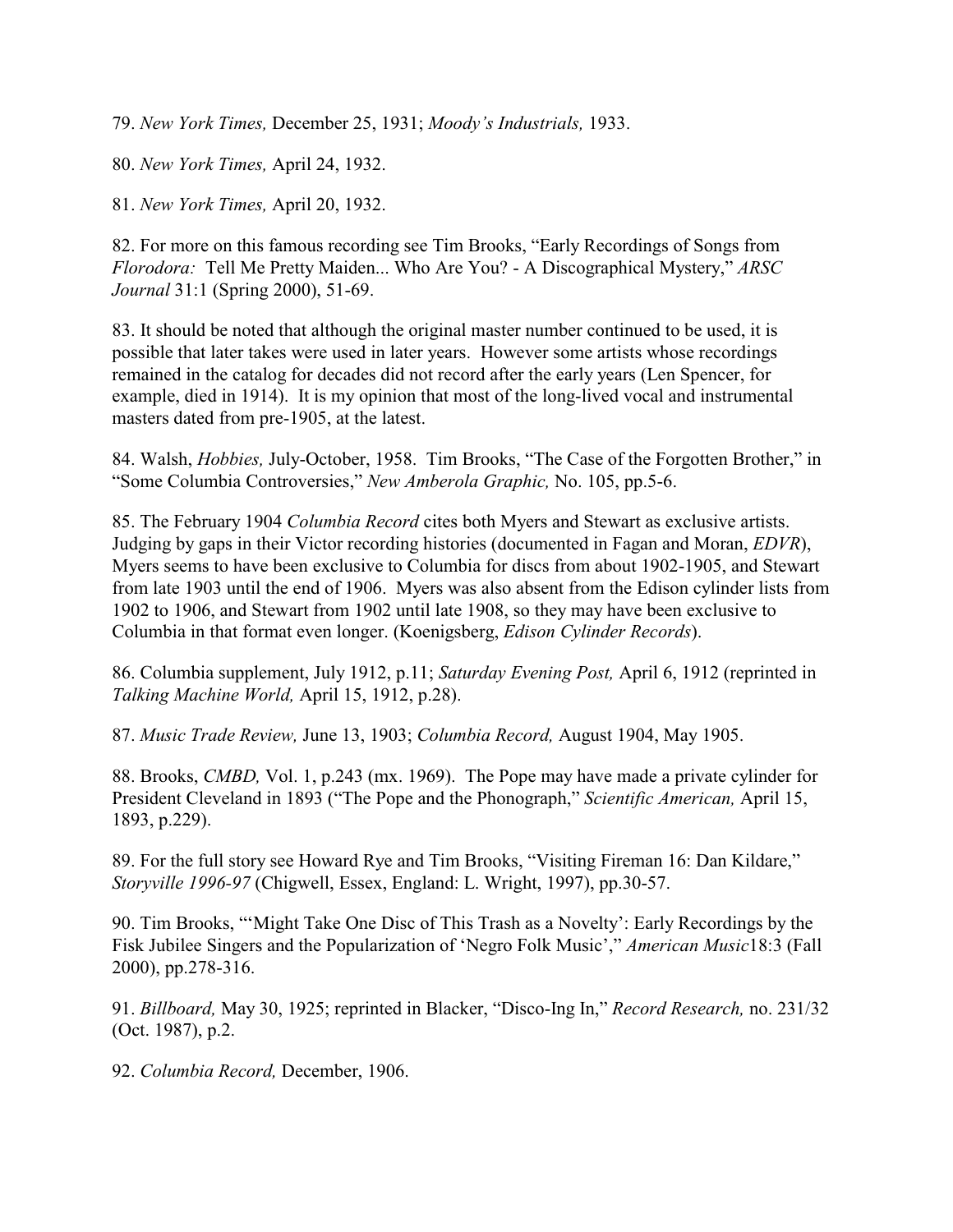93. *Talking Machine World,* August 15, 1907.

94. *Talking Machine World,* January 15, 1908.

95. *Talking Machine World,* September 15, 1910. The event was also thoroughly covered in Salt Lake City's *Deseret Evening News.*

96. Moses, p.164.

97. The author is indebted to Richard K. Spottswood, a preeminent scholar in the field of early ethnic recording, as well as to sources indicated in the notes, for some of the information used in this section.

98. *Columbia Record,* January and April, 1904. Several of the 2000-series records are listed in the April issue.

99. Letter to the author from Nobu K. Shishido, Chiba, Japan, July 18, 1996.

100. *Columbia Record,* May 1914, reproduced in Gronow, *SSAD,* vol. 2, p.8.

101. *Talking Machine World,* August 15, 1915.

102. Greene, p.75.

103. Gronow, "Ethnic Recordings: An Introduction," in American Folklife Center, *Ethnic Recordings in America: A Neglected Heritage,* p.5.

104. Gronow, *SSAD,* p.13.

105. Pekka Gronow, "Recording for the 'Foreign' Series," *JEMF Quarterly,* XII:41 (Spring 1976), p.18. Gronow's source for this information is music store owner Myron Surmach.

106. Gronow, *SSAD,* p.16. See Spottswood, *EMOR,* for discographies of these and other ethnic artists.

107. *Talking Machine World,* August 15, 1908, p.37.

108. The full story of Nation's Forum may be found in a splendid article by David Goldenberg in *The Discographer* 2:4 (c.1971).

109. Brooks, *CMBD,* Vol. 1, p.427.

110. Columbia supplement, April, 1933.

111. *Columbia Record,* September 1904.

112. For additional discussion of these arcane matters see Jerrold N. Moore and Laurence C. Witten II, "The Columbia Grand Opera Records, 1903," *Record Collector,* XV:3-4.